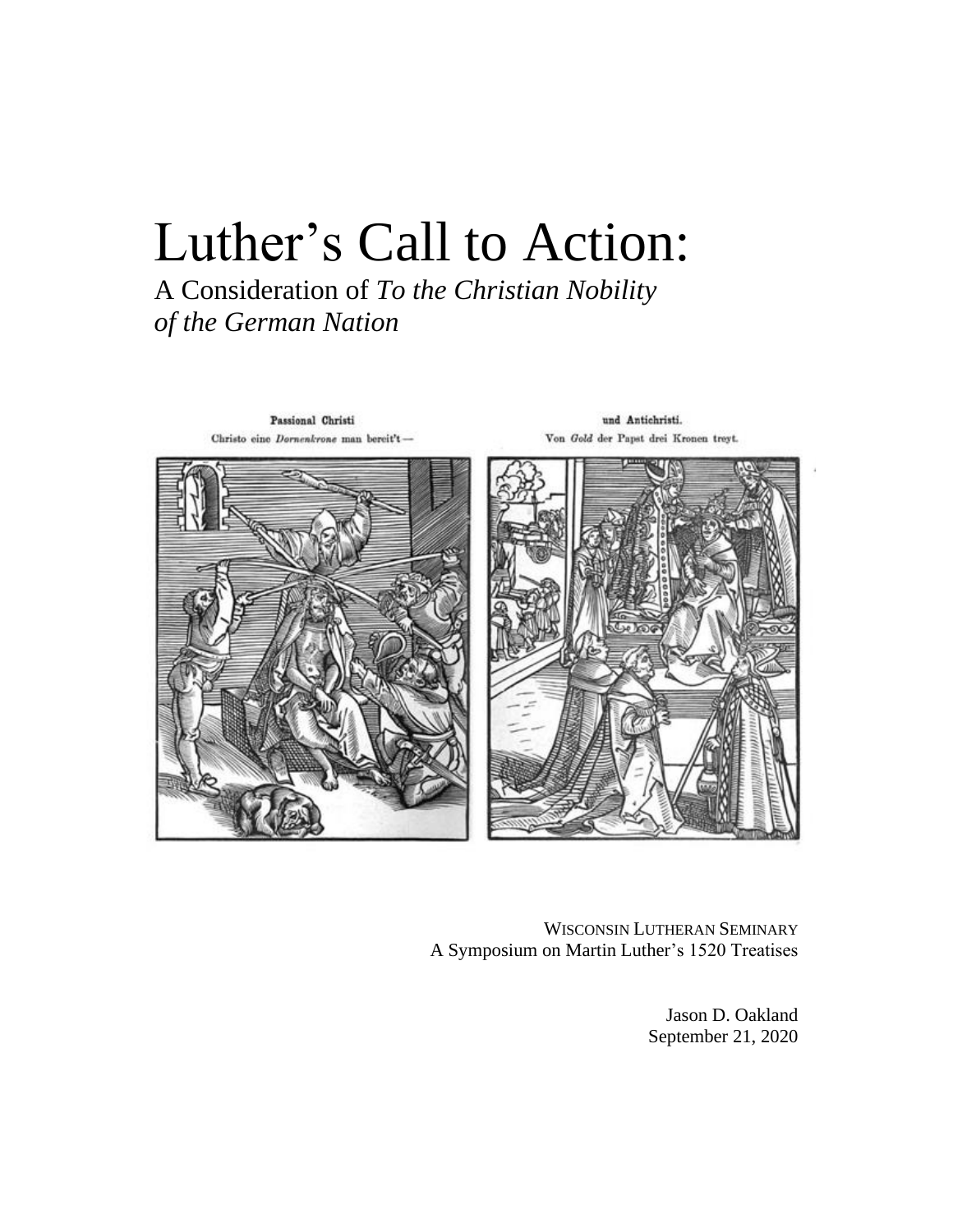## TABLE OF CONTENTS

| An Overview of To the Christian Nobility of the German Nation Concerning the |  |
|------------------------------------------------------------------------------|--|
|                                                                              |  |
|                                                                              |  |
|                                                                              |  |
|                                                                              |  |
| Appendix C: Twenty-seven Grievances from Part Three of To the Christian      |  |
|                                                                              |  |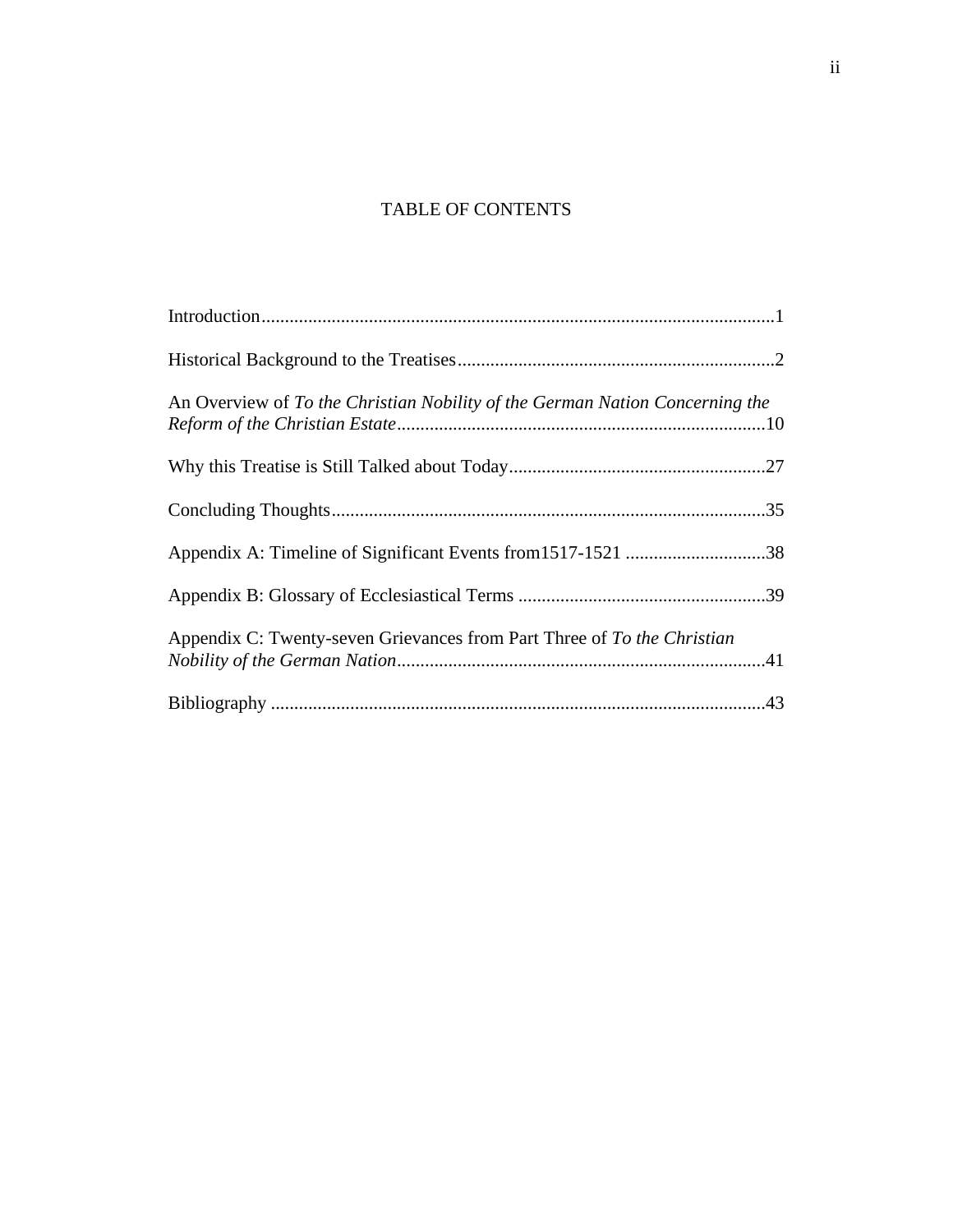## $JESUS<sup>1</sup>$

## INTRODUCTION

On October 31, 1517, Martin Luther posted his *Ninety-Five Theses* on the church door in Wittenberg. The Lutheran Reformation was off and running, and the rest was history. But not so fast! Those theses were written in Latin by a gifted, rising, but still largely unknown German monk for scholars to debate the church's teaching on indulgences. After five hundred years, that incident does not seem to be an event epic enough to move the foundations of Western Civilization. Indeed, after those five centuries, many who follow Luther would not even agree with many of the statements he fixed to the door that day.<sup>2</sup> So why has history crowned that event with such significance? It was the beginning.

The beginning of the Reformation can be traced to that event as Luther was vaulted to global fame in a matter of weeks (which was a short time in those days), but that movement had a long way to go before it would truly shake the world. Luther continued to grow and develop in his understanding of theology as he studied the Scriptures more and more. As he did, he continued to teach and preach and write. He found an audience that grew along with him and was eager to devour his evangelical insights as quickly as he could produce them. As more people were touched by the gospel that, by the grace of God, Luther had restored to its place of prominence, the impact of that gospel could not be ignored.

<sup>&</sup>lt;sup>1</sup> According to a monastic tradition, Luther often began his writings and letters with the name "Jesus," especially early in his career. It would seem this practice was a prayer for assistance as well as a dedication of sorts. He began *To the Christian Nobility of the German Nation* in that fashion, and it seemed fitting to begin this essay the same way. Timothy J. Wengert, ed., *The Annotated Luther, Volume 1: The Roots of Reform*. (Minneapolis: Fortress Press, 2015) 264 n. 11.

 $2$  Examples might include thesis 17, "It seems necessary that, for souls in purgatory, as the horror decreases so love increases," and thesis 26, "The pope does best in that he grants remission to souls [in purgatory] not by 'the power of the keys,' which he does not possess [here], but 'by way of intercession.'" Wengert, *Annotated Luther,* 37.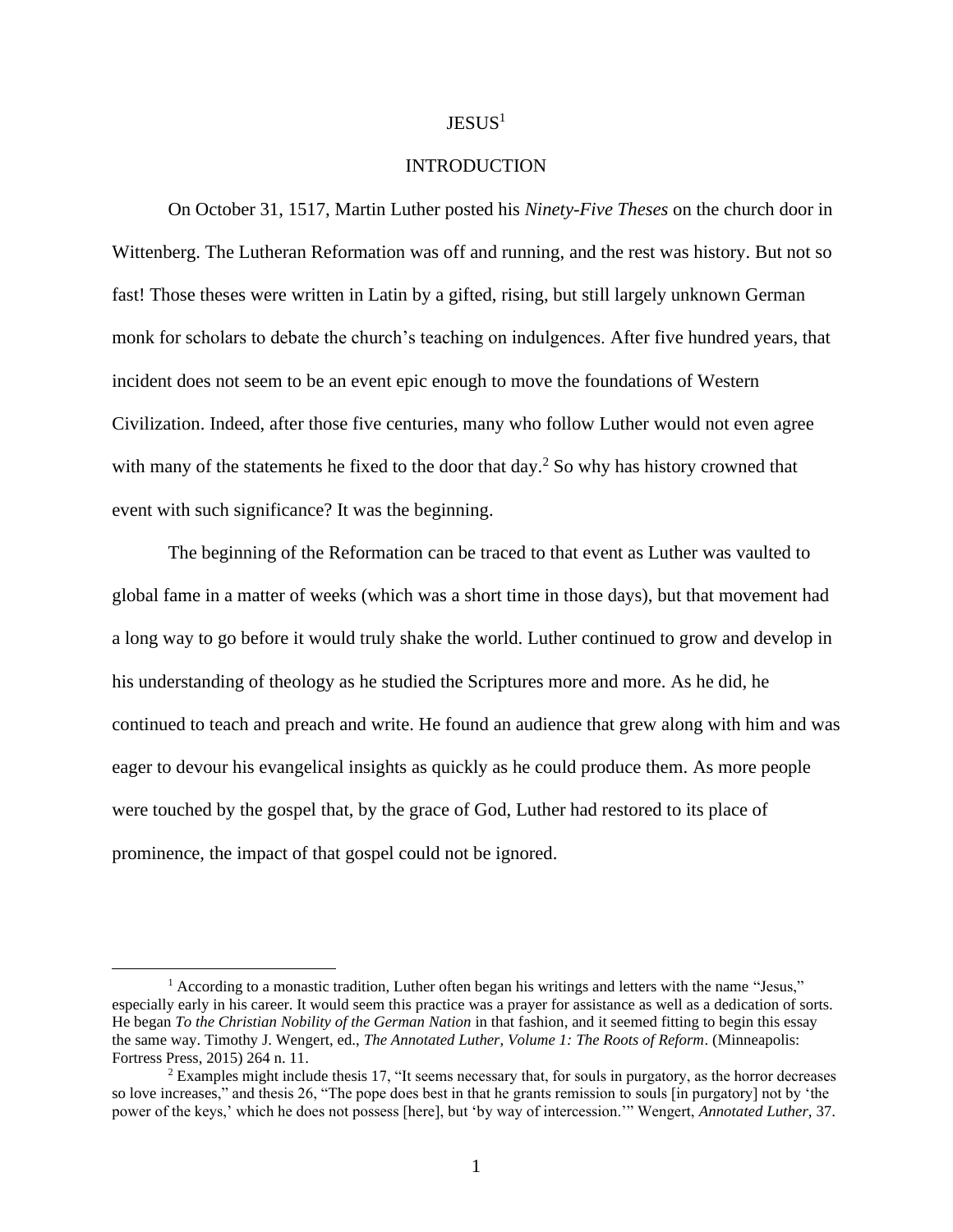The Reformation began in 1517 at the door of the Castle Church, but it truly began to mature a few years later as Luther produced an incredible number of books, treatises, and pamphlets. His output from 1520 was especially impressive, not just because he wrote so much over such a short time, but the insight of the content he produced stands out to this day. It is the task of this symposium to consider some of the works Luther produced that year. In six months' time, from June to November of 1520, Luther published, in addition to other material, the *Treatise on Good Works*, *To the Christian Nobility of the German Nation*, *On the Babylonian Captivity of the Church*, and *On the Freedom of a Christian*. Each played an important role in allowing the Reformation to blossom under God's providential hand.

This essay will focus on *To the Christian Nobility*. It will begin with a consideration of the historical background, focusing primarily on the events that immediately preceded the publication of these works. This section of the paper will set the stage for a review of all the treatises to be discussed at this symposium. It will then give an overview of the treatise itself. Finally, it will conclude with seeking to answer the question of why this treatise is still talked about, and worthy of consideration at this symposium, five hundred years after it was published.

#### HISTORICAL BACKGROUND TO THE TREATISES

Before a person can properly wrestle with these treatises of Luther, he must understand the setting for these writings. From the posting of the *Ninety-Five Theses* until the *Treatise on Good Works* was published, less than three years had passed. But in that short span of time, a great deal had taken place in the events surrounding Luther. He was also growing in his own development as a theologian and reformer. To see that, one need only compare the way Luther wrote and the topics he chose to deal with in the Theses to those he explored in these treatises.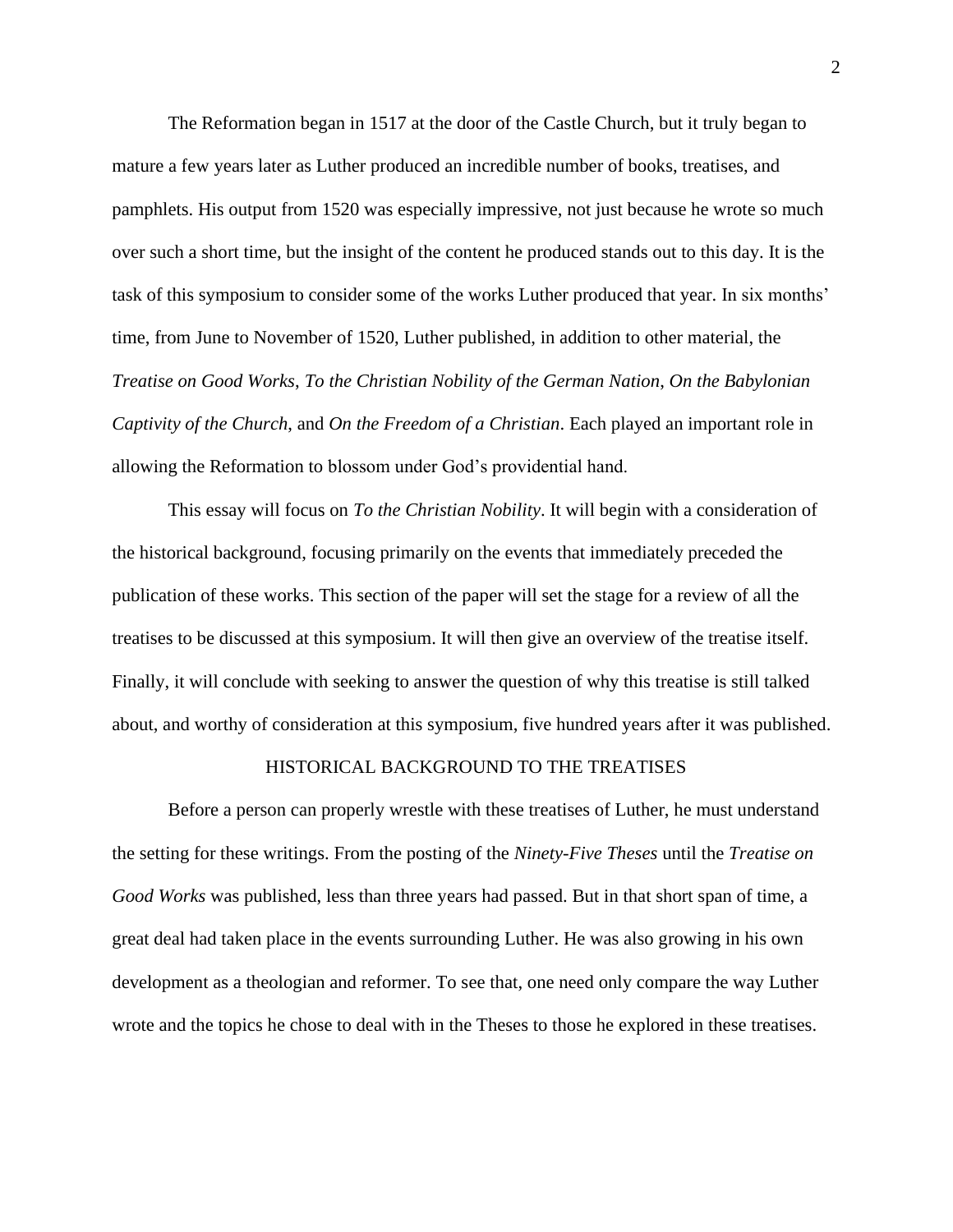For example, Luther would never have included in his Theses some of the things he said about the pope in these treatises. So, what had happened to bring about such a change?

#### **Theological Factors**

After the dramatic beginning of the Reformation in 1517, it can be tempting to jump to the heroic scene of Luther standing before the emperor at Worms in 1521. But many of the events in between these two milestones were important in shaping Luther's person and theology that shone through in the treatises of 1520.

In 1518, the Imperial Diet was meeting in Augsburg.<sup>3</sup> While the princes haggled with Emperor Maximilian about many things, Cardinal Thomas Cajetan was in attendance as a representative of the pope. He had work to do at the Diet on behalf of Rome. But once the Diet had ended, he was to deal with the problematic monk from Wittenberg. When Luther appeared before Cajetan, he was finally facing a man who was a direct representative of the pope and a bright and respected theologian in his own right. But in addition, Cajetan was also the man who had played a leading role in the Fifth Lateran Council (1512-1517), during which he worked to bring about a decree that the pope's authority was truly superior to any church council.<sup>4</sup> In his meeting with Luther, Cajetan took a fatherly tone. But the threat of seizure by force with death to follow was very real, and Cajetan and Luther both knew it.

The cardinal expected the exchange to be swift and decisive in his favor, but Luther succeeded in drawing him into a theological discussion. It did not take long to reach the critical

 $3$  The Diet was the regular meeting of the estates of the Holy Roman Empire. The estates of the Empire consisted of the Electors, the princes, and the imperial cities as they met with the emperor. It was the vehicle for discussion and negotiation within the Empire, but not truly a legislative body. In Augsburg, the demand from Rome for more money and support was an important point. That topic was nothing new, and it would be something Luther addressed in his writings, especially in *To the Christian Nobility*. For a more detailed summary of the Diet of Augsburg in 1518, cf. Sam Wellman, *Frederick the Wise: Seen and Unseen Lives of Martin Luther's Protector* (St. Louis: Concordia Publishing House 2015), p 176-179 and Eric Metaxas, *Martin Luther: The Man Who Rediscovered God and Changed the World* (New York: Viking 2017), 140-144.

<sup>4</sup> Metaxas, *Martin Luther*, 142.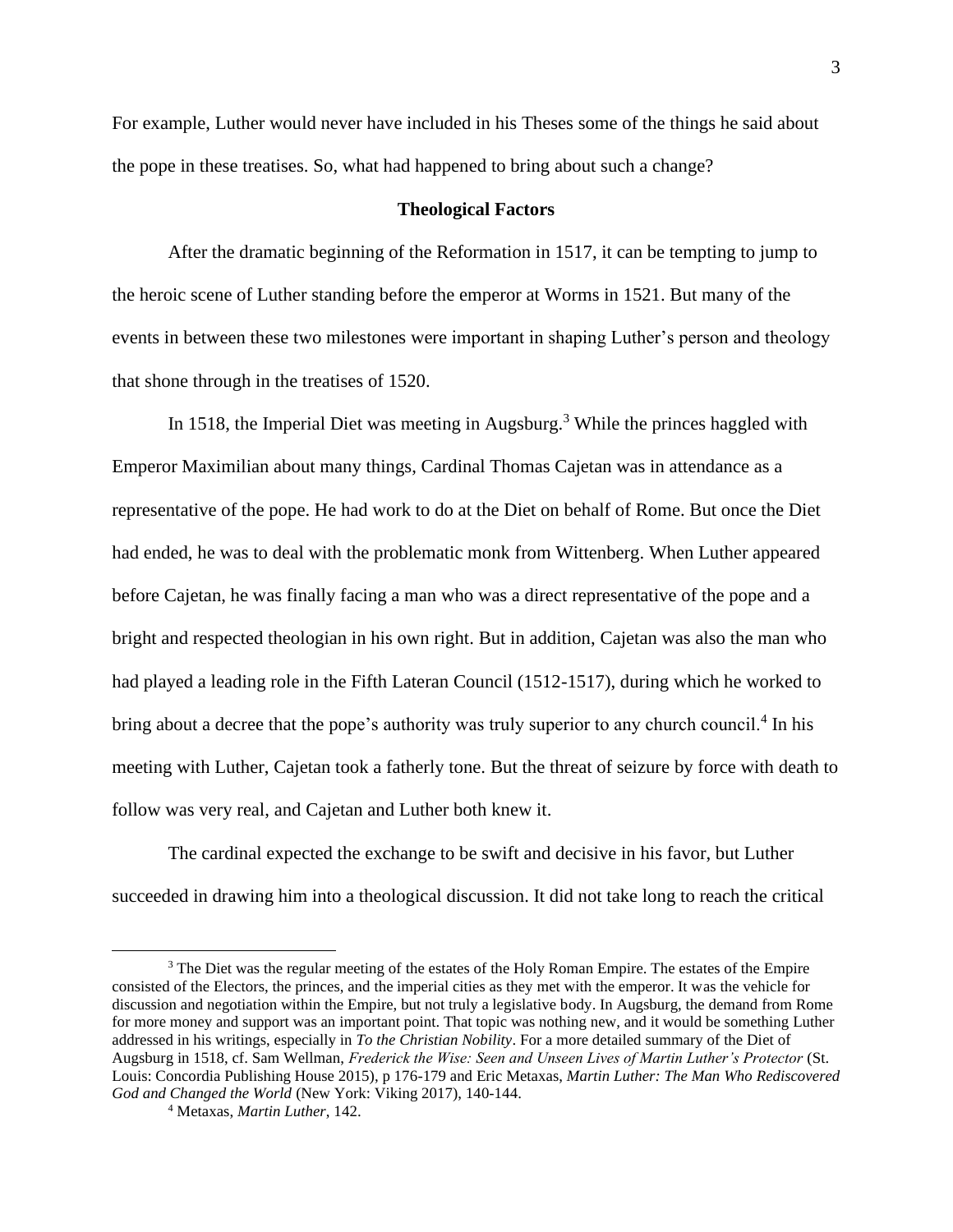issue: the authority of the pope versus the authority of the Scriptures or a council of the church.<sup>5</sup> Cajetan pointed to papal decrees and insisted the pope had every right to authorize indulgences and govern church affairs. Luther responded that any human source could make mistakes, and so God speaking in Scripture must remain the authority on such matters. He asked the cardinal to show him his error based on the words of Scripture. After the exchange reached the third day with no resolution,<sup>6</sup> it became clear to Luther that the cardinal cared far more about maintaining the supremacy of church decrees than anything Scripture said. A few months later, after he was safely back in Wittenberg, Luther wrote to his friend Wenceslaus Linck, "I think I can demonstrate that today Rome is worse than the Turk."<sup>7</sup>

A second important theological development occurred as Luther debated Johannes Eck at Leipzig in 1519. Luther's support and popularity had been growing since he posted the Theses, but opposition grew as well.<sup>8</sup> Although his relationship with Luther was friendly at its beginning, it did not take long for Eck to become one of Luther's bitterest adversaries. This feud played out in print until the Leipzig Debate in  $1519$ .<sup>9</sup>

<sup>7</sup> Kittelson, *Luther*, 157.

<sup>5</sup> James M. Kittelson, *Luther the Reformer: The Story of the Man and His Career* (Minneapolis: Augsburg Publishing House, 1986), 123.

<sup>6</sup> Luther's safe return from Augsburg was not a forgone conclusion. Elector Frederick worked to secure promises of safe passage from the emperor and the cardinal because he clearly had his doubts about their intentions. After Luther was dismissed on the third day of meeting with Cajetan, he waited for a time to be summoned again. As time dragged on, it seemed more likely that he would be seized. Indeed, the doors to the city had been locked presumably to prevent him from leaving. After almost a week of waiting, Luther "escaped," most likely being let out of a small gate in the wall under the cover of darkness. There he mounted a horse and was guided on a forty-mile journey that night with forty-five miles more waiting for him the next day. When he reached Nuremberg, he was shown a copy of the pope's guidance to Cajetan which instructed that reconciliation with the church was possible for Luther only if he recanted. If not, send Luther bound to Rome. What prevented this action and why it was not carried out soon after will be treated under the section of *Political Factors* in this essay. For further details on these events, cf. Roland Bainton, *Here I Stand: A Life of Martin Luther* (Nashville: Abington Press, 1990), 78-85 and Metaxas, *Martin Luther*, 152-157.

<sup>8</sup> After the Heidelberg Disputation in 1518, this trend of support picked up speed as Luther continued to add more substance to his evangelical teaching. Both Martin Bucer and Johannes Brenz joined Luther after Heidelberg. Metaxas, *Martin Luther*, 132.

<sup>9</sup> The *Ninety-Five Theses* were the turning point in their relationship. Eck's clever response to Luther was entitled *Obelisks*. This term was taken from typography and referred to a small dagger-shaped mark placed in the margin of a text to mark that text as one of spurious origin. Not to be outdone in wit, Luther's gave his riposte the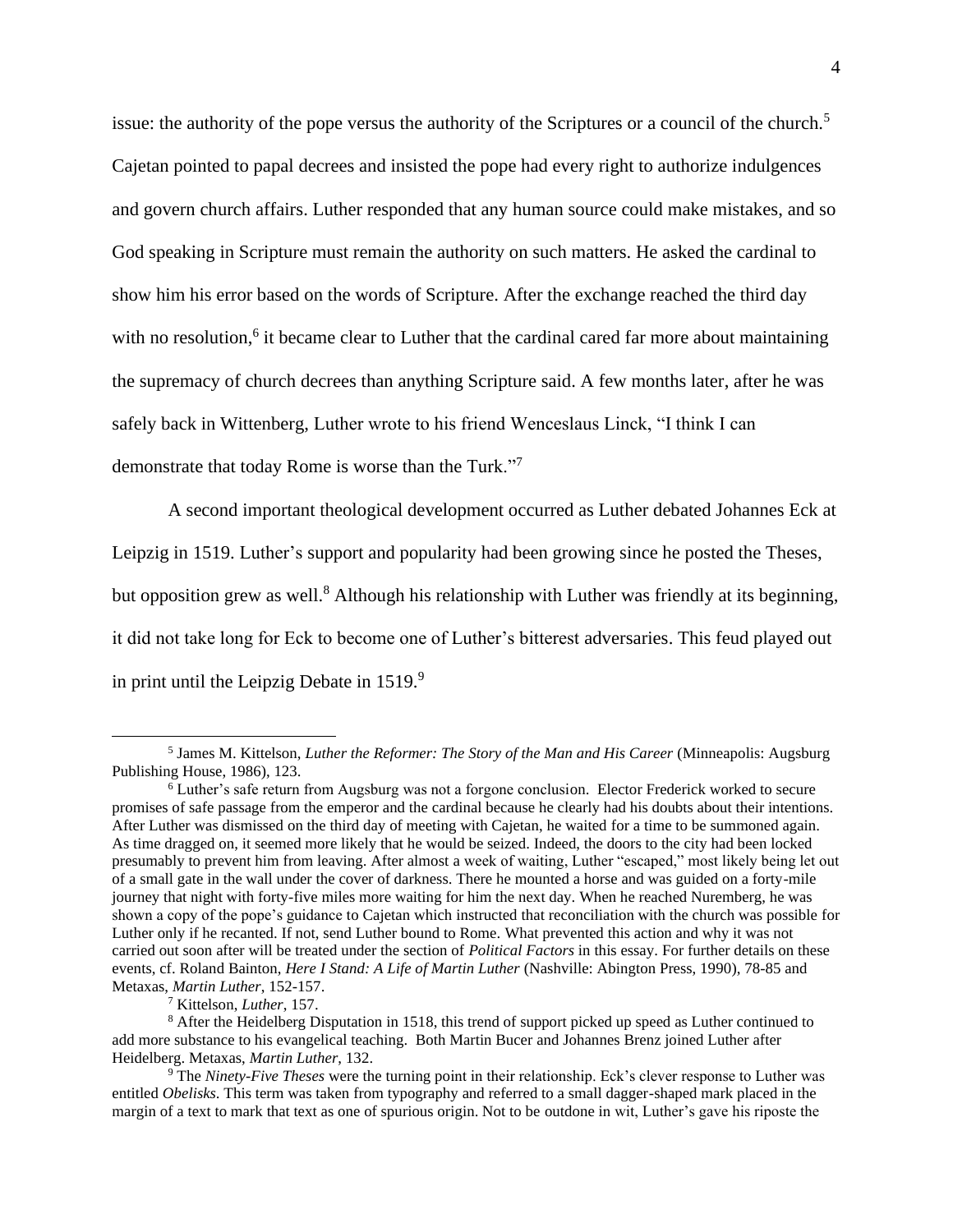Although Andreas Karlstadt, Luther's university colleague, began the debate against Eck, all were waiting for Luther's turn at the rostrum. The debate was supposed to center on the question of indulgences as well as touch on purgatory, sin, and grace. But Eck also included one thesis on the primacy of Rome, which was a direct challenge to an underlying, but unstated, note in Luther's previous writings. Eck stated that it was divine right, not human invention or arrangement, that placed the bishop of Rome in his place of prominence and authority in the church. It had never been Luther's intention to debate the authority of the pope, councils, or canon law. Eck forced the issue, however, by tacking on a single thesis to this debate.<sup>10</sup> In many ways, this issue of authority defined the debate.

The two disputants could not have approached this issue more differently. Eck largely

quoted canon law<sup>11</sup> and took every opportunity to associate Luther with Jan Hus.<sup>12</sup> Luther

countered with the argument that the primacy of Rome could not be found in Scripture, and so it

title *Asterisks*. This term also referred to a marginal note in a text which pointed to sections that were especially valuable. They were the opposite of an obelisk, and that title was fitting as Luther argued for the authority of Scripture over against Aristotle and the unquestioned authority of the pope. For a fuller treatment of this exchange, cf. Metaxas, *Martin Luther*,129-130.

<sup>&</sup>lt;sup>10</sup> Luther considered this tactic underhanded, and it angered him that Eck had done it. He had not intended to speak publicly on the topic of papal authority because he knew how provocative it could be. He would have been eager to avoid unnecessarily raising further controversy after the close call in Augsburg and based on a tentative agreement he had made with Karl von Miltitz, another emissary from Rome, in a meeting they had in January of 1519. Metaxas, *Martin Luther*, 157-166.

 $11$  Canon law was the collection of regulations from ancient church councils and was considered authoritative in the Roman church. It had been assembled and synthesized by Gratian of Bologna, a monk and teacher from the 12<sup>th</sup> century. A number of additional papal bulls and council decrees had been added in the centuries following Gratian. Richard J. Serina Jr., "After Canons, Councils, and Popes: The Implication of Luther's Leipzig Debate for Lutheran Ecclesiology" *Concordia Theological Quarterly* Volume 83, no. 3-4 (July/October 2019): 201.

<sup>&</sup>lt;sup>12</sup> Jan Hus (c.1372-1415) was the Bohemian reformer who was declared a heretic and, after an imprisonment of seven months, was executed at the Council of Constance although he had been promised safe conduct by the emperor. Luther certainly felt some sympathy for Hus and recognized more than a few similarities between what Hus had said and his own writings. Make no mistake, the memory of what happened at Constance was very much still on the minds of those in the Germany of Luther's day. Luther even identified himself with what he viewed as the prophetic words of Hus spoken shortly before he died, "Holy Johannes Hus prophesied about me when he wrote from his Bohemian prison that they might now be roasting a goose (for Hus means goose), but in a hundred years they will hear a swan sing, which they will not be able to silence." Heiko A. Oberman, *Luther: Man between God and the Devil*, Translated by Eileen Walliser-Schwarzbart (New York: Image Books, 1992), 55.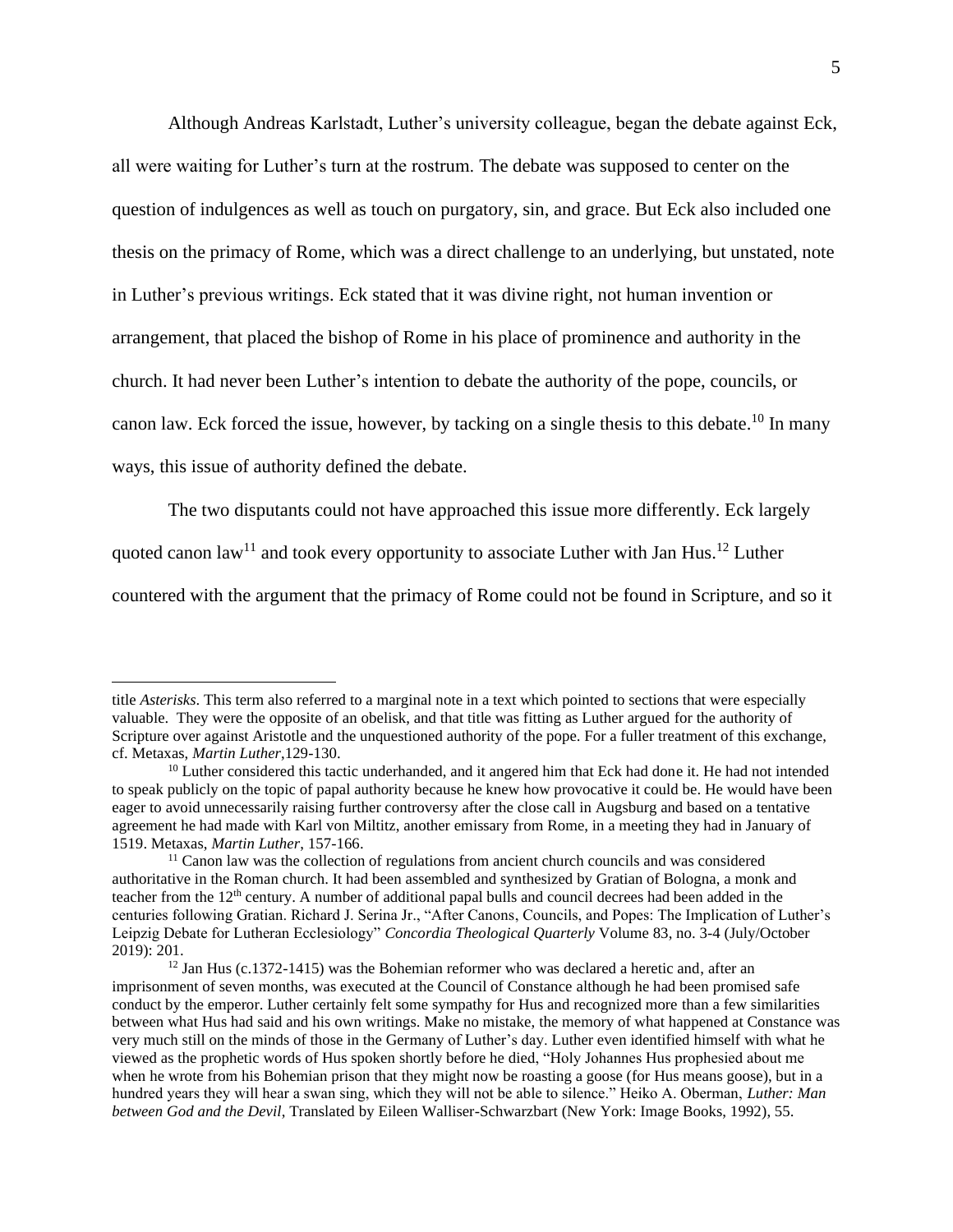had to be a human arrangement. As a result, it was not a binding doctrine of the church. He corrected his opponent when Eck included a few medieval forgeries in his proofs from canon law. Luther also quoted a well-known doctor of canon law in support of his own argument, as he repeated frequently, "For in matters concerning the faith even the statement of one private person could be preferred to that of the pope, if the former were inspired by better reasons and authorities."<sup>13</sup> At one point in the debate, Luther addressed the crowd and began to speak in German because he feared he was being misunderstood by the people who had come to observe. As part of that vernacular interlude, he included this thought: "A simple layman armed with Scripture is to be believed above a pope or a council without it. As for the pope's decretal on indulgences I say that neither the Church nor the pope can establish articles of faith. These must come from Scripture."<sup>14</sup> For Luther, popes and councils were human and fallible, and, as "creatures of the Word," they were subject to the correction of the Word.<sup>15</sup>

What were the results of this debate when the dust settled? Both sides claimed victory, but Luther enjoyed more lasting and far-reaching fruits of victory as his fame, as well as the number of his supporters, continued to grow. These words provide a summary of the significance of the Leipzig debate, and they hint at some reasons as to why the rift between Luther and the church was only growing wider to which the debate bore clear witness.

What is of greatest importance in this Leipzig disputation is that because he was in a debate, Luther said things he would likely never have said in another context. He felt compelled to respond to whatever falsehoods were being put forward and to win, and this forced him into territory he wouldn't have treaded on if he had been given a choice. But in the heat of battle, he took some new and shocking theological positions from which he could never again retreat. He came out decisively for the idea that the Bible must supersede the church, which came to be known as the idea of *Sola scriptura*. He also derided the doctrine of purgatory, asking where in the Bible it could be found. These were dangerous and provocative stands that no one had any idea he would take—not least

<sup>13</sup> Serina, "After Canons," 204. A thought similar to this quote appeared also in *To the Christian Nobility*.

<sup>14</sup> Metaxas, *Martin Luther*, 176.

<sup>&</sup>lt;sup>15</sup> Serina, "After Canons," 199.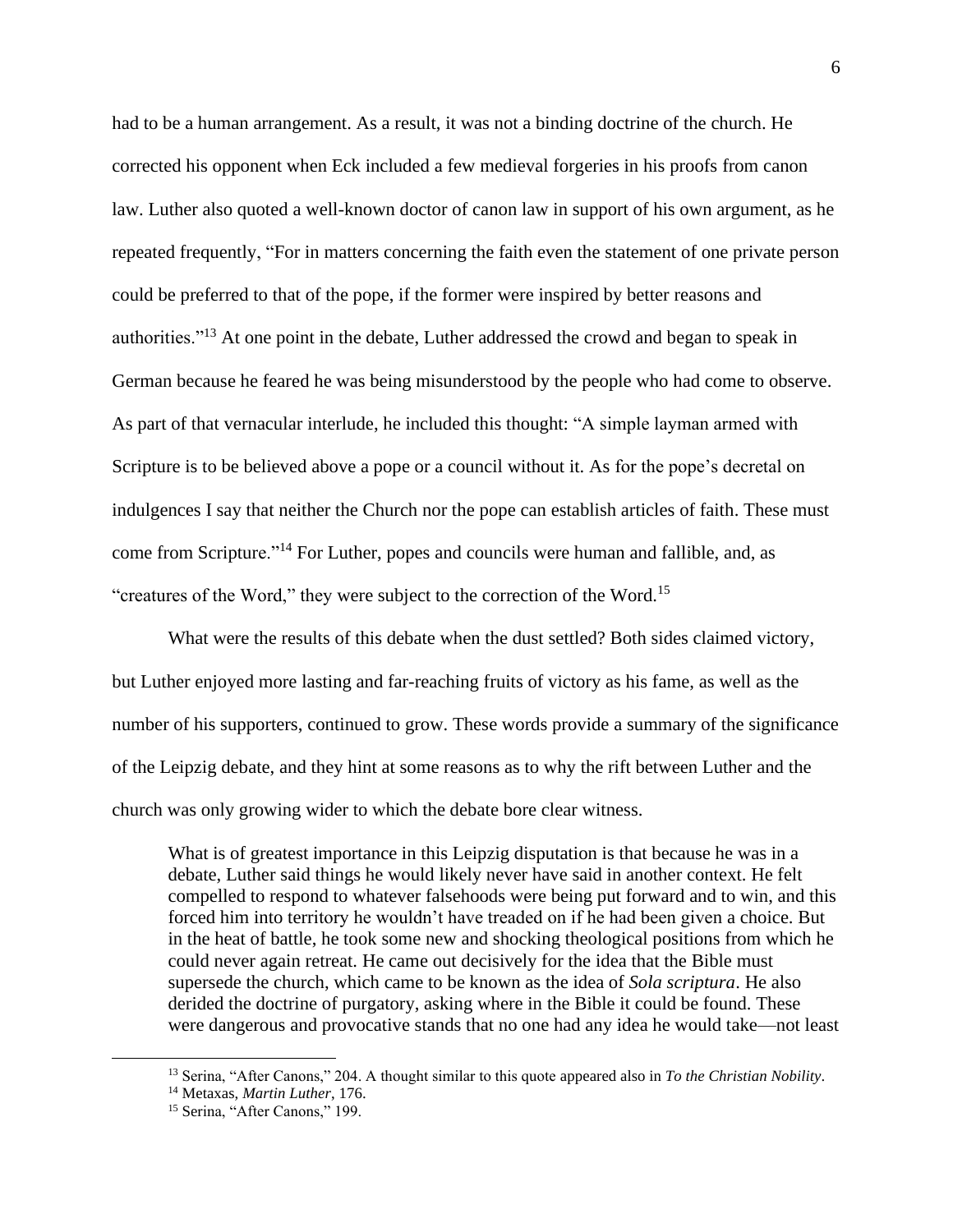himself—when two years earlier the subject of indulgences first prompted him to write his *Ninety-Five Theses*. He was somehow being compelled to expose more and more of the rickety underpinnings of some church doctrines, and as a loyal son of the church he felt and indeed knew that to speak these truths, he was doing the Holy Church a great service. And he was sure that God was pushing him forward as he did so. But would the church leaders ever see it that way?<sup>16</sup>

Following the events at Leipzig, Luther felt that the chains were finally removed. Part of the reason for this feeling of freedom, it would seem, was the growing sense that the church had truly entered into the Last Days. A big part of this realization came from Luther's developing understanding on what Scripture taught about the Antichrist. He began to express his thoughts first privately in letters.<sup>17</sup> Then in June 1520, Luther makes the claim in print for the first time that the papacy might have already been revealed as the Antichrist. In his response to Augustine Alfeld,<sup>18</sup> a monk from Leipzig, entitled *On the Papacy in Rome against the Most Celebrated Romanist in Leipzig*, <sup>19</sup> Luther stated he is ready to label the papacy as, "the true Antichrist of which all Scripture speaks," and called it the "scarlet whore of Babylon."<sup>20</sup> With this piece of prophetic fulfillment beginning to fall into place, Luther felt the time for the world was very

<sup>16</sup> Metaxas, *Martin Luther*, 177.

<sup>&</sup>lt;sup>17</sup> Luther first mentioned his thoughts to Wenceslaus Linck in a letter on December 18, 1518. This letter can be found in WA Br 1:270, 11-14. He repeated his thoughts a few months later to Spalatin. That letter can be found in LW 48:114**.**

<sup>&</sup>lt;sup>18</sup> Luther hardly considered Alfeld a worthy opponent. He chose not to respond to him initially but delegated his reply to a teaching assistant. When Alfeld persisted and printed a work in German which would have had greater impact among the common people, Luther responded with *On the Papacy in Rome*. In Alfeld's writing, Luther felt all of his opponents (e.g. Eck, Cajetan, etc.) were hiding behind this inferior opponent and attacking him "as the Pharisees attacked Christ. They put up somebody thinking, 'If he wins, we have all won; but if he loses, he alone is defeated.'" LW 39:56.

<sup>&</sup>lt;sup>19</sup> This work can be found in LW 39:49-104.

 $20 \text{ LW } 39:102$ . It is true that Luther is speaking conditionally in this writing, and he spoke that way in several works after this one, including *To the Christian Nobility*. He is not ready to make this charge as boldly and clearly as he did in the Smalcald Articles, but it seems he is becoming more convinced of this truth himself. He also felt compelled to raise the question and speak the warnings he does already in 1520. As this conviction grew, it seemed to Luther that the return of Christ must be imminent.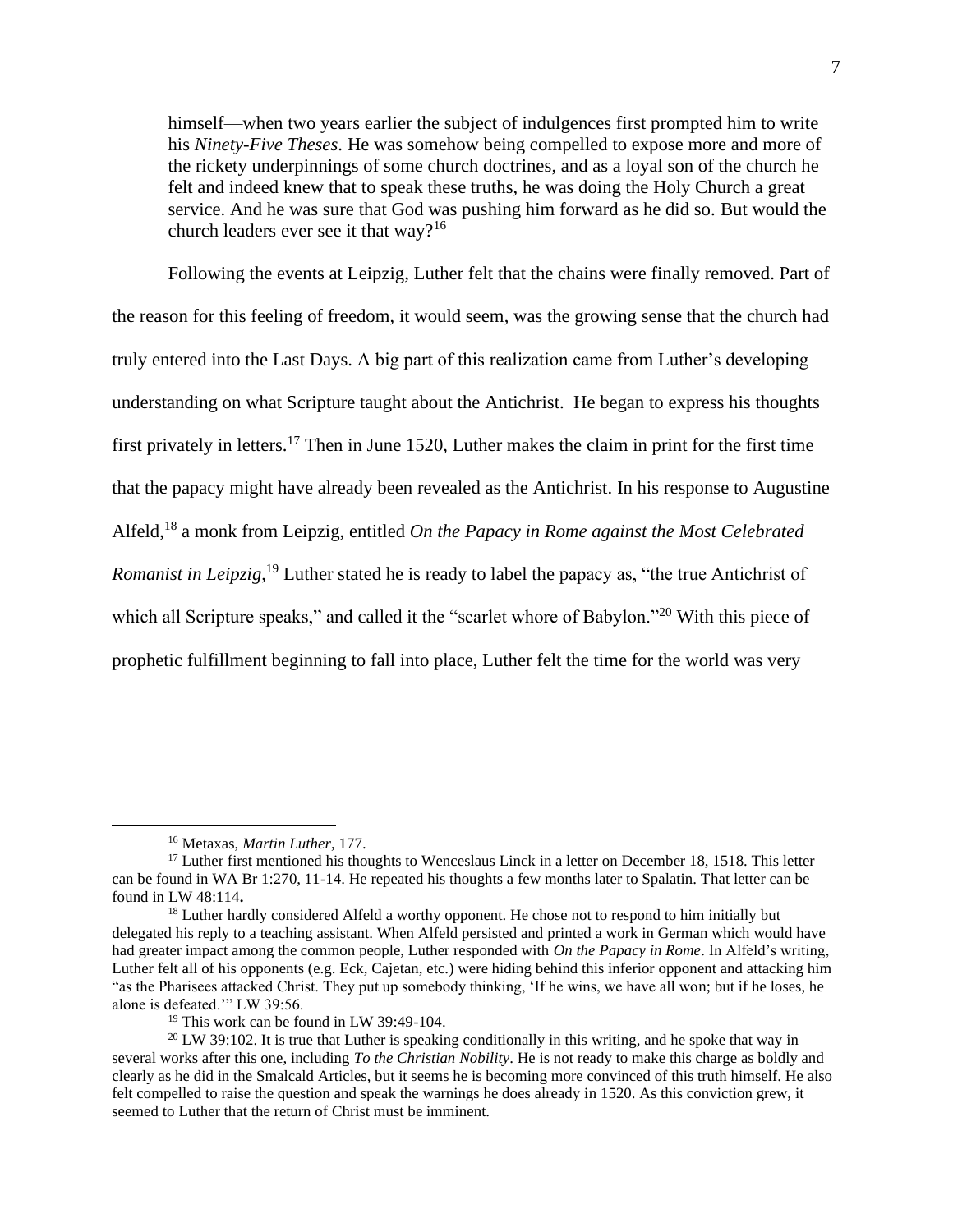short. Thus, he felt compelled to speak, as he flat out said in *To the Christian Nobility*, "The time for silence is past, and the time to speak has come."<sup>21</sup>

### **Political Factors**

It would be a mistake to think that it was only Luther's theological development that brought him to the point of producing the important works of 1520. The hand of God's providence was also at work in the affairs of the Holy Roman Empire to allow Luther to take the next steps forward in what would come to be called the Reformation. The structure of the Empire itself played an important part. The emperor served as the head of state, but his powers were quite limited. As a result, there was no true centralized government as there was in France or England at the time. This vacuum of central authority left the princes of each territory with a great deal of power and independence within their own borders. The Diet, the regular meeting of the Imperial estates, was a cumbersome body and could only meet for a limited length of time.<sup>22</sup> As such, it could not effectively govern the affairs of state. Roland Bainton offered this summary of the Empire as Luther found it in his day.

Germany was segmented into small and overlapping jurisdictions of princes and bishops. The free cities twinkled in the murky way of entangling alliances. The knights were a restive class seeking to arrest the waning of their power, and the peasants were likewise restive because desirous of a political role commensurate with their economic importance. No government, and no class, was able to weld Germany into one.<sup>23</sup>

What was the result of this political environment? "Dismembered and retarded [in her national development], she was derided by the Italians and treated by the papacy as a private cow.

<sup>21</sup> LW 44:123. Consider in addition these words from *To the Christian Nobility*. "[The abuse of the Roman church (and the conditions it produced especially in Germany)] has even compelled me now at this time to cry aloud that God may inspire someone with his Spirit to lend a helping hand to this distressed and wretched nation…With God's help I intend to expose the wiles and wickedness of those men, so that they are shown up for what they are and may never again be so obstructive and destructive." LW 44:124-125.

<sup>22</sup> Hajo Holborn, *A History of Modern Germany: The Reformation* (Princeton, New Jersey: Princeton University Press, 1982), 49-50.

<sup>23</sup> Bainton, *Here I Stand*, 122.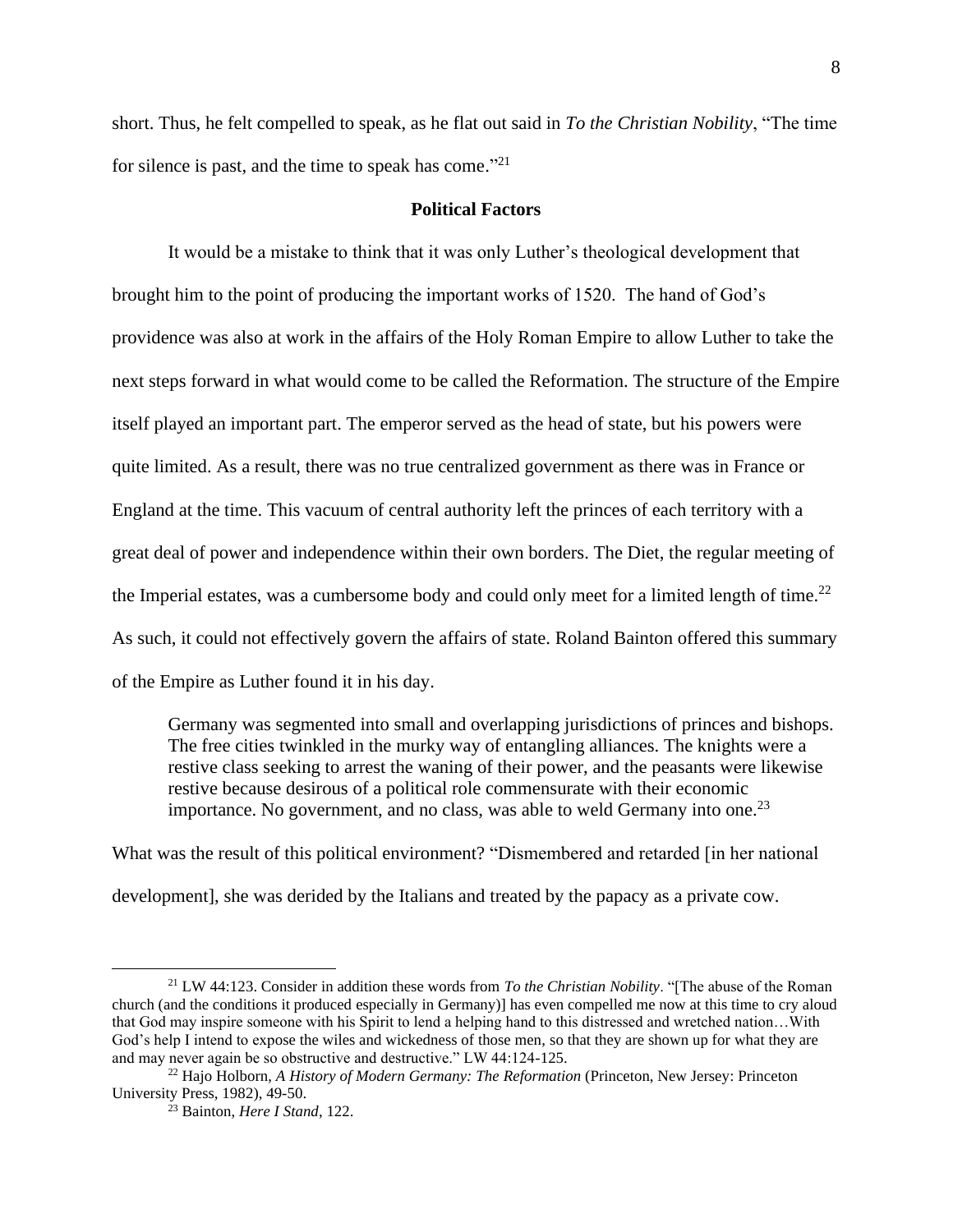Resentment against Rome was more intense than in countries where national governments curbed papal exploitation."<sup>24</sup>

Within the complicated structure of the Empire, there were powerful princes that fostered Luther's work and protected it from Rome's interference. None of those supporters was more important than Frederick the Wise.<sup>25</sup> As one of the seven electors of the Empire, Frederick not only ruled a strong and significant territory, but gaining his favor or provoking his displeasure could also mean the difference between victory and defeat in Imperial politics. Especially after Leipzig, support for Luther among those in power grew. For example, he received expressions of support and even offers of protection from men like Ulrich von Hutten, Franz von Sickingen, and Sylvester von Schaumberg.<sup>26</sup> The knowledge that he was not without support would certainly have been important to Luther at this critical point in the events of his life. It must have added to his courage as well since he began to speak even more boldly as he took his next steps forward in the midst of such uncertain circumstances.

One important event that dare not be overlooked at this critical point in Luther's life that allowed him the freedom to develop his thoughts and communicate them so boldly was the death of the Emperor Maximilian on January 12, 1519. Why was this event so significant? "No one in power in all of Europe would talk of anything for months except for the election of the new Holy

<sup>24</sup> Bainton, *Here I Stand*, 122.

<sup>&</sup>lt;sup>25</sup> For an example of Frederick's wisdom and importance, one need only look at the Diet of Augsburg in 1518. He "stood like a wall" against pressure from both the pope and the emperor as he made sure to end any talk of a new crusade against the Turks. In addition, he thwarted an end run around the law to appoint prematurely the emperor's grandson, Charles, as his successor. In doing so, Frederick's own importance only increased as both the pope and emperor very much wanted him on their respective sides in the next Imperial election, which seemed soon to follow. As the debate was wrapping up, it was again the work of Frederick to arrange the meeting between Luther and Cajetan with assurances of safe conduct. This single event should be enough to show what a vital role Frederick played in the events of the Reformation. However, if one wanted a fuller treatment of his importance, one might want to consider the book by Sam Wellman. Wellman, *Frederick the Wise*, 176-181.

<sup>&</sup>lt;sup>26</sup> These men are among the lesser nobles and knights, but they are examples of how more people were coming forward in open support of Luther. Martin W. Brecht, *Martin Luther: His Road to Reformation 1483-1521*, Translated by James L. Schaaf (Minneapolis: Fortress Press, 1981), 370.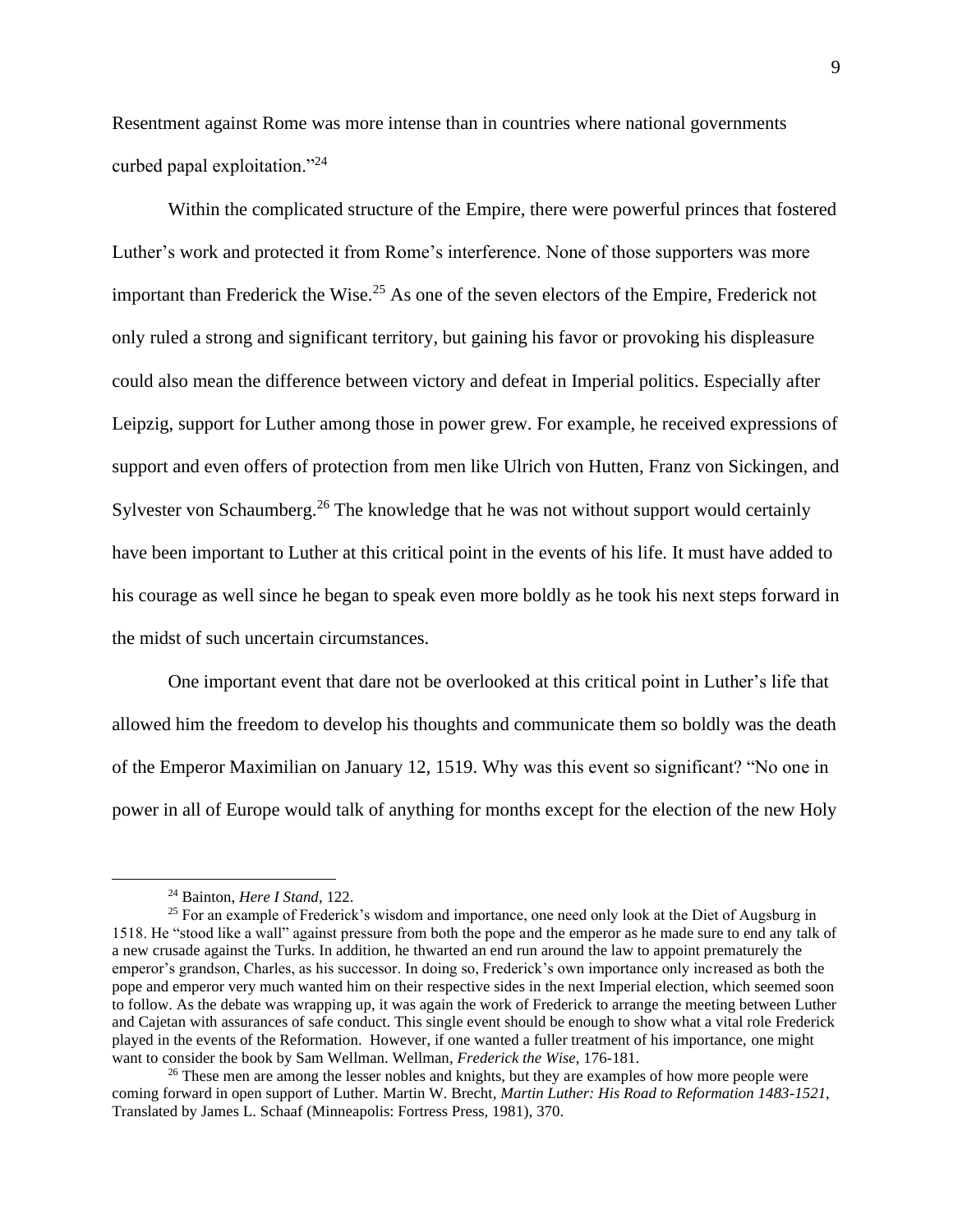Roman Emperor. The Luther affair seemed to evaporate."<sup>27</sup> Luther, who was almost seized in Augsburg only months earlier, now enjoyed a respite from the attention of Rome. The pope could not afford to anger Frederick, which pushing the issue of Luther would be sure to do. The pope was forced to back off if he wanted Frederick on his side when it came to choosing a successor to the Imperial crown that would be to Rome's advantage. As the heat from Rome cooled, Luther was free to write with the increasing boldness evident in his works from 1520.

## OVERVIEW OF *TO THE CHRISTIAN NOBILITY OF THE GERMAN NATION CONCERNING THE REFORM OF THE CHRISTIAN ESTATE<sup>28</sup>*

When it comes to the treatise *To the Christian Nobility of the German Nation*, the first question one must answer is why Luther chose to write to the nobility about taking steps to reform the church. Luther specifically referred to Emperor Charles in his opening words,<sup>29</sup> but

with this treatise he was addressing all the estates of the German Nation, i.e. the Holy Roman Empire, as represented in the Diet. Luther felt compelled to write to the nobility because the church was simply not interested in reforming itself. In addition, he felt the nobility had every right to step in and work for change because they too were royal priests and, due to their vocation as leaders in the Empire, might be able to assist in bringing about much-needed change.<sup>30</sup>



<sup>27</sup> Wellman, *Frederick the Wise*, 187.

<sup>28</sup> For any who might be curious, the title in German is *An den christlichen Adel deutscher Nation von des christlichen Standes Besserung*.

<sup>29</sup> LW 44:124.

<sup>&</sup>lt;sup>30</sup> Luther's justification for thinking this way is rooted in Scripture's teaching on the priesthood of all believers and should become evident as the summary of this treatise moves forward. Erling Teigen, "Address to the Christian Nobility of the German Nation: Luther and the Papacy," *Lutheran Synod Quarterly*, Volume 58 no. 1 (March 2018): 12.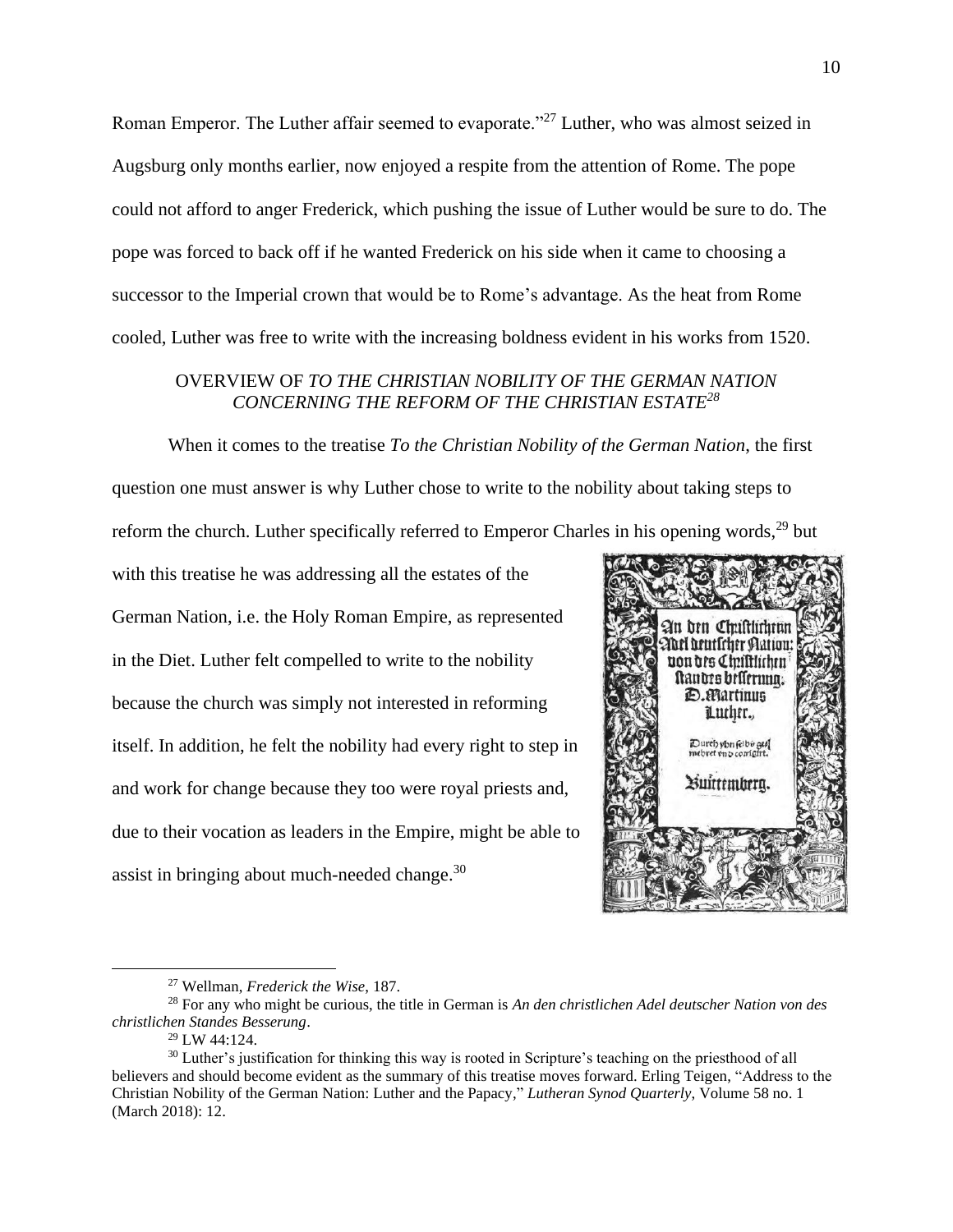However, it would also seem Luther had the people in mind as he wrote *To the Christian Nobility*. He wrote this treatise in German which meant it was accessible to many more readers than it would have been had he chosen to write it in Latin. He also knew that many of the concerns he touched on in this work were on the hearts and minds of many people. As such, it was well-received from the time it was printed. Many of the leaders and people alike saw Luther associating himself with their cause and giving eloquent voice to many of the long-standing grievances they had with the abuses, especially financial abuses, they had too often seen in the church. $31$ 

Following his opening remarks, Luther organized the treatise into three sections. The first section discussed the three walls "the Romanists have cleverly built ... around themselves."<sup>32</sup> Then he went on to discuss many grievances held against the church. The middle section of the treatise handled "the matters which ought to be properly dealt with in councils."<sup>33</sup> The final section offered twenty-seven "propositions for the improvement of this dreadful state of affairs ... what could and should be done, either by the temporal authority or by a general council."<sup>34</sup>

### **"The Three Walls"**

The first section is the most well-known, and it is easy to understand why. The metaphor of the three walls is a picture that is a simple one to grasp. That Luther chose three walls was not just a coincidence. Rather it would seem he is making a clever reference to ancient mythology. For the Greeks, Tartarus was the lowest region of the underworld, and it was surrounded by three

<sup>&</sup>lt;sup>31</sup> Even if some were not eager to grab hold of all the theological points put forward here, they were eager to support Luther and what he said because he was finally exposing the greed in the church which had caused so many problems. This growing base of support meant a great deal since the attention of Rome and many leaders was beginning to return to the matter of this German monk after the election of Charles V. Andrew Pettegree, *Brand Luther: 1517, Printing, and the Making of the Reformation* (New York: Penguin Random House, 2015), 127.

<sup>32</sup> LW 44:126.

<sup>33</sup> LW 44:139.

<sup>34</sup> LW 44:156.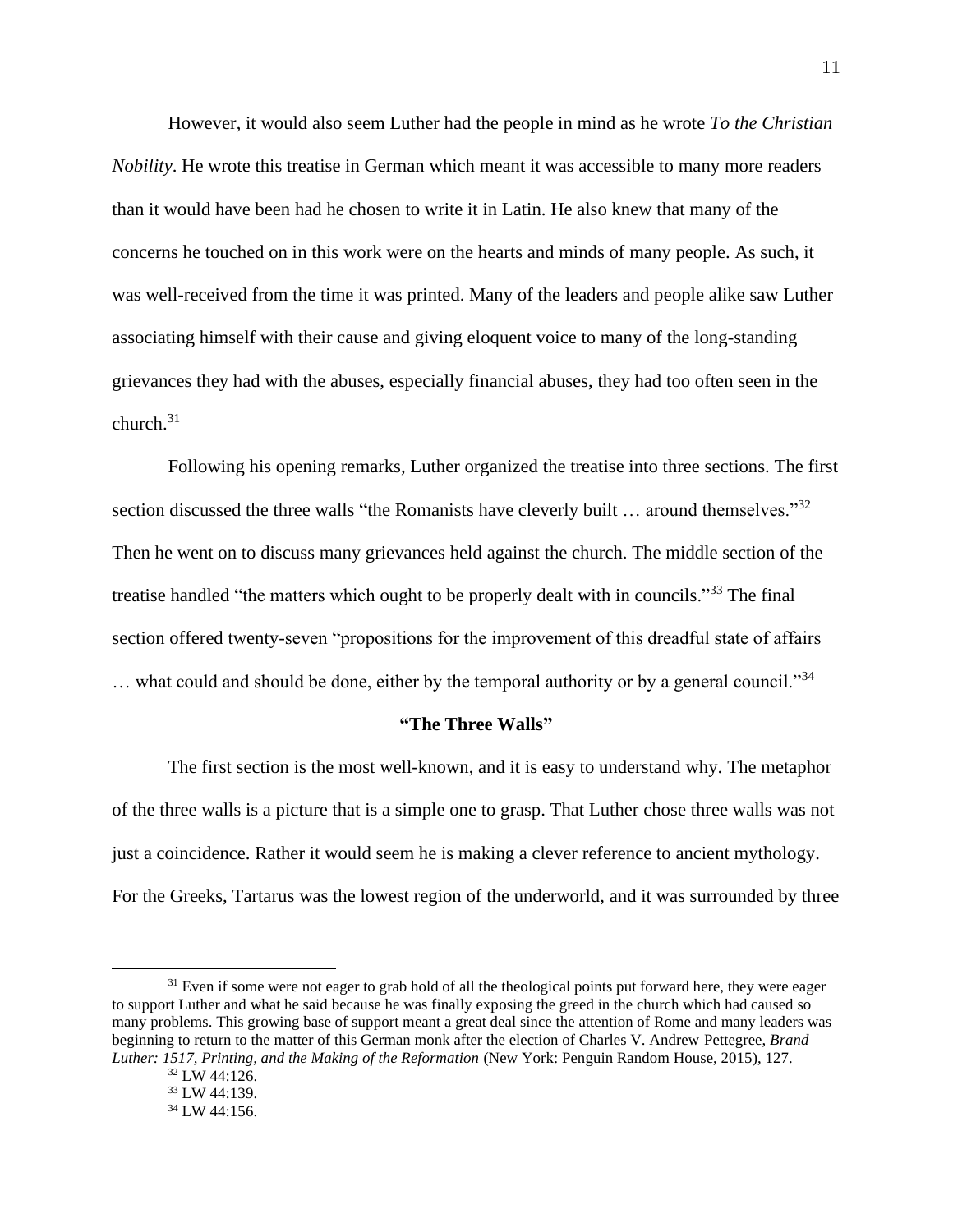walls. This "hell" was a place where the defeated challengers of the gods were sent for punishment. This allusion is not only an indicator of what Luther thought of his opponents in the church, but it is also another reminder of how he felt he needed to speak out because the souls of so many were at stake.<sup>35</sup>

More importantly, Luther used the picture of the walls to allude to the account of the battle of Jericho,<sup>36</sup> which he clearly stated, "May God help us, and give us just one of those trumpets with which the walls of Jericho were overthrown to blast down these walls of straw and paper in the same way."<sup>37</sup> But far from a call to arms or revolution, Luther wanted "to lead the people into the biblical narrative in which God delivers Jericho to the Israelites as they act in obedience to his direction. It was not the Israelites' mighty blowing of trumpets that knocked down the walls of the city, but God's power."<sup>38</sup> He used the rhetorical device of the three walls in connection with the biblical account as a way to remind his audience there was more at stake here than money or power. There was a need to act because souls were in the balance. The whole reason the church constructed these walls in the first place was to immunize itself against reform.<sup>39</sup> Luther knew that approach needed to change.

Luther summarized the first wall the Romanists had constructed around themselves this way: "When pressed by the temporal power they have made decrees and declared that the temporal power had no jurisdiction over them, but that, on the contrary, the spiritual power is above the temporal."<sup>40</sup> Such a claim meant there was no authority from which one could

<sup>35</sup> Stephen Pietsch, "Dangerous Political Propaganda or Passionate Prophetic Speech?: An Alternate Reading of Luther's 1520 Treatise 'To the Christian Nobility of the German Nation concerning the Reform of the Christian Estate,'" *Lutheran Theological Journal*, Volume 48 no. 2 (August 2014): 68. <sup>36</sup> Joshua 6:20 (NIV).

<sup>37</sup> LW 44:127.

<sup>38</sup> Pietsch, "Dangerous Political Propaganda," 72.

<sup>39</sup> Brecht, *Martin Luther*, 370.

<sup>40</sup> LW 44:126.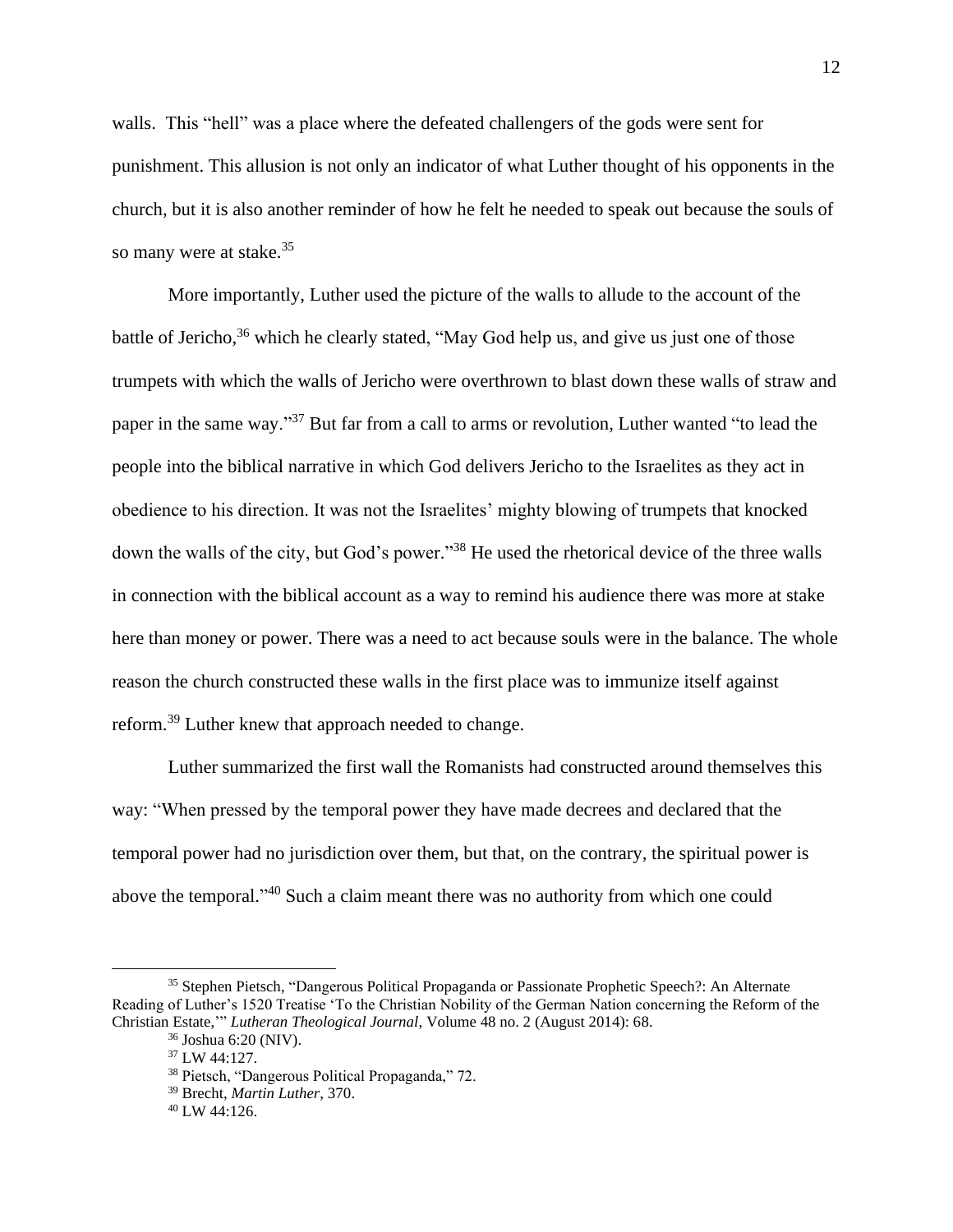legitimately correct the papacy when it fell from the truth. Luther had been hearing such claims trumpeted by his opponents for years, but now he took the opportunity to challenge their claims.

Luther based his challenge of this first wall on Scripture's teaching of the priesthood of all believers. This priesthood began at baptism.

Since those who exercise secular authority have been baptized with the same baptism, and have the same faith and the same gospel as the rest of us, we must admit that they are priests and bishops and we must regard their office as one that has a proper and useful place in the Christian community. For whoever comes out of the water of baptism can boast that he is already a consecrated priest, bishop, and pope.<sup>41</sup>

What did Luther mean by this priesthood? "We are all one body of Christ the Head, and all members of one another." He goes on to explain that more fully. "A cobbler, a smith, a peasant—each has the work and office of his trade, and yet they are all alike consecrated priests and bishops. Further, everyone must benefit and serve every other by means of his own work or office so that in this way many kinds of work may be done for the bodily and spiritual welfare of the community, just as all the members of the body serve one another." <sup>42</sup> For Luther, the priesthood was a status before God for each believer, given at baptism, that carried a responsibility to serve others. For these priests, the Lord will give unique opportunities to serve others as they carry out their various vocations as royal priests to the glory of God.

To back up his claim, Luther pointed to Scripture. He specifically referenced the following passages. The first two are quite similar and emphasize the unity God's people have in the body of Christ. "For just as each of us has one body with many members, and these members do not all have the same function, so in Christ we, though many, form one body, and each

<sup>41</sup> LW 44:129.

 $42 \text{ LW } 44:130$ . Perhaps some have heard the quote, alleged to be from Luther, "The Christian shoemaker" does his Christian duty not by putting little crosses on the shoes, but by making good shoes, because God is interested in good craftsmanship." That quote would seem to be one of those sayings Luther never said, at least not in those words. However, some of the thoughts in that quote are like the thoughts Luther expressed here.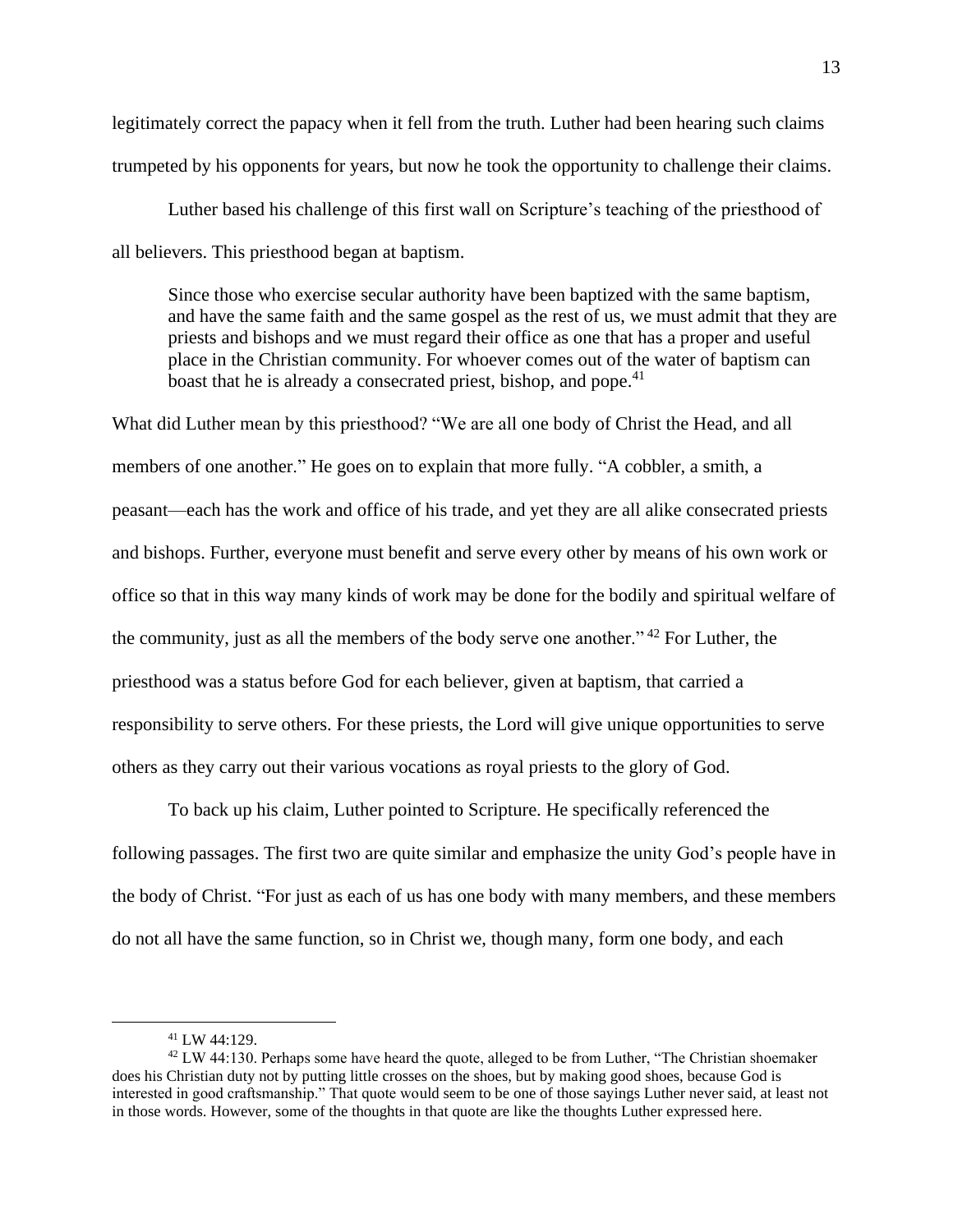member belongs to all the others." (Romans 12:4-5) And, "Just as a body, though one, has many parts, but all its many parts form one body, so it is with Christ. For we were all baptized by one Spirit so as to form one body—whether Jews or Gentiles, slave or free." (1 Corinthians 12:12) The third passage speaks of the identity believers have as royal priests and what it means to live as one. "But you are a chosen people, a royal priesthood, a holy nation, God's special possession, that you may declare the praises of him who called you out of darkness into his wonderful light." (1 Peter 2:9)<sup>43</sup> Priests are to serve others from their place in the body of Christ, especially as they declare the praises of God in all they say and do.

When speaking in the context of these three walls, Luther was asking the princes as Christians to speak up against the abuses of the church and demand change. He was not doing this to curry favor or to turn the church over to the princes. Rather he had reached a theological decision based on his study of Scripture. So, what did that mean? If all Christians are chosen to be royal priests and if those who hold offices in the church do so because they have been appointed from among the community of priests to serve their fellow priests with the Word, then those who were not considered part of the ecclesiastical estate were elevated tremendously from their previous status. In effect, the distinction between clergy and laity disappeared along with any idea of a divinely mandated hierarchy.<sup>44</sup> There was not a shred of support from Scripture that would allow the Romanists to make such a claim. In truth, it was contrary to what Scripture said.<sup>45</sup> Luther knew the ecclesiastical estate had not been able to reform the church because it had simply not been willing to make the attempt. So now that change had to come from the royal

<sup>&</sup>lt;sup>43</sup> Luther also referred to this passage as an example of how God has declared his people to be royal priests: "With your blood you purchased for God persons from every tribe and language and people and nation. You have made them to be a kingdom and priests to serve our God, and they will reign on the earth." (Revelation 5:9b-10)

<sup>44</sup> Brecht, *Martin Luther*, 371.

<sup>45</sup> Pettegree, *Brand Luther*, 126.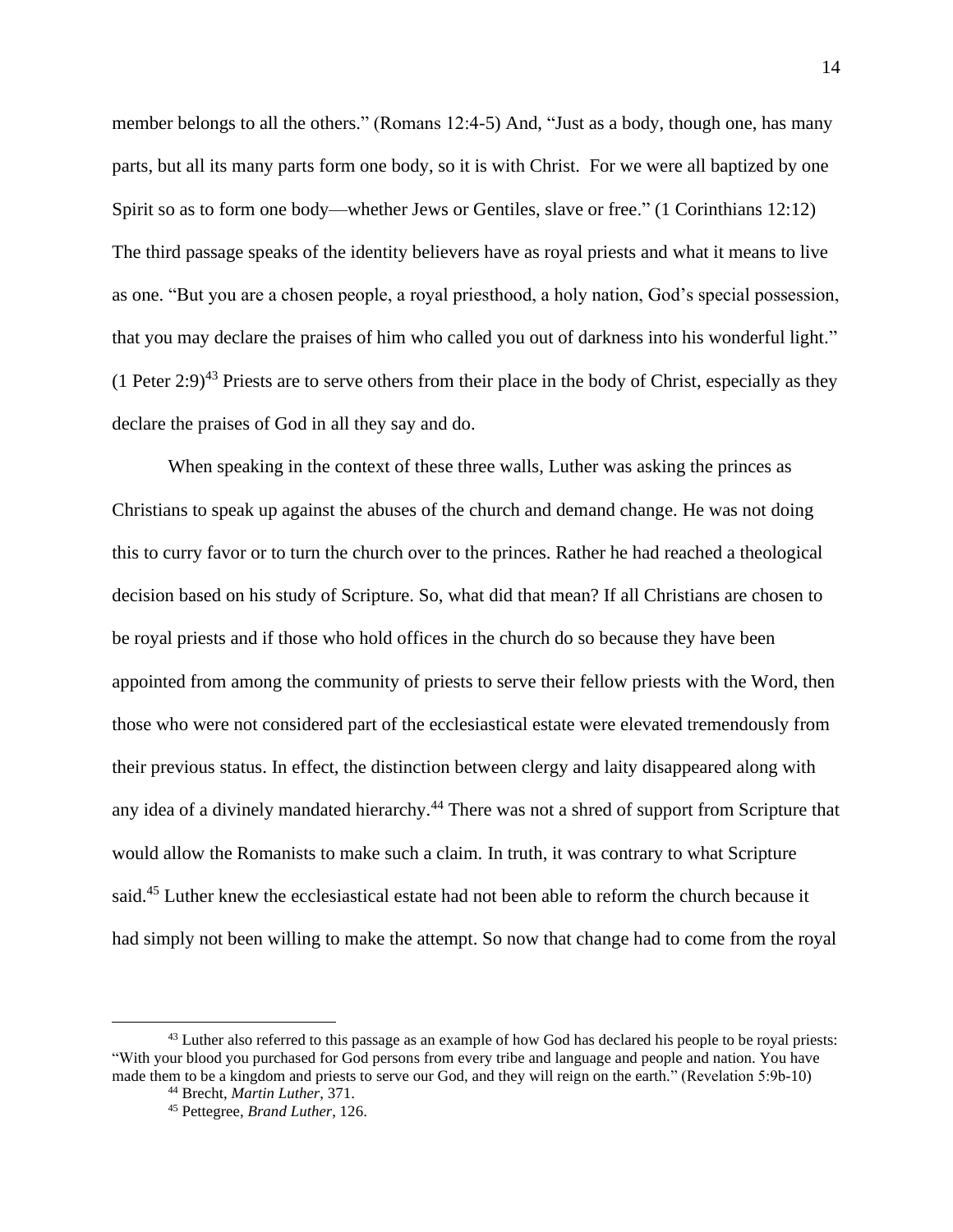priesthood of believers, and he was calling on the nobility to begin that work of change.<sup>46</sup> Luther was calling on the emperor and the princes, as Christians who belonged to the priesthood of believers, to hold those in the church accountable because those who had power to bring about reform "have a duty to act where the ecclesiastical authorities are unwilling to do what is right."<sup>47</sup>

As Luther brought this teaching of Scripture back into the light, it was incredibly freeing for all who were part of the temporal estate. Now that those in the ecclesiastical estate, including the pope, were no longer placed on an unreachable pedestal, all would be subject to the same law. All could be criticized and judged by the same standard. For Luther, it was clear the standard all should follow was Scripture, which he had quoted and referenced several times already in this work. Now that the first wall had fallen, there was a path forward to bring about change.

The second wall dealt directly with the standard of Scripture. Luther stated the claim of the Romanists this way:

The second wall is still more loosely built and less substantial. The Romanists want to be the only masters of Holy Scripture, although they never learn a thing from the Bible all their life long. They assume the sole authority for themselves, and, quite unashamed, they play about with the words before our very eyes, trying to persuade us that the pope cannot err in matters of faith, regardless of whether he is righteous or wicked. Yet they cannot point to a single letter.<sup>48</sup>

The teaching of papal infallibility was not defined as an official doctrine of the Roman church until the First Vatican Council.<sup>49</sup> So why did Luther attack it here? Although it did not become officially defined until 1870, papal infallibility had been discussed in the church since the

<sup>46</sup> Teigen, "Address," 26.

<sup>47</sup> *Ibid.*, 27.

<sup>48</sup> LW 44:133.

<sup>49</sup> Serina, "After Canons," 204.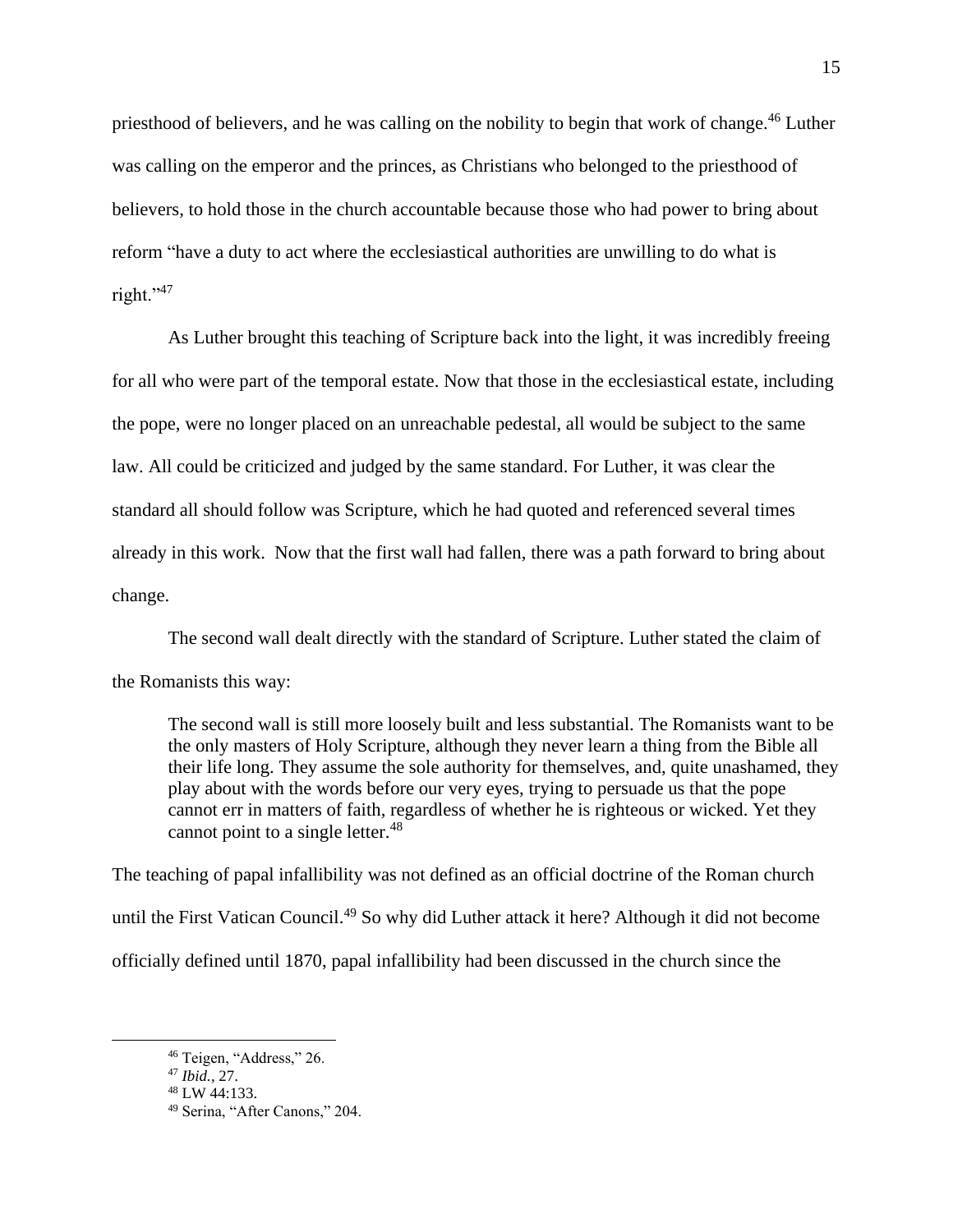fourteenth century.<sup>50</sup> Even more so, Luther's opponents often threw this claim back at him when he appealed to the authority of Scripture over popes or councils. Sylvester Prierias<sup>51</sup> had argued in his attack on the *Ninety-Five Theses*, "whoever does not rely on the teaching of the Roman church and the supreme pontiff as an infallible rule of faith, from which even Holy Scripture draws its vigor and authority, is a heretic."<sup>52</sup> Luther knew that this wall must be toppled if he were to succeed in making his case.

How did Luther attack the second wall? He once again returned to Scripture and built upon the truth of the priesthood of all believers that he had established in his assault on the first wall. Here are a few examples of how he refuted the claim of the Romanists. "Since these Romanists think the Holy Spirit never leaves them, no matter how ignorant and wicked they are, they become bold and decree only what they want. And if what they claim were true, why have Holy Scripture at all? Of what use is Scripture? Let us burn the Scripture and be satisfied with the unlearned gentlemen at Rome who possess the Holy Spirit!"<sup>53</sup> He quoted Scripture directly.

But so as not to fight them with mere words, we will quote the Scriptures. St. Paul says in 1 Corinthians 14 [:30], 'If something better is revealed to anyone, though he is already sitting and listening to another in God's word, then the one who is speaking shall hold his peace and give place.' What would be the point of this commandment if we were compelled to believe only the man who is talking, or the man who is at the top?<sup>54</sup>

He also showed that what he had said earlier about all Christians being priests and equal to each other connected to what he was saying here, and he showed how both claims were consistent with what Scripture taught.

<sup>50</sup> LW 44:133 n. 31.

<sup>51</sup> Sylvester Mazzolini, from the town of Priero in northwest Italy, was a Dominican, the order that was started to protect church doctrine. He was also an entrenched Thomistic scholar. At the Vatican, he held the title "commissioner of the Sacred Palace" which meant he served as an inquisitor and censor of books for Rome. He was tasked with responding to Luther. He boasted that it only took him three days to respond with his *Dialogue* to this arrogant German monk. Metaxas, *Luther*, 132-133.

<sup>52</sup> Wengert, *Annotated Luther,* 387 n. 25.

<sup>53</sup> LW 44:133-134. <sup>54</sup> LW 44:134.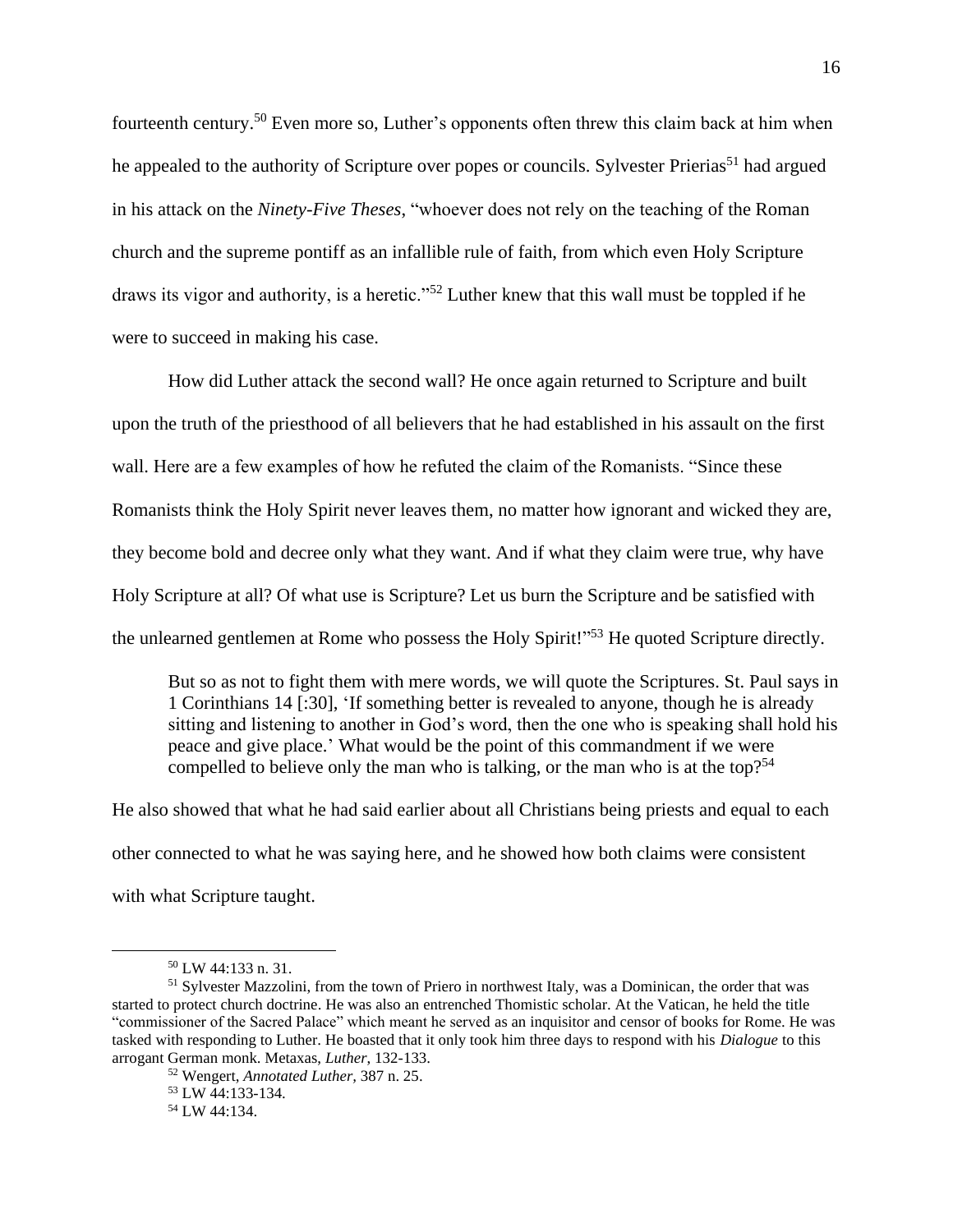If we are all priests, as was said above, and all have one faith, one gospel, one sacrament, why should we not also have the power to test and judge what is right or wrong in matters of faith? What becomes of Paul's words in I Corinthians 2 [:15], "A spiritual man judges all things, yet he is judged by no one"? And II Corinthians 4 [:13], "We all have one spirit of faith"? Why, then, should not we perceive what is consistent with faith and what is not, just as well as an unbelieving pope does? We ought to become bold and free on the authority of all these texts, and many others. We ought not allow the Spirit of freedom (as Paul calls him [II Cor. 3:17]) to be frightened off by the fabrications of the popes, but we ought to march boldly forward and test all that they do, or leave undone, by our believing understanding of the Scriptures.<sup>55</sup>

Once the first wall had fallen and the pope was no longer above the reach of criticism, the second wall fell easily.

That was the case with the third wall as well. "The Romanists have no basis in Scripture for their claim that the pope alone has the right to call or confirm a council," Luther wrote.<sup>56</sup> Again he did not choose to address this topic out of the blue. Canon law made such statements repeatedly. In addition, Prierias had recently advanced this claim against him, when he said, "When there is one undisputed pontiff, it belongs to him alone to call a council," and that "the decrees of councils neither bind nor constrain unless they are confirmed by the authority of the Roman pontiff."<sup>57</sup> Again it was a claim Luther had to address, but he confidently stated, "The third wall falls of itself when the first two are down." 58

Luther attacked this wall also with Scripture. He began by appealing to Jesus' instruction in Matthew 18 where he spoke about dealing with a brother caught in sin.<sup>59</sup> Luther explained, "Here every member is commanded to care for every other. How much more should we do this

<sup>55</sup> LW 44:135.

<sup>56</sup> LW 44:136.

<sup>57</sup> Wengert, *Annotated Luther*, 390 n. 27.

<sup>58</sup> LW 44:136.

<sup>59</sup> Luther specifically quoted Matthew 18:15-17, "If your brother or sister sins, go and point out their fault, just between the two of you. If they listen to you, you have won them over. <sup>16</sup> But if they will not listen, take one or two others along, so that 'every matter may be established by the testimony of two or three witnesses.' <sup>17</sup> If they still refuse to listen, tell it to the church; and if they refuse to listen even to the church, treat them as you would a pagan or a tax collector."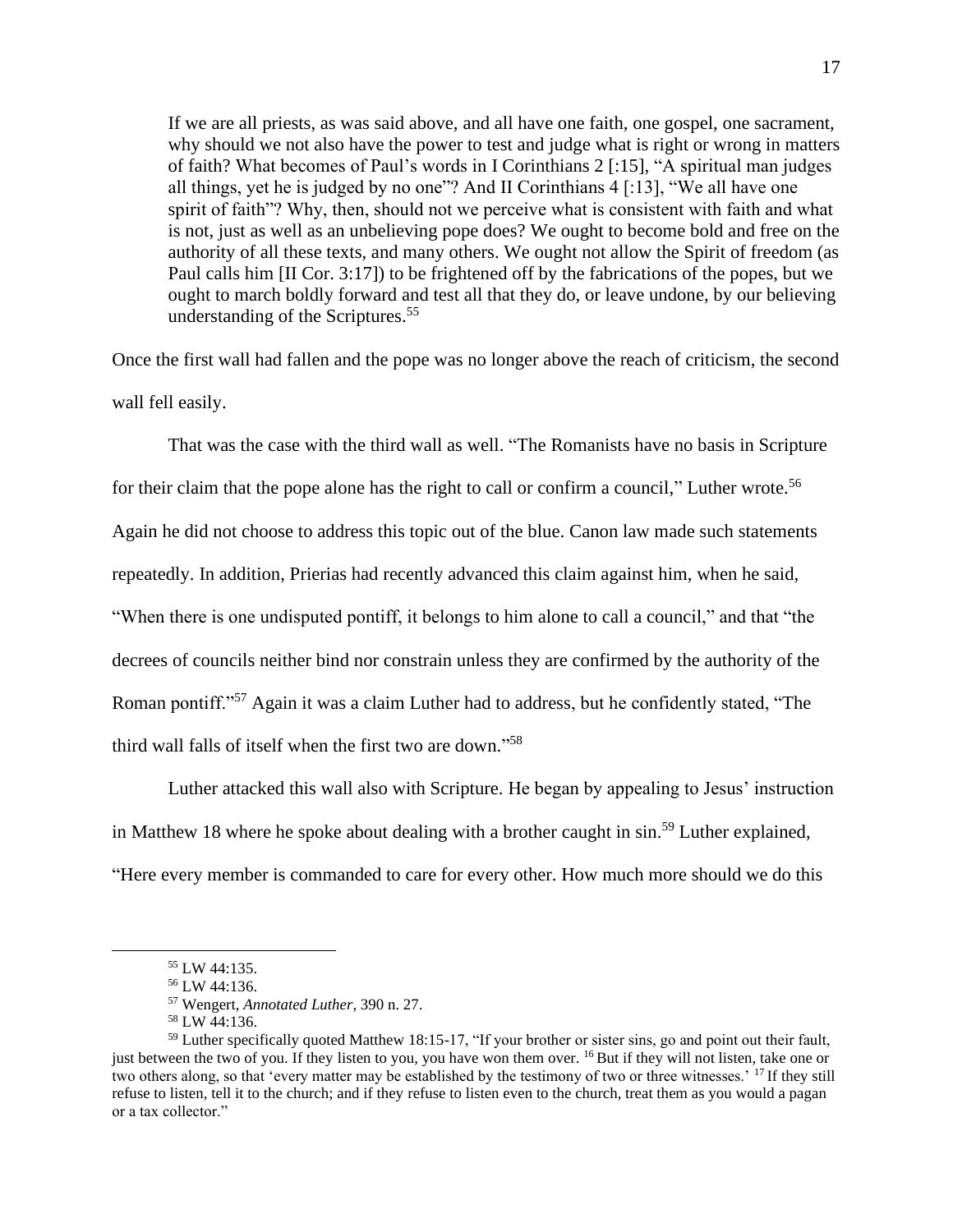when the member that does evil is responsible for the government of the church, and by his evildoing is the cause of much harm and offense to the rest!"<sup>60</sup> He also recognized that the vehicle available to the church to call its leaders to repentance was a council. "But if I am to accuse him before the church, I must naturally call the church together."<sup>61</sup> He then used the Council of Jerusalem recorded in Acts 15 to prove his point. Peter, whom the Romanists claimed was the first pope and leader of the church at the time, was not the one to call that council. Rather it had been the apostles and elders together. He also pointed to the Council of Nicaea as an example of the early church fathers following the pattern established at Jerusalem in Acts 15. Indeed, each of the first four ecumenical councils followed that pattern, and no one called those gatherings heretical or invalid. $62$  As a result, Luther concluded,

Therefore, when necessity demands it, and the pope is an offense to Christendom, the first man who is able should, as a true member of the whole body, do what he can to bring about a truly free council. No one can do this so well as the temporal authorities, especially since they are also fellow-Christians, fellow-priests, fellow-members of the spiritual estate, fellow-lords over all things. $63$ 

### *Gravamina*

In the next two sections of the treatise, Luther dealt with the same topic in slightly different ways. He spoke on the *gravamina* that the Empire had put forth against Rome. *Gravamina* is the Latin word for "grievances." These grievances had been a constant at virtually every meeting of the Imperial Diet since the middle of the fifteenth century. They had also been a topic for discussion as recently as the Diet of Augsburg in 1518.<sup>64</sup> Many of these grievances dealt with the financial fleecing of the German people by the church of Rome and had been a

 $60$  LW 44:136.

<sup>61</sup> LW 44:136.

 $62$  LW 44:136-137. The first four ecumenical councils were Nicaea (325), Constantinople (381), Ephesus (431), and Chalcedon (451). Rather than being considered heretical, Luther referred to them as "the most Christian of all."

<sup>63</sup> LW 44:137.

<sup>64</sup> Wengert, *Annotated Luther*, 371.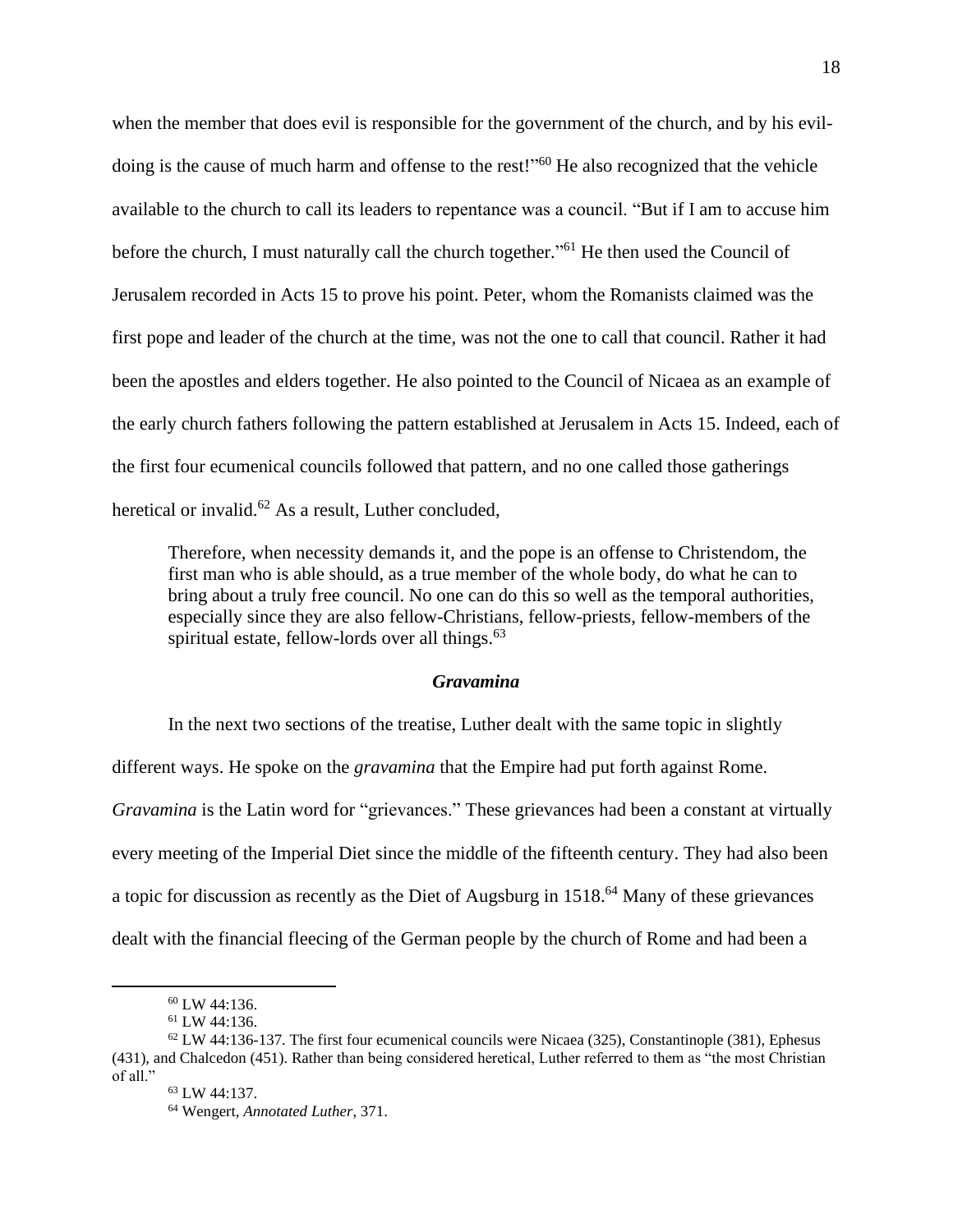source of complaint for some time. Part of the reason Luther's attack on indulgences had found such eager ears in Germany was that so many felt those indulgences were just another way for Rome to siphon large amounts of money to itself away from its favorite cow.<sup>65</sup> In grabbing hold of these *gravamina*, Luther joined in the long tradition of critics of the church, and even some of his enemies agreed it was necessary to address certain wrongs Luther was bringing to light.<sup>66</sup>

How did Luther arrive at the list of grievances he tackled in this treatise? Had he just copied the *gravamina* from the last Diet? Had others told him what they wanted him to fix? A direct external source would seem to be unlikely because it is hard to find any one source that matches the list of items Luther addressed here. He would certainly have known of the *gravamina* brought to the Diet of Augsburg. He had also been involved in ongoing arguments on many of these topics with his opponents over the previous years. In addition, he had been wrestling personally with his own theological development while at the same time serving as preacher and teacher and counselor to any number of people on a wide variety of issues. In mixing his own reflection and experience with the information he gathered from other sources and the discussions he had with colleagues and opponents alike, it would seem Luther made up his own mind when he formed the list of grievances he was calling the nobility to act upon.<sup>67</sup>

#### **"The Matters Which Ought to be Properly Dealt with in Councils"**

In the second section, Luther pointed to problems he wanted a council to address. He offered three specific targets which all had to do with the pope and his extended administration in the church. First Luther wrote about the wealth and pretension surrounding the pope, "It is

<sup>65</sup> As mentioned above by Bainton. Cf. n. 22.

<sup>66</sup> Duke George, Luther's harsh critic and staunch opponent who ruled Albertine Saxony at the time, was one of those enemies who found himself agreeing with many of the points Luther made in *To the Christian Nobility*. He did not want the treatise printed in his lands (however, it was on two separate occasions), but he recognized some of the abuses Luther articulated. He blamed the greed of Rome for those abuses, and he also felt a council may be necessary to check the abuses and improve the conditions in the church. Brecht, *Martin Luther*, 376-377.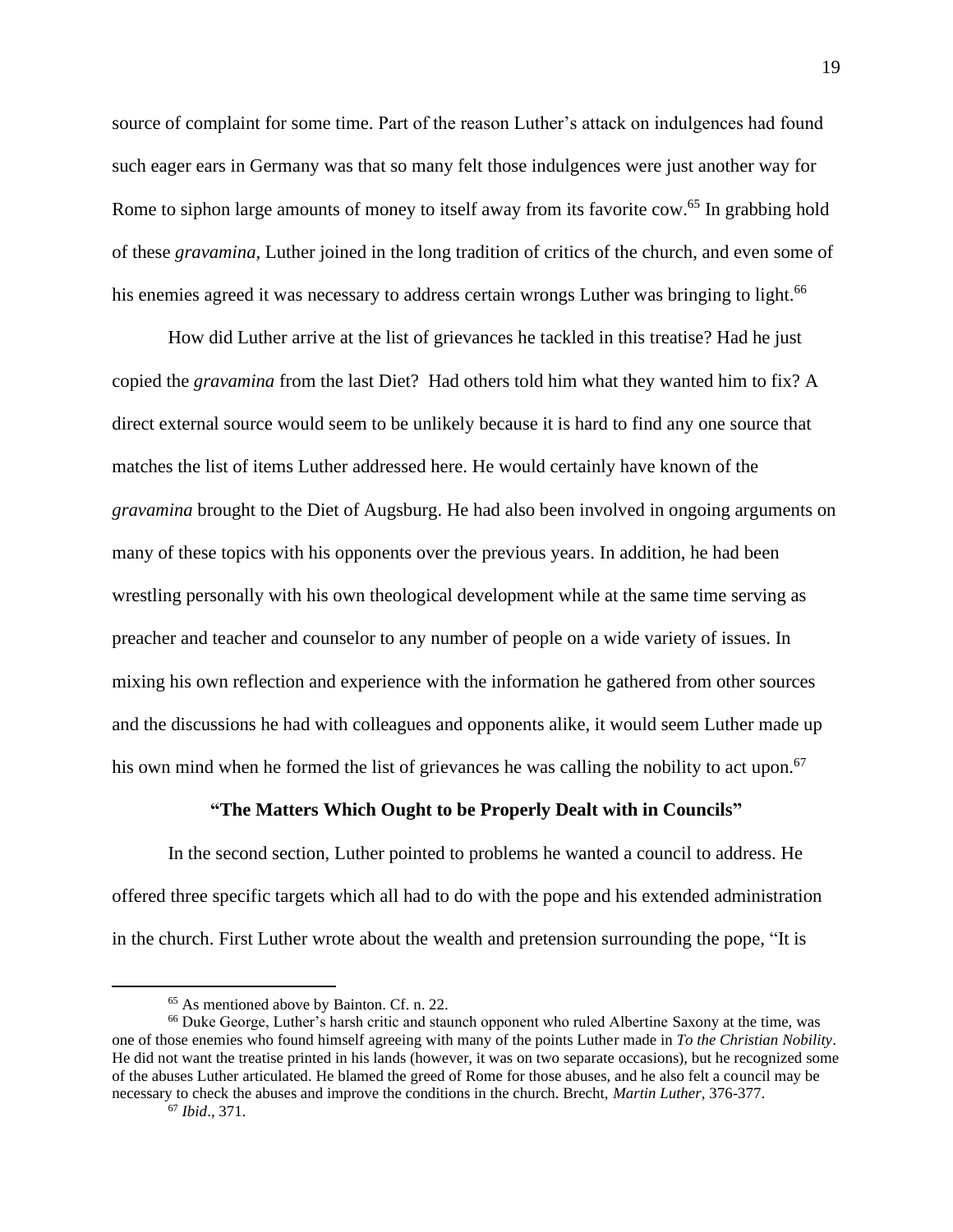horrible and shocking to see the head of Christendom, who boasts that he is the vicar of Christ and successor of St. Peter, going about in such a worldly and ostentatious style that neither king nor emperor can equal or approach him. He claims the title of 'most holy' and 'most spiritual,' and yet he is more worldly than the world itself."<sup>68</sup> Next Luther attacked the cardinals and how they served primarily to accumulate land and wealth for the church. "Of what use to Christendom are those people called cardinals? I shall tell you. Italy and Germany have many rich monasteries, foundations, benefices, and livings.<sup>69</sup> No better way has been discovered of bringing all these to Rome than by creating cardinals and giving them bishoprics, monasteries, and prelacies for their own use and so overthrowing the worship of God. $\frac{370}{10}$  In his third point, Luther took issue with the size of the Roman curia, which again seemed to exist for the sole purpose of finding ways to bring money to the church. "If ninety-nine per cent of the papal court were abolished and only one per cent kept, it would still be large enough to give answers in matters of faith … There are so many offices that one could scarcely count them. These are all the people lying in wait for the endowments and benefices of Germany as wolves lie in wait for the sheep."<sup>71</sup>

After raising those three points, Luther challenged the basis for the church's actions. It was obvious there was no legal foundation for what they were doing, and that included any basis in the church's own canon law.

I do not at the moment complain that God's command and Christian law are despised at Rome, for the state of Christendom is such—Rome in particular—that we may not complain of such exalted matters now. Nor am I complaining that natural law, or secular law, or even reason count for nothing. My complaint goes deeper than that. I complain

<sup>68</sup> LW 44:139.

 $69$  Luther mentioned several practices and institutions from the church of his day that may be unfamiliar. Appendix B on p. 38 offers a brief glossary of these ecclesiastical terms.

 $70$  LW 44:141.

<sup>71</sup> LW 44:142-143.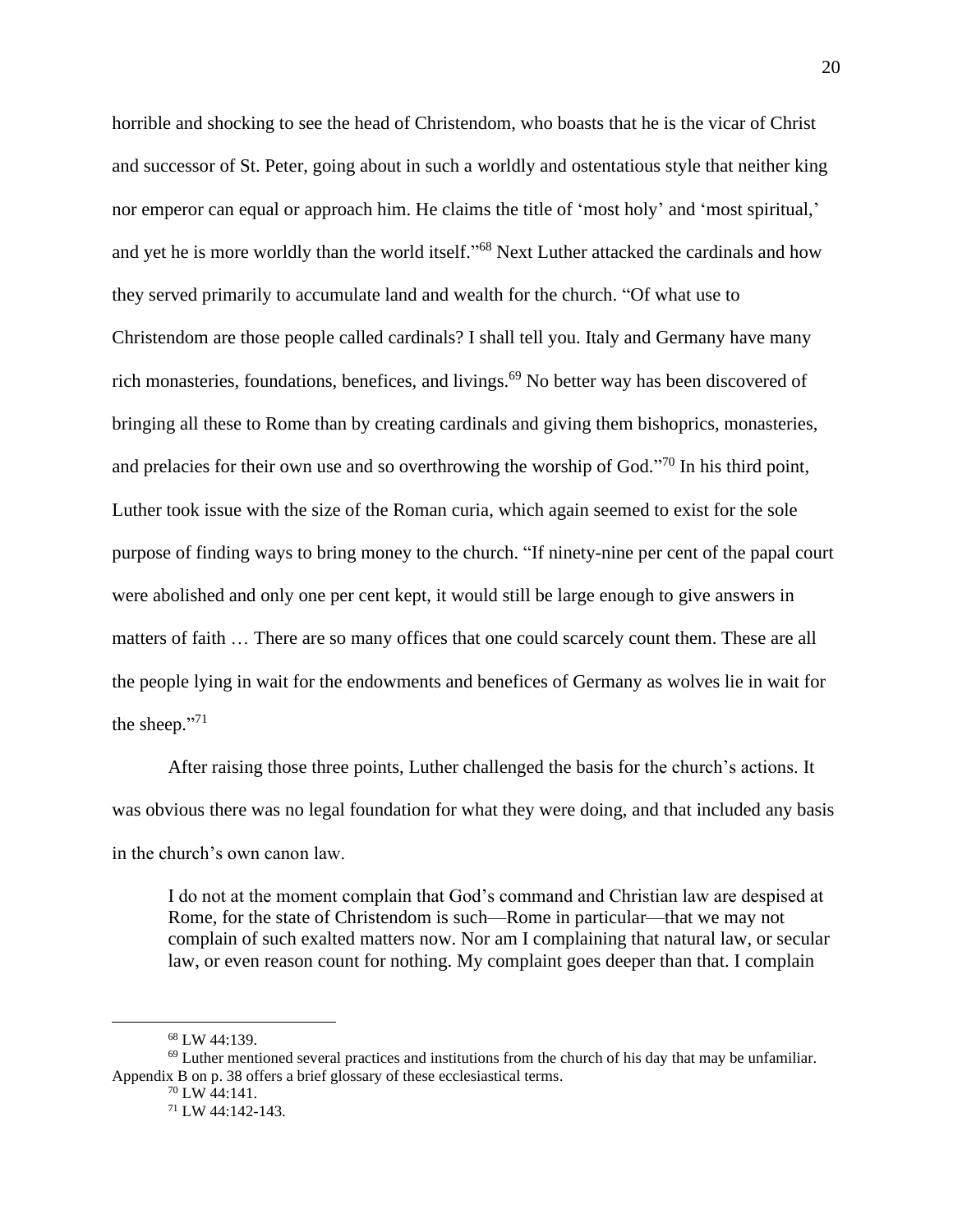that the Romanists do not keep their own self-devised canon law, though it is in fact just tyranny, avarice, and temporal splendor rather than  $\text{law}^{\,72}$ 

It was the greed of Rome that drove their actions and lengthened the list of abuses. Luther began to call it the "Roman See of avarice and greed" and repeatedly referred to it as "Avarice" throughout the rest of this section.<sup>73</sup> He then gave several examples from the church of his day of the practices "Avarice" had established for the purpose of accumulating more and more wealth for itself. It is not necessary to detail all the practices and institutions Luther listed here, but it is a shocking display of corruption and self-centeredness in the administration of the church. The many examples Luther cited showed how dishonest and greedy the rulers of the church had become in dealing with the people they claimed to serve, and his original audience knew that truth only too well.

## **"Propositions for the Improvement of this Dreadful State of Affairs"**

In the third section of the treatise, Luther listed twenty-seven specific proposals to be acted upon "either by the temporal authority or by a general council."<sup>74</sup> Time does not permit a detailed discussion of each of these statements,  $^{75}$  but the list of grievances in this section does lend itself to categorization. A threefold division of the twenty-seven points works nicely. For the purposes of this essay, the grievances will be divided, and a theme for each section will be offered as a summary. After each summary, an example will be shared to see how Luther addressed one of the grievances he sought to reform.

The first division covers the first thirteen points Luther made. These points all deal with powers the papacy had gathered to itself over the years which now should be corrected or

<sup>72</sup> LW 44:143.

 $<sup>73</sup>$  The first instance occurs on page 146 but there are several examples in the pages that close out the</sup> second section of the treatise. LW 44:146-156.

 $74$  LW 44:156.

<sup>75</sup> A summary of each of the twenty-seven points can be found in Appendix C on p. 40.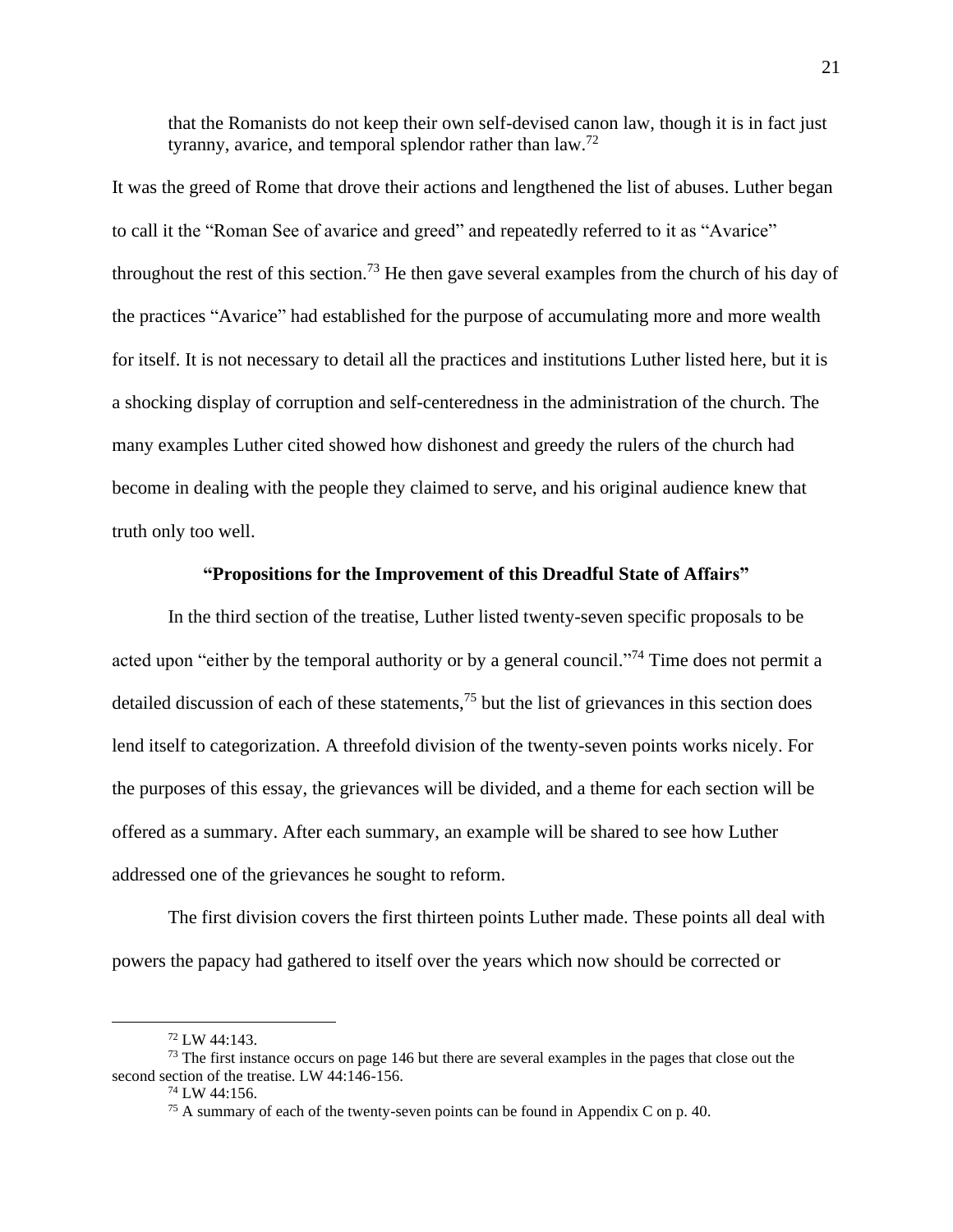abolished.<sup>76</sup> Luther dealt with several financial abuses in these points. He also rebuked certain claims on power and reverence reserved for the pope.

As an example here, consider Luther's ninth point: "The pope should have no authority over the emperor, except the right to anoint and crown him at the altar just as a bishop crowns a king."<sup>77</sup> This point echoed some of the thoughts Luther shared in his discussion of the first wall. Here he pointed out that certain practices the pope required of the emperor as they interacted with each other sprung from the pride of the pope and reinforced that first wall.<sup>78</sup> He claimed it was the devil who was instigating such bold claims in order to "usher in the Antichrist and raise the pope above God, as many are now doing and even have already done."<sup>79</sup> Rather the pope also should be subject to the temporal authorities like everyone else, as Scripture taught, except in his spiritual office and work "such as preaching and giving absolution."<sup>80</sup> The pope was to follow

Daffional Chufti und





the example of Christ as he was the perfect servant of all in his life on earth, but Luther only saw the pope trying to claim the power and glory of Christ as he ruled from heaven. Luther concluded with pointed and careful words:

<sup>76</sup> The basis for the division of grievance and the summary of each section came from Teigen's article. Teigen, "Address," 29-32.

<sup>77</sup> LW 44:164.

 $79$  LW 44:165.

<sup>80</sup> LW 44:165.

 $^{78}$  Luther specifically referenced how the emperor was to kiss the pope's feet, sit at his feet, hold the bridle of the pope's mount as he was about to go riding, and, worst of all in Luther's opinion, swear allegiance to the pope. These practices cast the emperor as a servant or worse when compared to the pope. There was no basis for demands like that, except that which could be found in canon law. Luther also mentioned how he had already addressed some of these issues in a previous treatise, *On the Power of the Pope*. LW 44:164-165.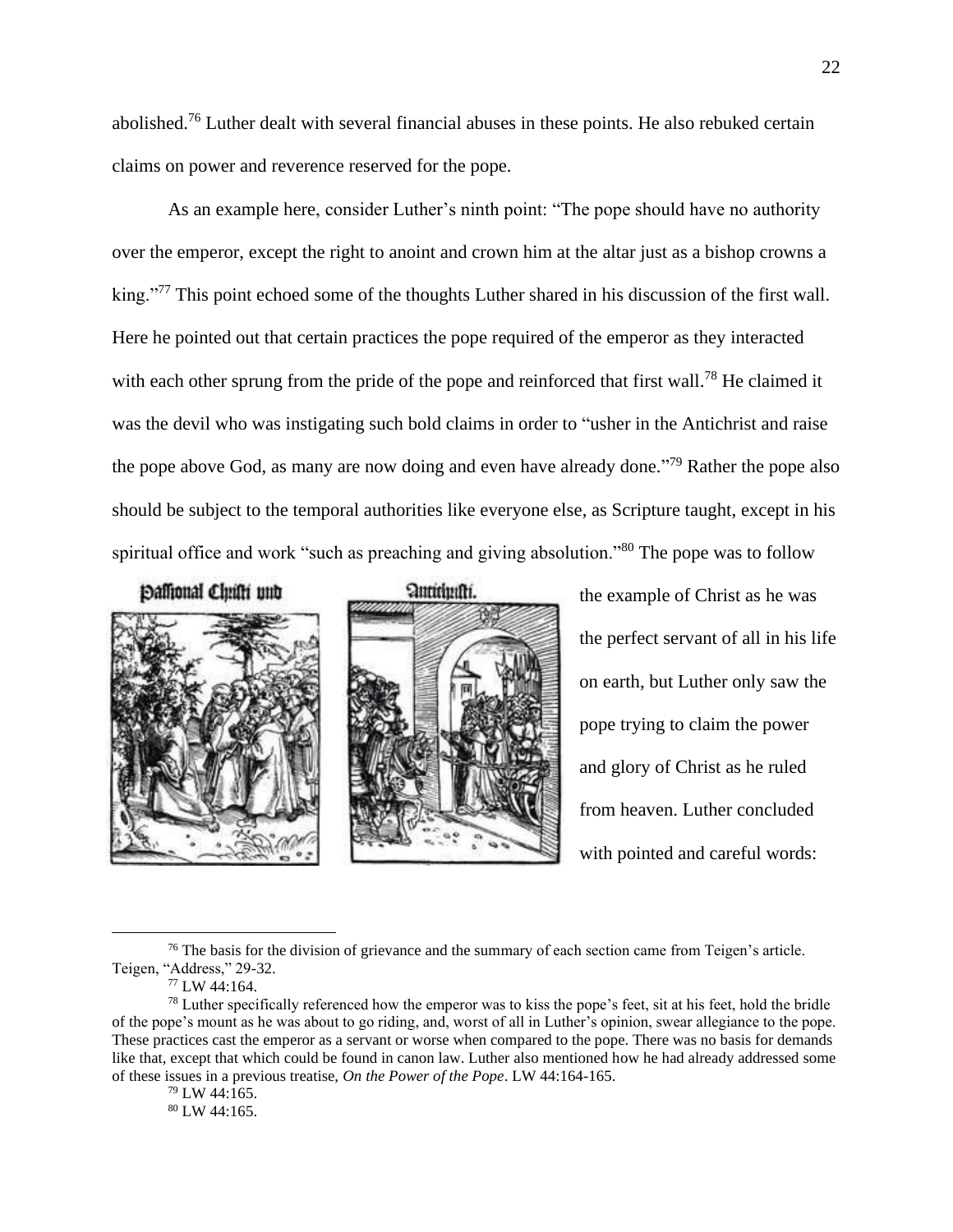"The Romanists turn all that upside down. They take the heavenly and kingly form from Christ and give it to the pope, and leave the form of a servant to perish completely. He might almost be the Counter-Christ, whom the Scriptures call Antichrist, for all his nature, work, and pretensions run counter to Christ and only blot out Christ's nature and destroy his work."<sup>81</sup>

For the pope to claim such authority and secular rule was not according to Scripture but was based on lies. Luther specifically cited this passage against the pope's claim: "The kings of the Gentiles lord it over them … But you are not to be like that." (Luke 22:25-26) Then he addressed the lie that was the *Donation of Constantine*. <sup>82</sup> This work had been exposed eighty years earlier as a forgery from the eighth century, and Ulrich von Hutten had republished the work exposing this forgery in 1517, which had caught Luther's attention shortly before writing *To the Christian Nobility*. <sup>83</sup> The church had been pointing to the *Donation* for centuries as a basis for their claims to power and authority, but it had been proven to be a lie. With all the effort and energy the Romanists had put into seizing and maintaining power, it prevented them from the more proper duties of the pope which were to "preach, pray, study, and care for the poor."<sup>84</sup> It would be impossible for the pope to "rule an empire and still remain pope,"<sup>85</sup> but sadly, it seemed to Luther, that was exactly what the pope desperately wanted to do.

<sup>&</sup>lt;sup>81</sup> Again, note how close Luther comes, even at this relatively early stage of his career, to identifying the pope as the Antichrist. He stops short, however, as it would seem he was still hoping for meaningful change from within the church. He was also able to distinguish between Leo as a person and the office of the papacy. LW 44:165.

<sup>&</sup>lt;sup>82</sup> "The *Donation* was an early medieval forgery that purported to record the transfer of the Western Roman Empire to the papacy;… According to the legend it records, Pope Sylvester I cured Emperor Constantine the Great of leprosy, and out of gratitude for his healing, he ceded control of the Western Empire to the papacy when he removed to his new capital in Constantinople. On its face, the *Donation of Constantine* bestowed political supremacy in the West on the popes,… The *Donation* presumed to give the papacy the right to crown or depose Western rulers." Mark A. Lotito, "Wittenberg Historiography: Philipp Melanchthon and the Reformation of Historical Thought" (Ph.D. diss., University of Michigan, 2011) 68-69.

<sup>&</sup>lt;sup>83</sup> Clearly Luther found this revelation to be important, and he would publish his own annotated translation of the *Donation* in 1537. LW 44:166 n. 133.

<sup>84</sup> LW 44:166.

<sup>&</sup>lt;sup>85</sup> When Luther said "still remain pope," he meant the pope was to act as the servant leader of the church and adequately oversee its spiritual affairs. LW 44:166.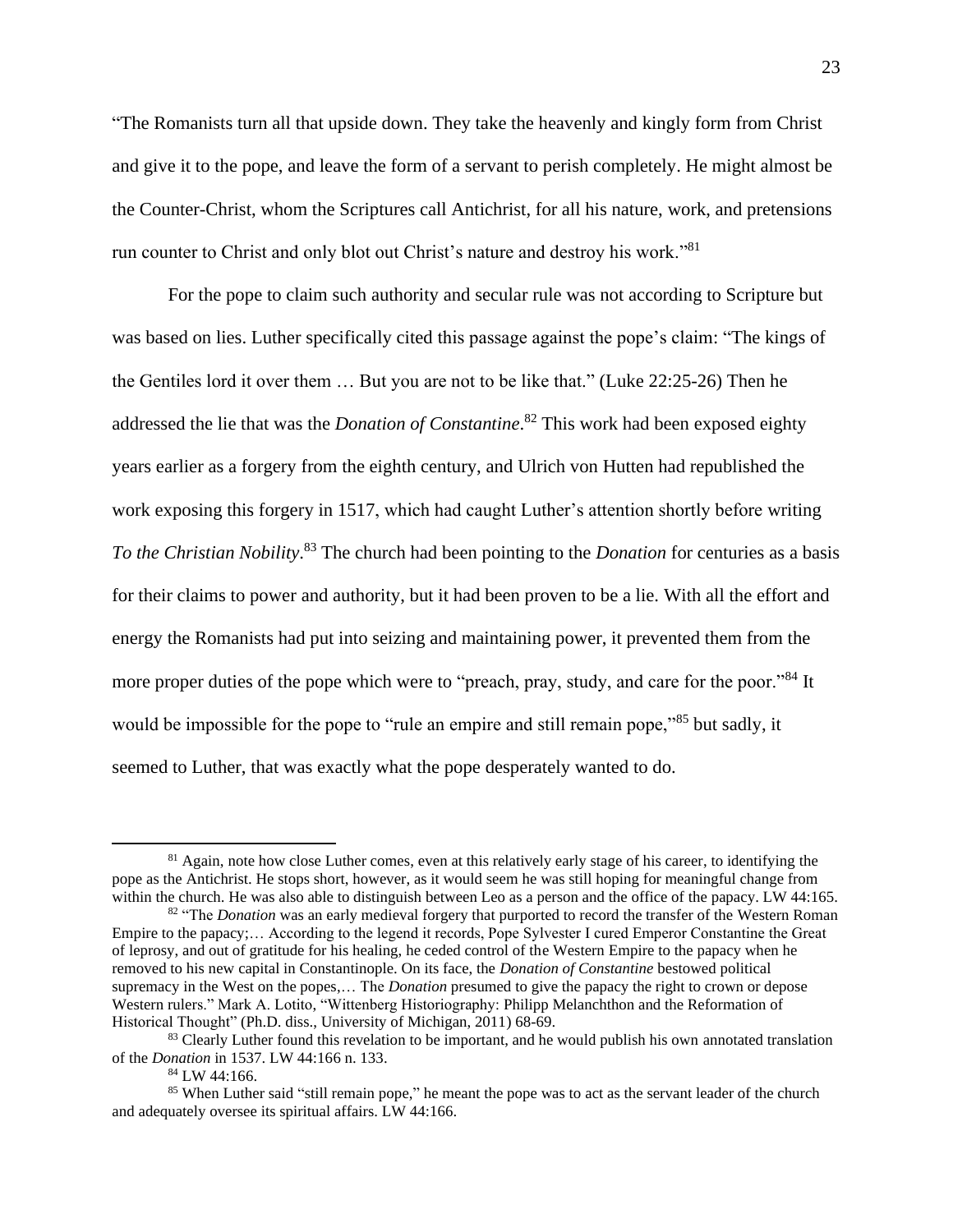The second division covers points fourteen through twenty-four. These proposals sought to reform a variety of institutions within the church, especially dealing with monasticism, the priesthood, and different practices that worked against true piety and devotion to God and his Word. This section also included an encouragement to answer several questions still surrounding the followers of Hus. Luther counseled patience in dealing with them, and the goal should be to bring them back into the church.

In his fourteenth point, Luther addressed the forced celibacy of the clergy. He appealed to what Scripture said in the pastoral epistles: "A bishop shall be a man who is blameless, and the husband of but one wife, whose children are obedient and well behaved." (1 Timothy 3:2,4; Titus 1:6-7) The choice to marry or not should be free rather than forced on a person. To forbid marriage was done "at the bidding of the devil" according to God's Word.<sup>86</sup> The reasons Luther offered for allowing marriage were these: some need help to keep life in order, and most would not be able to remain chaste apart from marriage. But allowing a priest to have a "housekeeper" but not allowing them to marry would be "just like putting straw and fire together and forbidding them to smoke or burn!"<sup>87</sup> In addition, Luther said it went against the natural order of God's creation, and the laws that prevented marriage for the clergy did not come from God but from the canon law. He did allow a prohibition of marriage in other offices in the church like "popes, bishops, canons, and monks" because these offices were "taken upon themselves." But those who "minister word and sacrament to a congregation, among whom they reside" should be "given liberty by a Christian council to marry to avoid temptation and sin."<sup>88</sup> Sadly, the consciences of many otherwise faithful priests had been unnecessarily burdened and those they

<sup>86</sup> Luther was referring to 1 Timothy 4:1,3. LW 44:176.

<sup>87</sup> LW 44:178.

<sup>88</sup> LW 44:176-177.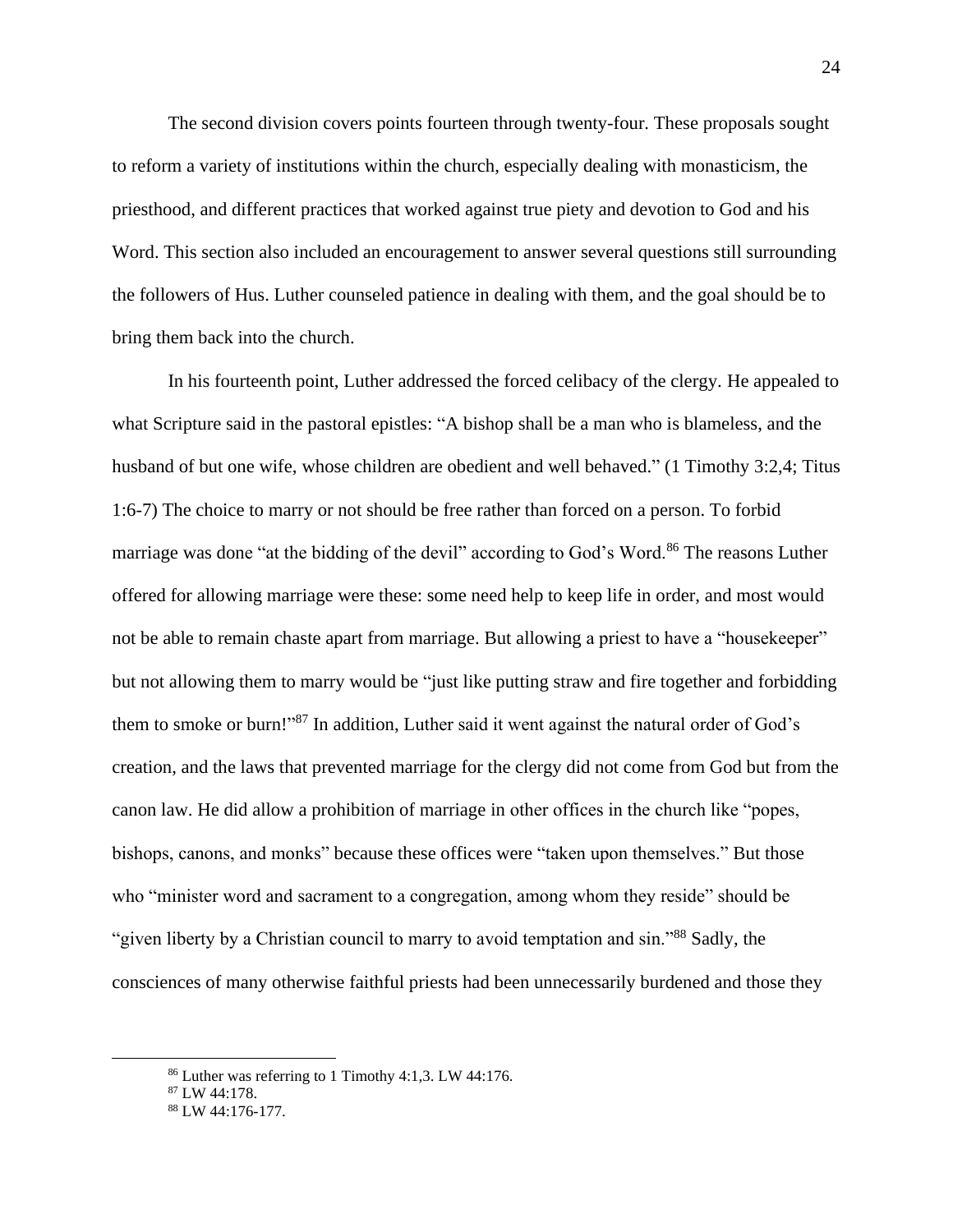served well in every other area had been scandalized by their shepherd's weakness. Luther placed the responsibility for this offense squarely on the pope "for all the sins which are committed, … for all the souls which are lost, and for all the consciences which are confused and tortured because of this ordinance."<sup>89</sup>

The third division contains only three points. Each point stands apart from the others, and each is somewhat lengthy. In his twenty-fifth point, Luther turned his attention to the universities. "What are they but places where loose living is practiced, where little is taught of the Holy Scriptures and Christian faith, and where only the blind, heathen teacher Aristotle rules far more than Christ?"<sup>90</sup> He also objected that the study of canon law received too much attention. Luther preferred that "the universities only ought to turn out men who are experts in the Holy Scriptures, men who can become bishops and priests, and stand in the front line against heretics, the devil, and all the world."<sup>91</sup>

In the next point, Luther spoke to the Holy Roman Empire. Luther communicated his understanding that the Empire of his day was included in the prophecies of Scripture spoken about Rome. He also explained how the German claim to the Empire came to be mostly because of the deceitful work of the papacy, which it did for its own gain and benefit.<sup>92</sup> Luther was now calling for "the German emperor [to] be really and truly emperor."<sup>93</sup> What did he mean by that? He wanted Charles V to act as the rightful heir of Karl der Gro $\beta e^{94}$  and work to set right the

<sup>89</sup> LW 44:178.

<sup>90</sup> LW 44:200.

<sup>91</sup> LW 44:207.

 $92$  For a thorough treatment of how this transfer took place and how it was justified by scholars up to Luther's time, Mark Lotito's work is an excellent resource. It also speaks to the reform that took place in the universities, which Luther was proposing in his previous point, especially in the study of history.

<sup>93</sup> LW 44:211.

<sup>94</sup> Some might prefer Charlemagne, but "let the *German* emperor be really and truly emperor," as Luther said. It would seem he would also prefer him to be German.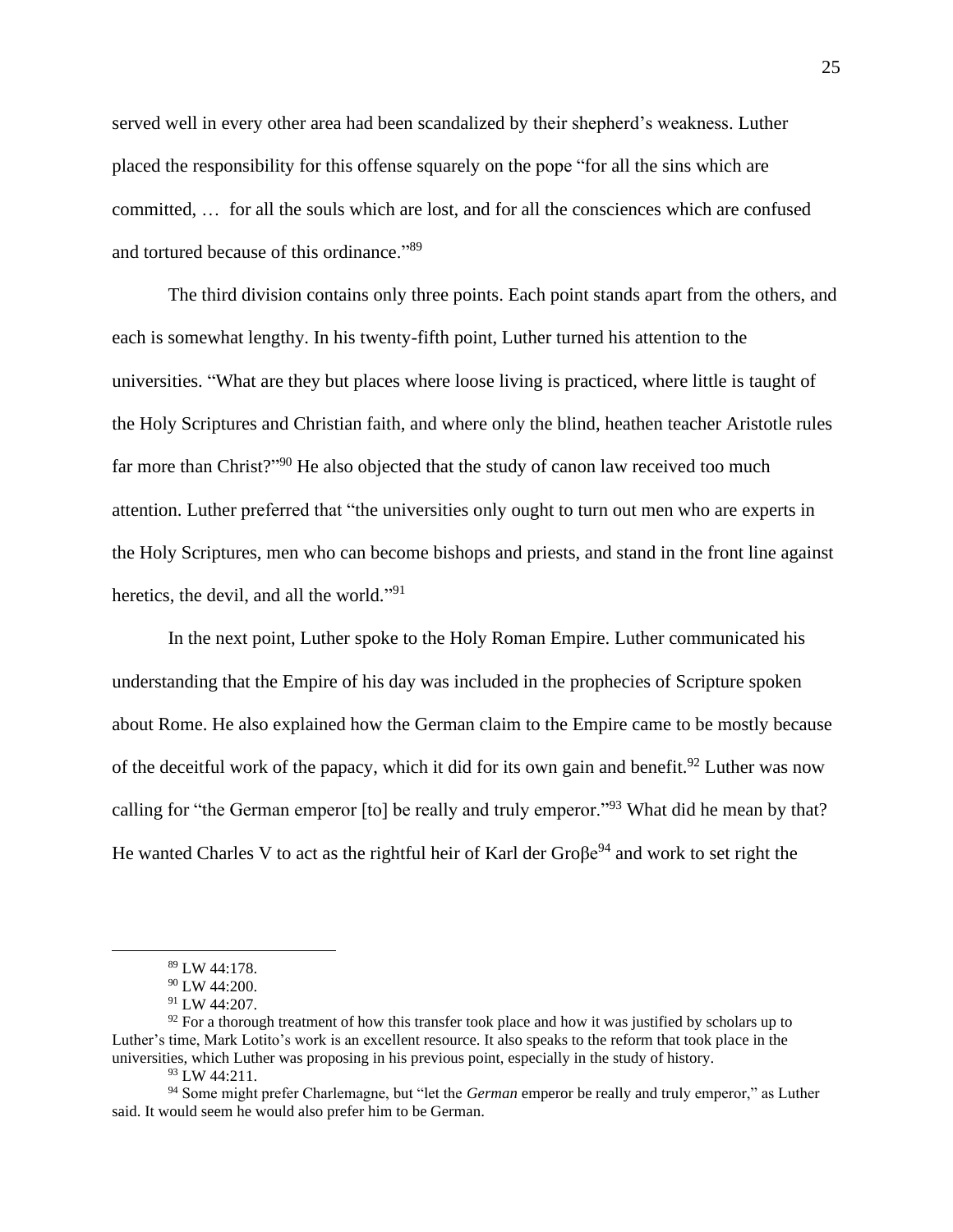wrongs of the papacy. It is easy to understand the appeal this point would have among the Christian nobility of the German nation and their people.

In his final point, Luther addressed the "failings of the temporal estate."<sup>95</sup> These failings dealt primarily with economic issues. However, each economic point had a moral component for Luther. He first spoke against "extravagant and costly dress" among the nobility. Luther saw this vanity as a stress on the coffers of many nobles and a cause for pride and envy.<sup>96</sup> He then complained about the trade of spices. Luther recognized the spice trade was a source of great wealth and commerce, but he also felt that more harm than good came into the land because of it. Next he pointed to the *zynskauf* as the "greatest misfortune of the German nation."<sup>97</sup> The *zynskauf* was a legal way to get around the laws against usury, and it was especially beneficial to Rome.<sup>98</sup> He also lamented the frequent abuse of food and drink among his countrymen. Luther felt it gave the Germans "a bad reputation in foreign lands," was a waste of money, and led to other forms of immorality.<sup>99</sup> Finally, Luther found it sad that prostitution continued to be tolerated especially in larger cities "when all of us are baptized unto chastity."<sup>100</sup> He encouraged the nobility to act in these areas to bring about much good for the German people.

In bringing the work to a close, Luther offered a few remarks on how it might be received. He acknowledged that he had spoken severely at times and that many of his suggestions for improvement would be dismissed as impractical. He also gave a nod to the *Treatise on Good Works* he had written several weeks earlier and hinted at *The Babylonian Captivity of the Church* he was intending to publish soon. Again, he repeated that duty had

98 Teigen, "Address," 32. <sup>99</sup> LW 44:214. <sup>100</sup> LW 44:214-215.

<sup>95</sup> LW 44:212.

<sup>&</sup>lt;sup>96</sup> It is interesting to note that a proposal for such a law was brought to the Diet of Worms in 1521. LW 44:212. <sup>97</sup> LW 44:213.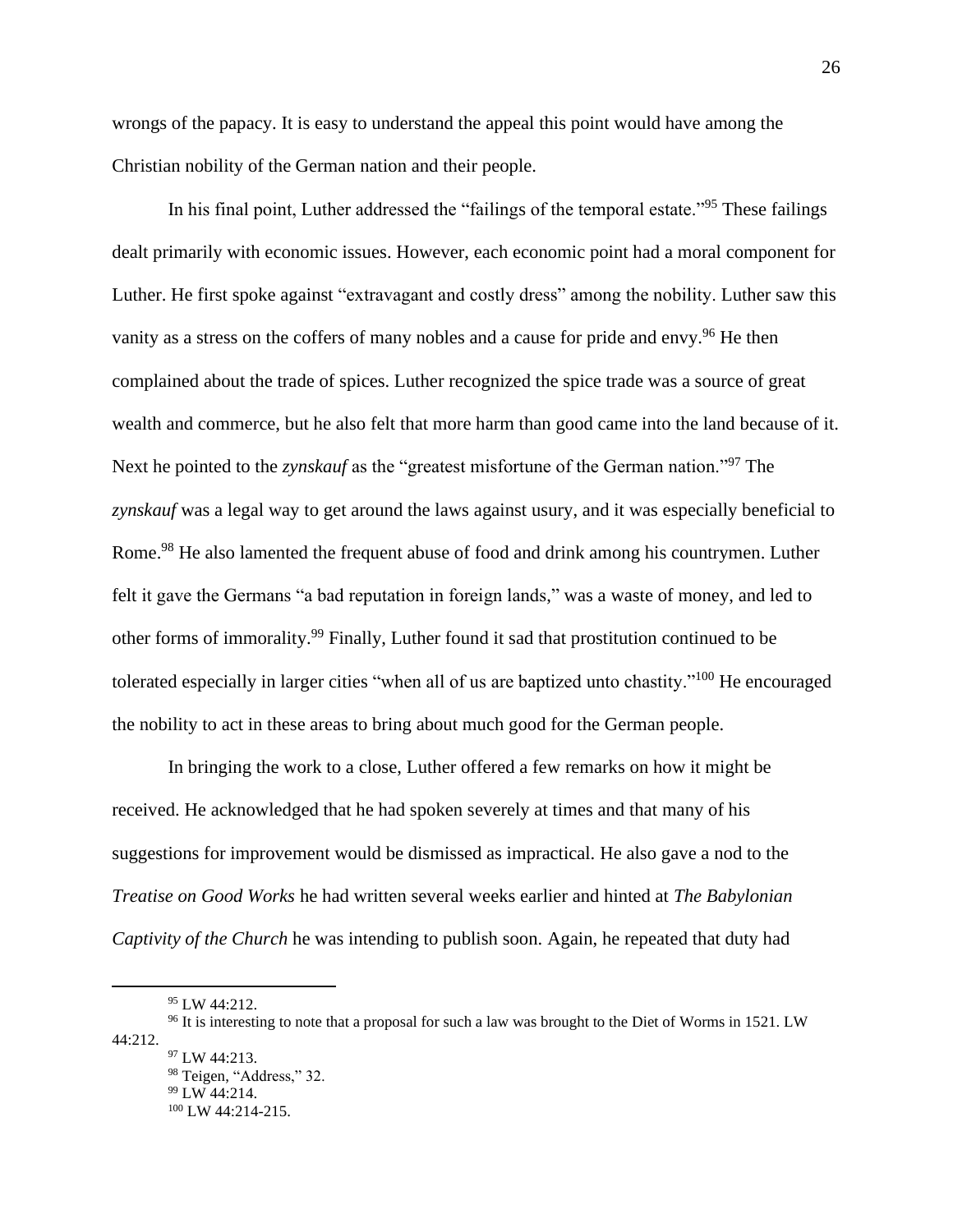compelled him to speak, and he said the suggestions in the treatise were "the things [he] would do" if he had the power to do so. Finally, he closed with these words: "God give us all a Christian mind, and grant to the Christian nobility of the German nation in particular true spiritual courage to do the best they can for the poor church. Amen."<sup>101</sup>

## WHY THIS TREATISE IS STILL TALKED ABOUT TODAY

Luther wrote a great deal on a wide variety of topics. Even though Luther was writing five hundred years ago, his works are more than just a snapshot in history. Much of what he said can still inform and instruct God's people in the twenty-first century. Last year at this time, most Christians would have considered Luther's pamphlet *Whether One May Flee a Deadly Plague*<sup>102</sup> a curiosity from days long gone. In 2020 with the advent of Covid-19, theologian and layperson alike found his words comforting and insightful. Although many are more familiar with his work *Against the Robbing and Murdering Hordes of Peasants*<sup>103</sup> and criticize him for it, Luther's first writing on the peasant rebellion entitled *Admonition to Peace*<sup>104</sup> would have offered insight to both sides in the civil unrest of the past months. This work, however, dealt with the relationship between civil authority and church leadership, which is far different now than it was in Luther's day. How can Luther's words here instruct Christians today?

Luther's address *To the Christian Nobility* was an instant best-seller. The printer had to use more than one press to fulfill the initial run of four thousand copies, an unprecedented number for this kind of work. That edition sold out within the first two weeks, and a second edition with minor edits hit the shelves before the month was out. It certainly struck a chord with his intended audience: the princes and civic leaders of the Empire. They appreciated how he had

<sup>101</sup> LW 44:217.

<sup>102</sup> LW 43:113-138.

 $103$  LW 46:45-56.

<sup>104</sup> LW 46:3-44.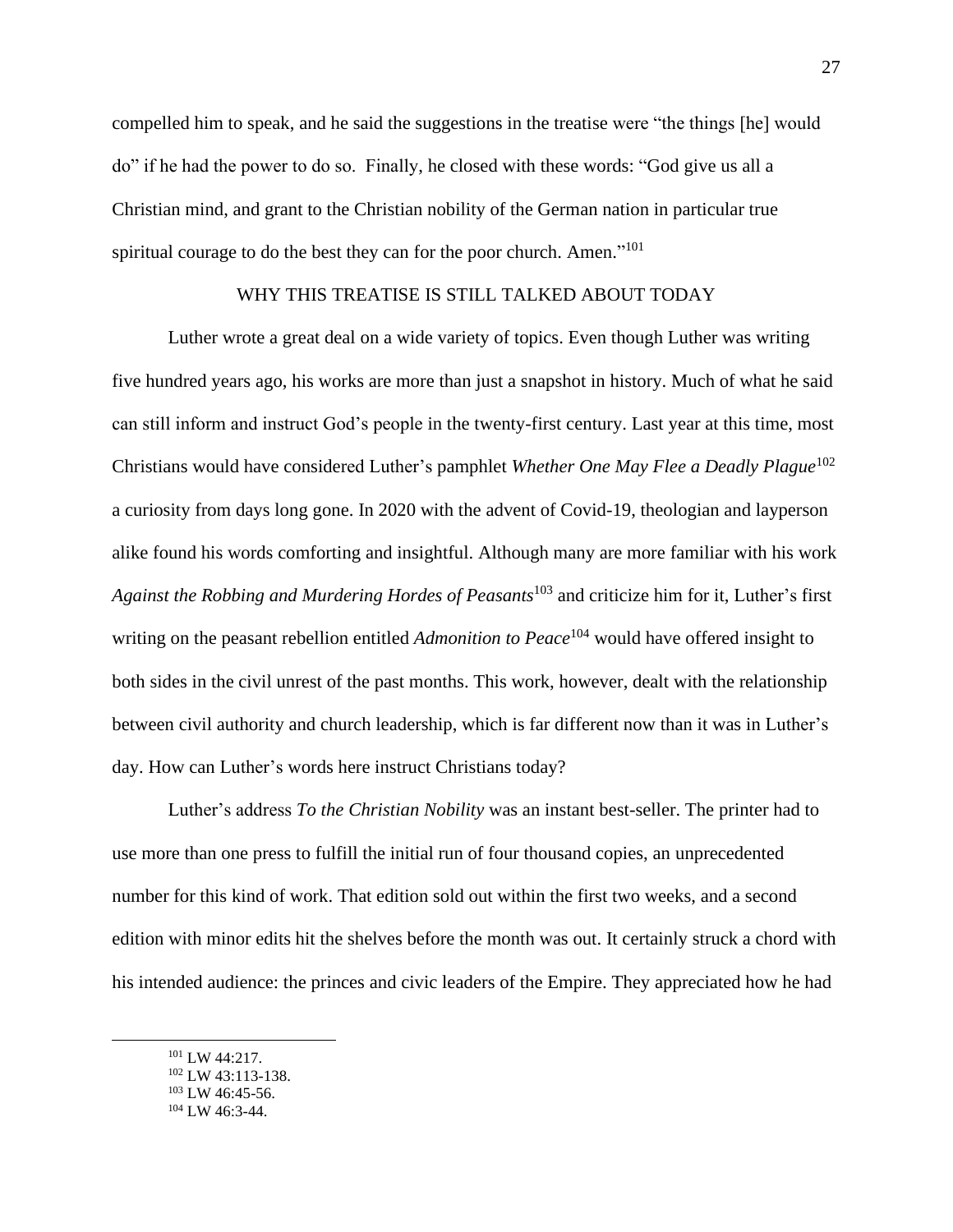articulated with theological support their grievances about the financial power of the church. It caused Luther's base of support to grow at a time when his fate was very much uncertain.<sup>105</sup> However, it is not the initial impact of this work that merits consideration here. This treatise is still remembered and talked about because of its theological content.<sup>106</sup> It is time to explore those applications and consider why this treatise is being discussed here today.

## **The Blossoming of the Reformation**

During Summer Quarter 2020, the Seminary offered a course entitled, "The Reformation Blossoms." The subject of that course was the significant writings of Luther in 1520, which included all the works to be considered at this Symposium. In his many writings in this pivotal year, Luther was speaking to a wide and varied audience.

At one and the same time he had to address himself to the theologians and scholars who differed from him on a wide variety of grounds,… as well as those who generally agreed with him, but were apprehensive about where his theology would lead;... to Emperor Charles V, whose concept of reformation was a purified medievalism; $107$  to the responsible laity, i.e., the nobility; and to the common man.<sup>108</sup>

As he addressed people in all these varied callings, Luther expanded, defended, clarified, and communicated his teachings drawn from Scripture. Many were beginning to understand the farreaching implications of this evangelical faith.

Until this point, Luther was known to many as a critic but not so much as a reformer. He had spoken against scholastic theology, indulgences, and the papacy (when finally pressed into it). But in 1520 and especially with *To the Christian Nobility*, he began to offer specific suggestions and guidance as to what the church and Christian life should look like after the

<sup>105</sup> Pettegree, *Brand Luther*, 127.

<sup>106</sup> Kittelson, *Luther*, 151.

<sup>&</sup>lt;sup>107</sup> Charles would have welcomed a reformation of the church that went back to simple medieval piety without all the corruption and abuse that had crept into the church. He would not have wanted to follow Luther to the extent Luther knew the changes needed to go.

<sup>108</sup> LW 44:xvii-xviii.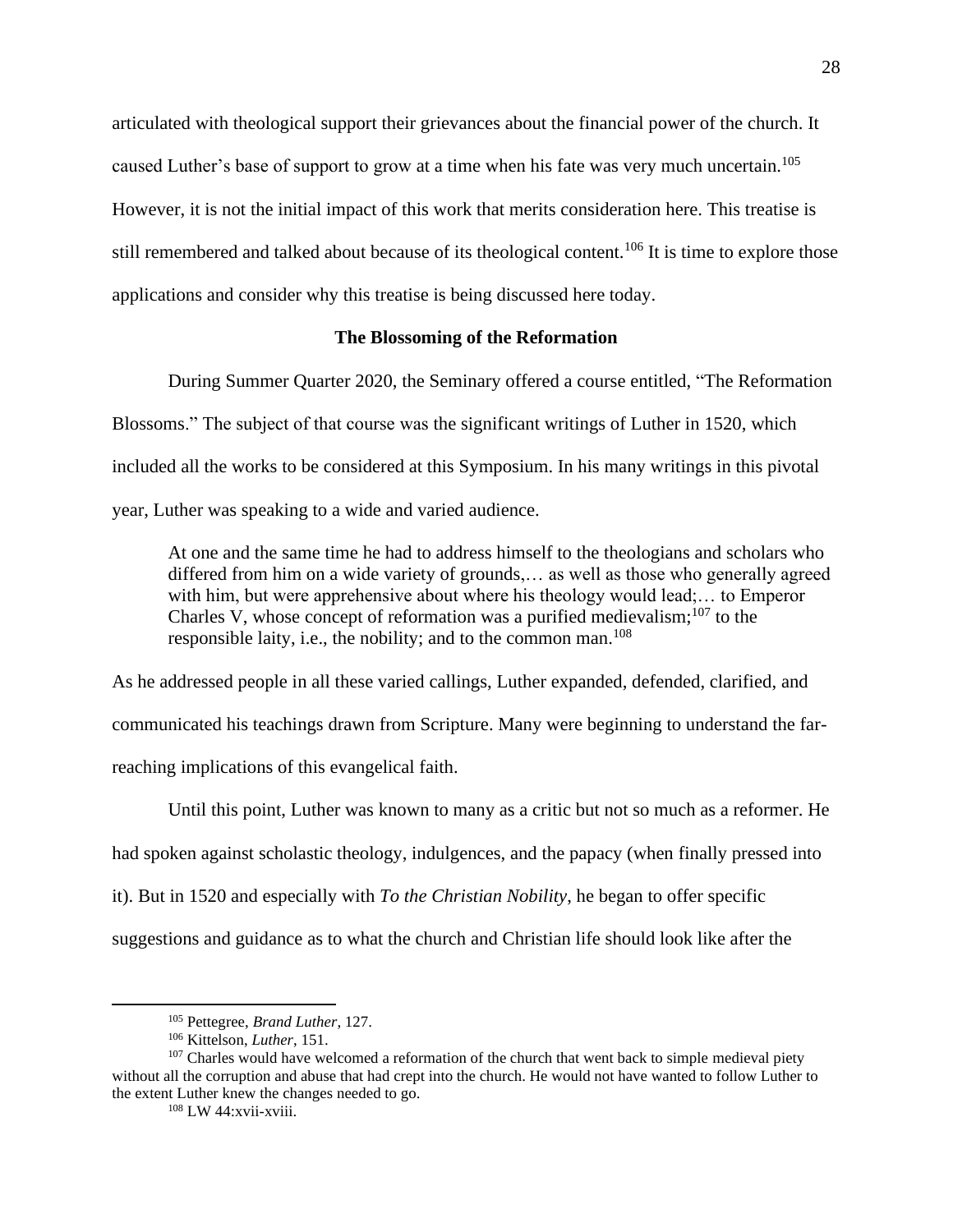abuses of the old regime had been removed. The first evidence of a true reformation of the church, i.e. taking the evangelical faith and applying it to specific, practical, and comprehensive proposals for a new and revitalized church life, appeared in *To the Christian Nobility* and continued in a number of Luther's writings from this point forward.<sup>109</sup> This treatise deserves continued study even today because in it one sees the blossom of the Reformation just as it was beginning to break open.

It would be good to note the approach Luther took to his "program" of reform. He did not just tear down what was there, but he was offering positive ideas to build on going forward. Luther did not conceive of these proposals in the ivory tower of his university classroom. They sprang from his everyday interactions with people as a teacher, preacher, and pastor as he applied the Word to souls who were hurting. Luther was truly a *Seelsorger*, <sup>110</sup> and this treatise also is clearly "the work of a pastor and preacher, speaking out of deep concern for souls."<sup>111</sup> With his words here, he is acting as "a prophet of repentance, leading the nation not to victory but to the confessional, to see to it that through chastisement we are 'reformed.'"<sup>112</sup> It would be wise for those who seek to follow in Luther's footsteps to remember that his goal, and the work that stemmed from it, was the care of souls. $^{113}$ 

<sup>109</sup> Brecht, *Martin Luther*, 349, 375.

<sup>110</sup> Literally, "one who cares for souls."

<sup>111</sup> Pietsch, "Dangerous Political Propaganda," 74.

<sup>112</sup> Oberman, *Luther*, 46.

<sup>113</sup> It would be easy to mistake Luther's efforts in *To the Christian Nobility* as something political or even a call for revolution. He is addressing the nobility after all. He uses vivid, even incendiary, language to persuade his audience. But to read this work in that way would be a mistake, although some remain insistent on making it. It would be anachronistic to do so. Something like a revolution as one might think of it today would never have crossed Luther's mind. In addition, his tone is religious throughout this work. His frequent quotations from Scripture and use of biblical imagery demonstrate that truth. That tone set his work apart from other nationalistic calls to action. Luther was not calling to political authority as such, but he was calling those leaders to action as individual Christians who could affect change within their vocation. It was the leaders' responsibility, the emperor most of all, to hold the leaders in the church accountable. Luther was not looking for more freedom for the state or the individual. He wanted to purify and liberate the church so she could perform her work of caring for souls without so many worldly cares. Much more could be said on this topic. For more information, cf. esp. Pietsch, "Dangerous Political Propaganda," 64-75.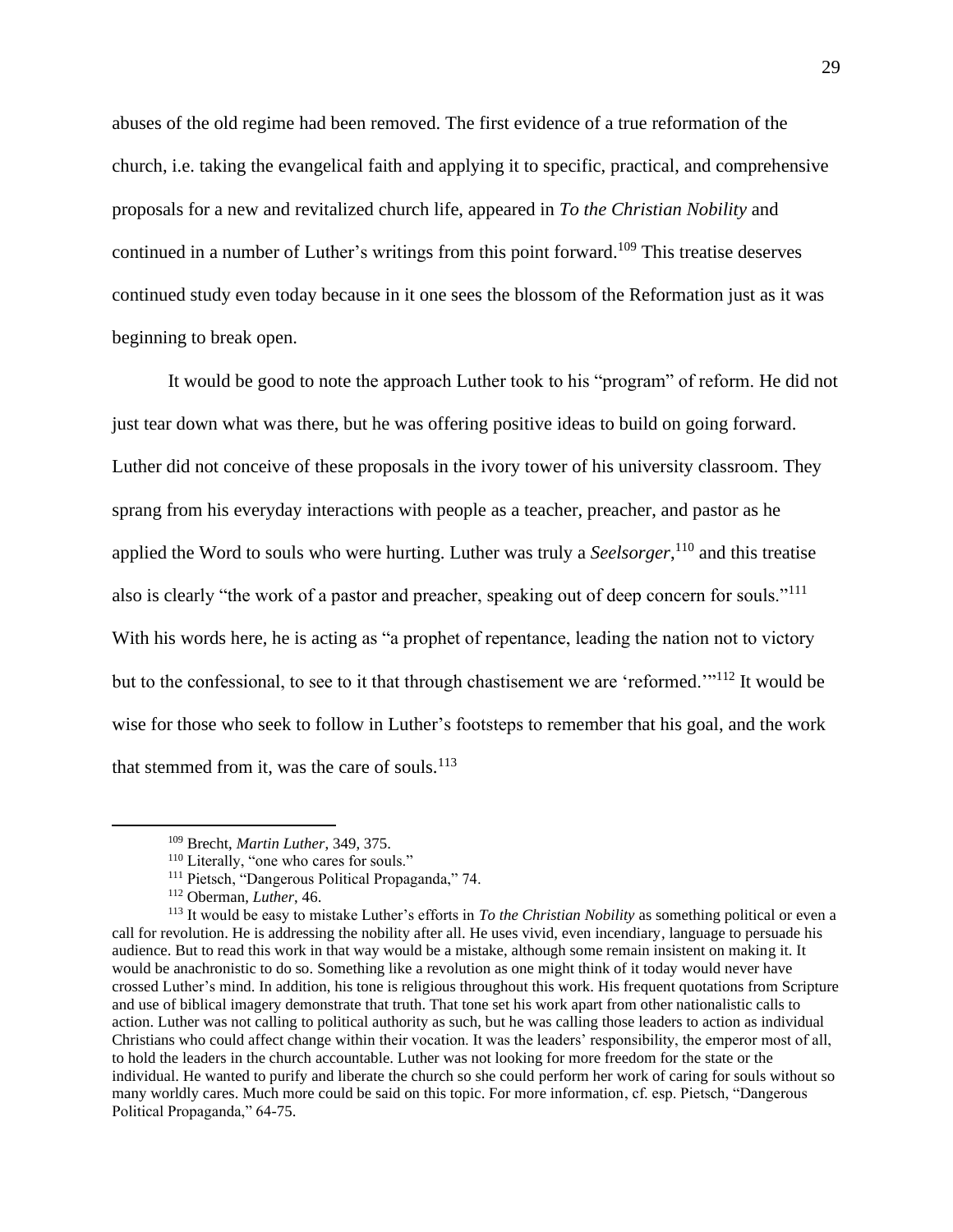## **The Question of Authority**

Another reason this treatise deserves further discussion, even after five hundred years, is that it speaks to the question of authority. Some have pointed out that the true subject of *To the Christian Nobility* has been hidden by its title. The subject of the treatise is the papacy and its abuse of authority in any number of ways.<sup>114</sup> In this treatise, Luther wrestled with the question of authority within the church. He also wrestled with the relationship between secular and ecclesiastical authority.<sup>115</sup> Luther was not asking the nobility to take over spiritual matters, but he wanted them to step in and protect the people from the abuses of the church. When the clergy were acting as secular rulers, then "the temporal Christian authority ought to exercise its office without hindrance, regardless of whether it is pope, bishop, or priest whom it affects. Whoever is guilty, let him suffer."<sup>116</sup> And when it came to calling a council, if the church leaders would not do it, then as the priests that they were, "let ordinary people and the temporal authorities do it without regard to papal bans and fulminations."<sup>117</sup> But once the council was in session, Luther wanted the theologians to take the lead again on matters of faith. That is when the true heart of this issue of authority becomes clear.

Where does the true authority lie when it comes to governing matters of faith and the affairs of the church? For the Romanists, the answer was the church itself as it was embodied especially in the pope. He was infallible, which meant he was more authoritative than councils or even Scripture itself. As he quoted canon law in one of his attacks on Luther, Prierias went so far

<sup>&</sup>lt;sup>114</sup> Teigen, "Address," 11.

<sup>115</sup> As such, some have incorrectly pointed to *To the Christian Nobility* as the place where Luther begins to teach the doctrine of the two kingdoms. Certainly, some of his thoughts here connect to that teaching, but it was not really what Luther was getting at in this work. In addition, it would not be until 1523 when he began to flesh this teaching out more fully, e.g. *Temporal Authority: To What Extent it Should be Obeyed* [LW 45:77-133], and that work was hardly Luther's final word on the matter.

<sup>116</sup> LW 44:131.

<sup>117</sup> LW 44:139.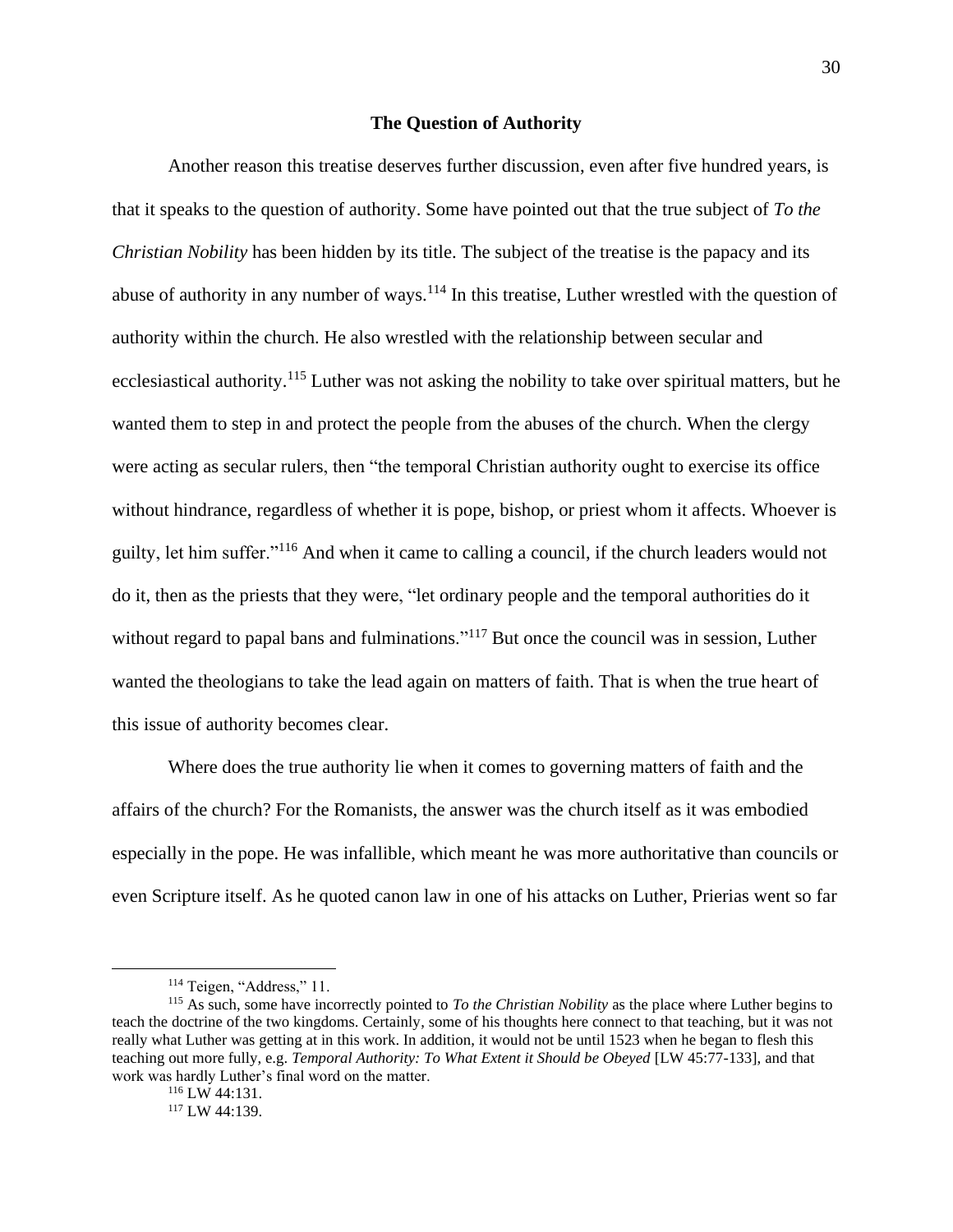as to say the pope could not be denounced "even if he were to give so much offense as to cause people in multitudes… to go to the Devil in Hell."<sup>118</sup> For Luther, such an answer was unacceptable. He had felt the lies of Rome firsthand. He had seen the damage they inflicted on the souls he served. For him, the answer to the question of authority had to be Scripture. Luther was pressed to take this radical position at the Leipzig debate,<sup>119</sup> but his conviction of its truth had only grown from there. It was on full display in *To the Christian Nobility*. He frequently referenced the Scriptures and quoted them often as was mentioned earlier. He made clear where he stood when he said, "So as not to fight them with mere words, we will quote the Scriptures… Even Christ said in John 6[:45] that all Christians shall be taught by God… Has the pope not erred many times? Who would help Christendom when the pope erred if we did not have somebody we could trust more than him, somebody who had the Scriptures on his side?" $120$  In a study of *To the Christian Nobility*, one can see the principle of *sola Scriptura* at work as Luther was just beginning to put it into practice.

But even for those who gladly uphold *sola Scriptura*, a challenge remains. What happens when there is a disagreement on what Scripture says? There is no Lutheran pope to decide. The princes no longer oversee the church or fund theological faculties. Does the decision rest with a vote of a council or convention? If so, could not that same body open the matter for discussion again and change its mind? Or must that question wait until the Lord reveals the answer with some New Testament Urim or the Spirit's buzzing in the ear or a mysterious burning in the bosom? For the past five hundred years, followers of Luther have vigorously studied Scripture because they are convinced of its clarity and its authority in matters of faith and life. That study

<sup>118</sup> Oberman, *Luther*, 42.

<sup>&</sup>lt;sup>119</sup> Serina, "After Canons," 206.

<sup>120</sup> LW 44:134.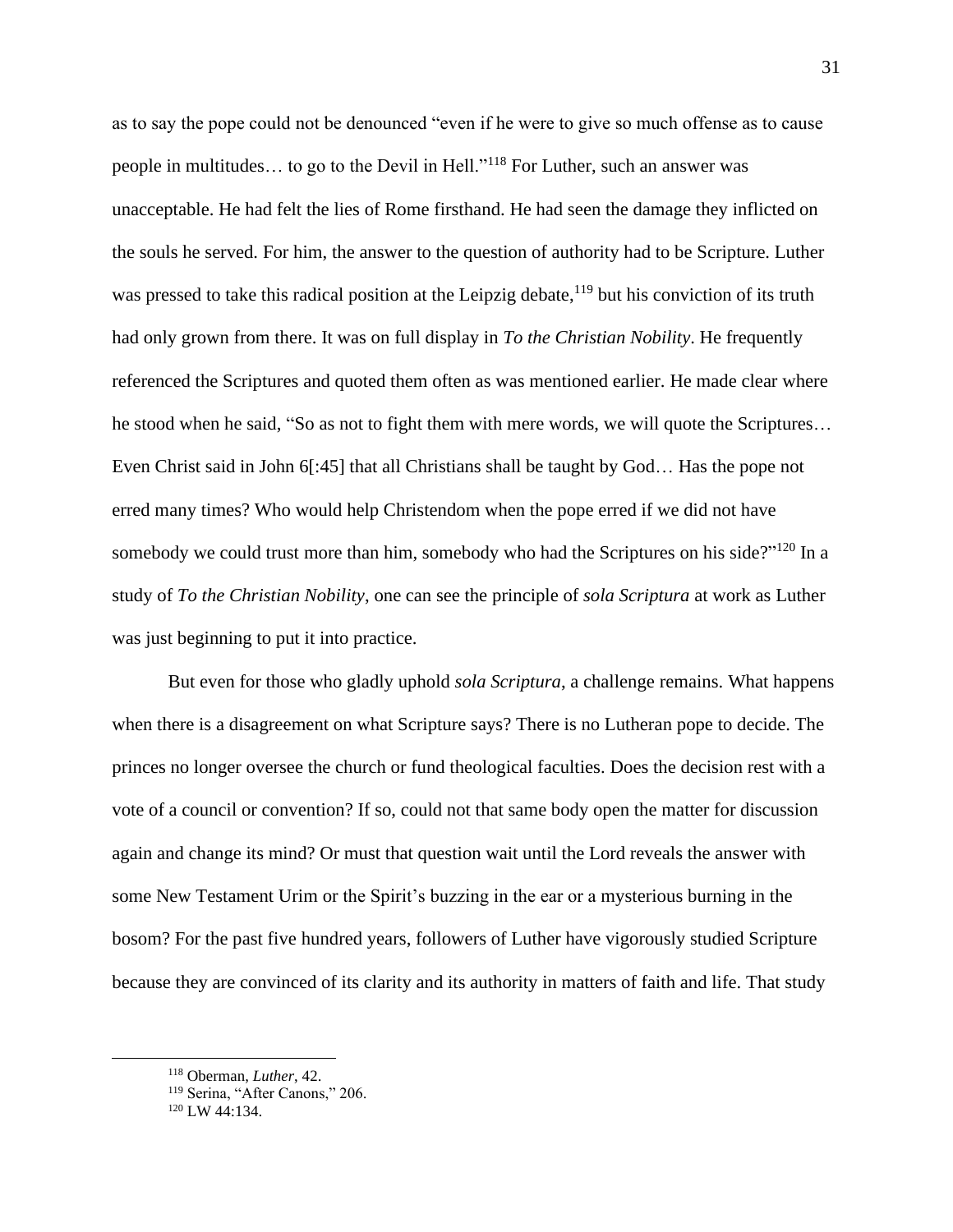must continue. That trust in the perspicuity of Scripture must also continue, and so must the reliance on the Word of God as the authority for what is believed and taught. When two sincere brothers disagree, that situation calls for love and patience and prayer. It should also be a renewed call to study even more closely the point in question. Above all, share Luther's confidence when he said to his friend Johann Lang "in a letter shortly following his disputation with Eck in 1519, 'Truth will prevail.'"<sup>121</sup>

## **The Priesthood of All Believers**

One cannot leave a discussion of *To the Christian Nobility* without talking about the priesthood of all believers. Some today try to make the case that Luther created this teaching to advance a democratic agenda of equality and affect social change.<sup>122</sup> It is true that some in Luther's day grabbed hold of his words here and in other writings to justify their cause and excuse their rebellion. As a result, some who read this work can only see it through a political lens. But is that what Luther had in mind? Even among those who want to follow Luther closely, there seems to be some misunderstanding or, at the very least, an oversimplification of what he was talking about with the priesthood of all believers. Some would simply say being a royal priest gives a Christian the right to go directly to God. But in opposition to that claim, "Luther never understands the priesthood of all believers merely in the 'Protestant' sense of the Christian's freedom to stand in a direct relationship to God without a human mediator."<sup>123</sup> Others might say being a royal priest is about sharing Jesus, the Great High Priest, with others. But again, to the contrary, "In our day, we expect a discussion of the universal priesthood to lead to a

<sup>&</sup>lt;sup>121</sup> Serina, "After Canons," 211.

<sup>122</sup> Pietsch, "Dangerous Political Propaganda," 73.

<sup>123</sup> Paul Althaus, *The Theology of Martin Luther*, Translated by Robert C. Schultz (Philadelphia: Fortress Press, 1966) 314.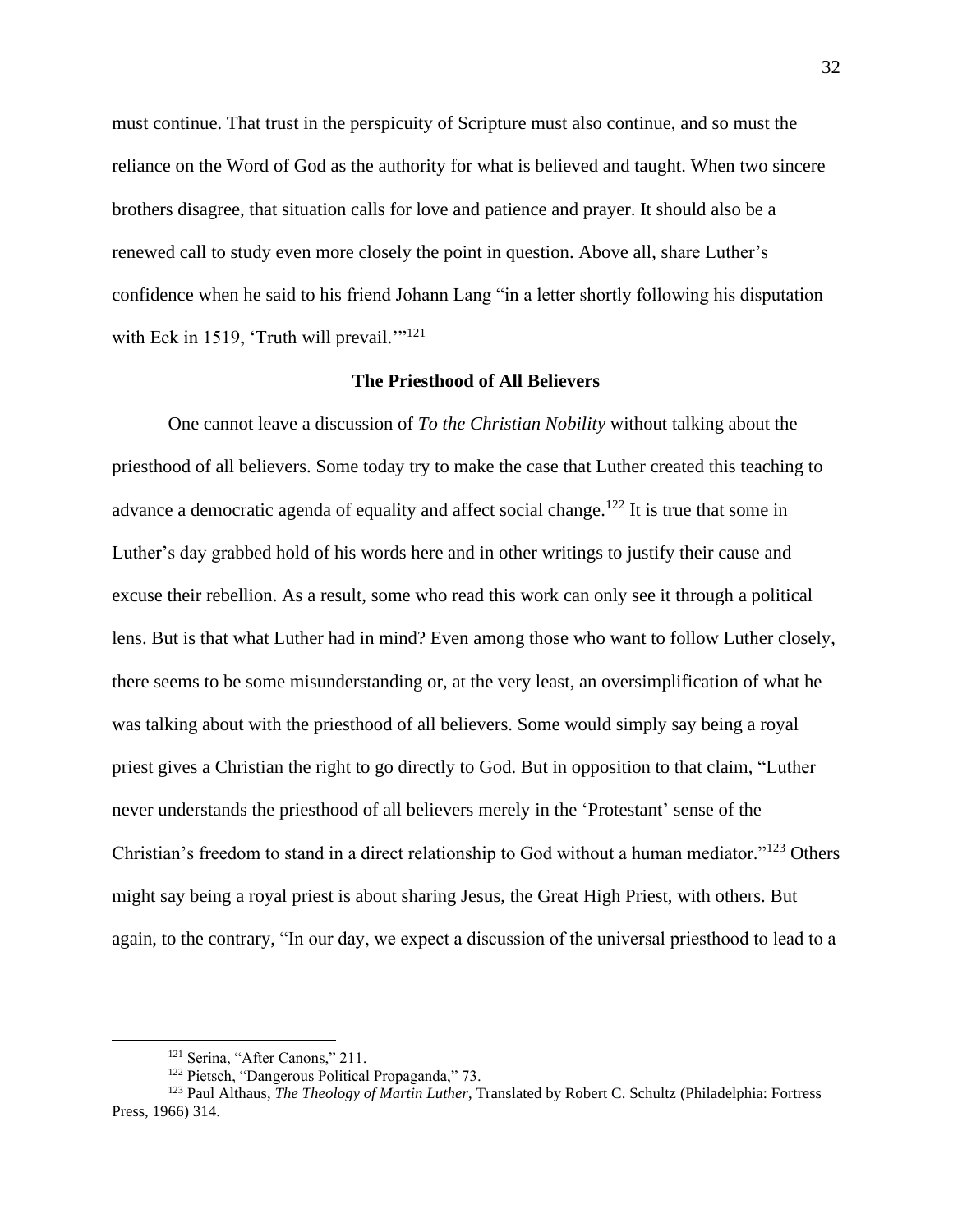discussion of evangelism. However, that is not Luther's purpose here."<sup>124</sup> So what did Luther have in mind?

It would indeed be profitable to discuss thoroughly and at length the teaching of the priesthood of all believers, but time does not permit such a discussion.<sup>125</sup> Allow these words to serve as a summary. When Luther talked about the priesthood of all believers, he was not so much concerned with individual rights and privileges. It was not about gaining power or influence for oneself. For Luther, this priesthood meant the priest was to stand before God on behalf of others. It was the beautiful expression of the congregation as a community. One priest served another by praying for each other, proclaiming the Word to each other, and sacrificing oneself for each other. It was a constant reminder to come before God on behalf of fellow Christians and even the world.<sup>126</sup> As a priest, one shared in and served the Christian estate, no matter what position that person held in their worldly callings. Neither hierarchy nor status could threaten the unity of this priesthood.<sup>127</sup> For Luther, being a royal priest was not about right or privilege or power over others; it was about a person recognizing the responsibility given him by this status before God to serve his neighbor in every vocation God had given him.

So, what does that look like as it plays out in real life? Every Christian serves as a priest; that is what each one was called to be at baptism. Every priest is called to serve others and has been equipped to do so. In that priestly function, one is to serve in such a way that a person

<sup>124</sup> Teigen, "Address," 25.

<sup>&</sup>lt;sup>125</sup> A wonderful resource to study this teaching further would be "Luther and the Saints: The Priesthood of All Believers – A True Treasure of the Lutheran Reformation." It was a symposium essay by President Mark Zarling in October of 2017. It can be found on the website of Wisconsin Lutheran Seminary at this address: https://www.wls.wels.net/rmdevser\_wls/wp-content/uploads/2017/09/Zarling-and-Zabell.pdf

<sup>126</sup> Althaus, *Theology*, 314.

<sup>&</sup>lt;sup>127</sup> Pietsch, "Dangerous Political Propaganda," 73.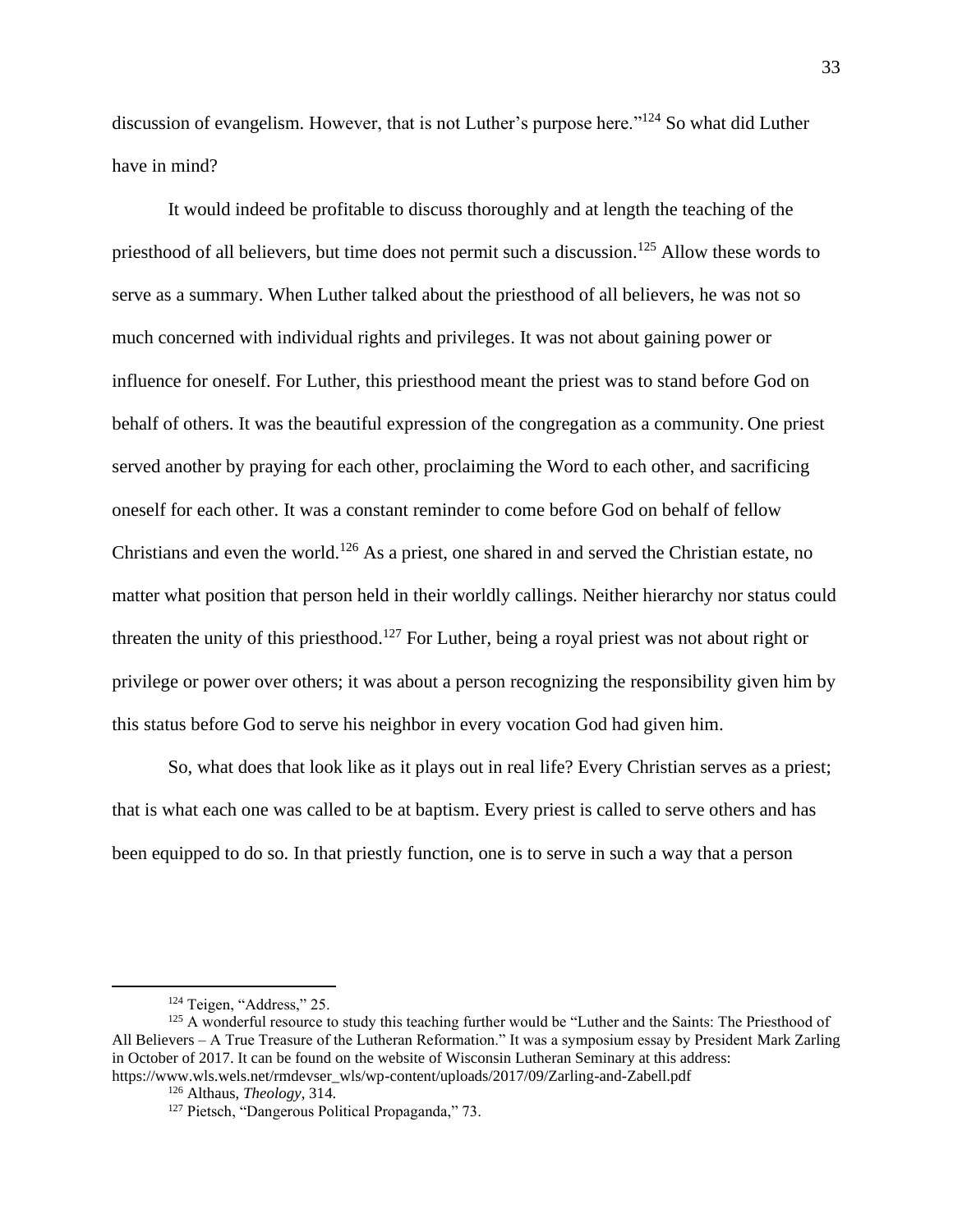becomes a "little Christ" to his neighbor.<sup>128</sup> That is the greatest assignment and the guiding principle for life as a royal priest of God. As such, those priests "declare the praises of him who called you out of darkness into his wonderful light." (1 Peter 2:9) "What does it mean to show forth the praises of God? What else but to reflect in their lives their gratitude for the message of the gospel. As their lives reflect their devotion to the Word of God, Christians especially long to show forth God's praises as they share the good news of forgiveness and salvation with one another and the world!"<sup>129</sup> Motivated by the gospel, royal priests seek to love, serve, and forgive each other, as difficult as that can be at times. Perhaps these words serve as a fitting summary of this call to serve: "Each and every believer, young and old, men and women, all alike are kings and priests before God, entrusted with the keys of the kingdom.… They unlock heaven as they carry out their royal and priestly functions of forgiving one another and sharing the message of that forgiveness with one another and the world."<sup>130</sup>

One additional point should be mentioned in this discussion of the priesthood of all believers. What does this mean for the holy office of the ministry? Was Luther trying to do away with public ministry? That was not the case. As soon as he said "whoever comes out of the water of baptism can boast that he is already a consecrated priest," he followed that statement immediately with these words: "Because we are all priests of equal standing, no one must push himself forward and take it upon himself, without our consent and election, to do that for which we all have equal authority. For no one dare take upon himself what is common to all without the authority and consent of the community."<sup> $131$ </sup> But how can such statements stand side by side?

<sup>128</sup> Kittelson, *Luther*, 151. This thought certainly appears in Luther's discussion in *To the Christian Nobility*, but it would seem the language of being a "little Christ" might better fit with what Luther says in *The Freedom of a Christian*, cf. esp. LW 31:367-368.

<sup>129</sup> Daniel M. Deutschlander, *Grace Abounds: The Splendor of Christian Doctrine*, (Milwaukee: Northwestern Publishing House, 2015), 473.

<sup>130</sup> *Ibid*., 474-475.

<sup>131</sup> LW 44:129.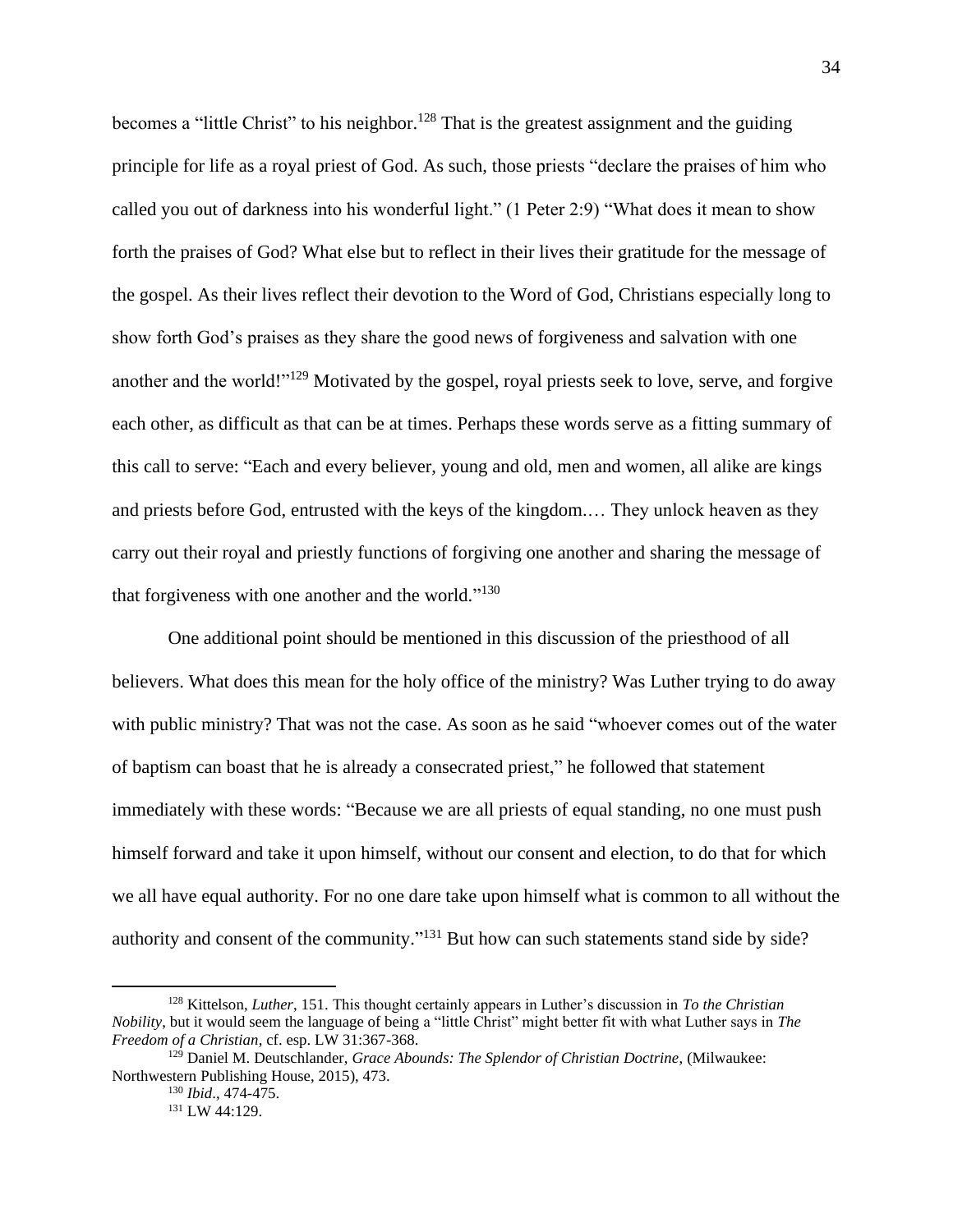Luther's fundamental principle was that all Christians share the same priestly status (*Stand*) on account of their baptism; they may, however, exercise different functions (*Amt*) within the community of faith, reflecting their individual God-given gifts and abilities.<sup>132</sup>

One must remain vigilant to guard both the priesthood of all believers and the holy office of the

ministry to avoid stealing glory from God or causing damage to souls.

Like Luther, we must always guard ourselves on two fronts whenever we speak of the relationship of the priesthood of believers and the public ministry. On the one hand, we must speak highly of the rights and the royal status of the priesthood of all believers in order to guard against every form of hierarchicalism that makes the people of Christ subservient to the clergy. On the other hand, we must also speak highly of the called public ministry in order to guard against disrespect for it and usurpation of its duties. To laypeople who jealously covet the privileges of the called public ministry, we must say, "Isn't it enough for you that God has made you his royal priests?" (compare Nu 16:8-11). To called workers who would jealousy deny God's royal priests the opportunity to serve, we must say, "I wish that all the Lord's people were prophets and that the Lord would put his Spirit on them," (compare Nu  $11:26-29$ ).<sup>133</sup>

What does that look like as it plays out in the day-to-day interaction of royal priest and public

minister of the Gospel?

It is a beautiful and wondrous thing: God gives the gospel means of grace; through the gospel means of grace he creates the church, this royal priesthood; through his church, his royal priests, he calls workers to the holy office of the ministry; through their service with the means of grace he continues to build his church, to call and build up other royal priests. It is one grand circle by which God is glorified in the world, souls are rescued from the jaws of the devil, and the church marches on from the church militant on earth to the church triumphant in heaven. $134$ 

That is a beautiful and wondrous thing, is it not?

## CONCLUDING THOUGHTS

"Of making many books there is no end." (Ecclesiastes 12:12) These words might even

be truer today than when Solomon first wrote them. The Teacher's point to his readers was to

<sup>132</sup> Alister E. McGrath, *Reformation Thought: An Introduction 2nd ed*., (Grand Rapids: Baker Book House Co, 1993), 206.

<sup>133</sup> John F. Brug, *The Ministry of the Word*, (Milwaukee: Northwestern Publishing House, 2009), 55.

<sup>134</sup> Deutschlander, *Grace Abounds*, 483-484.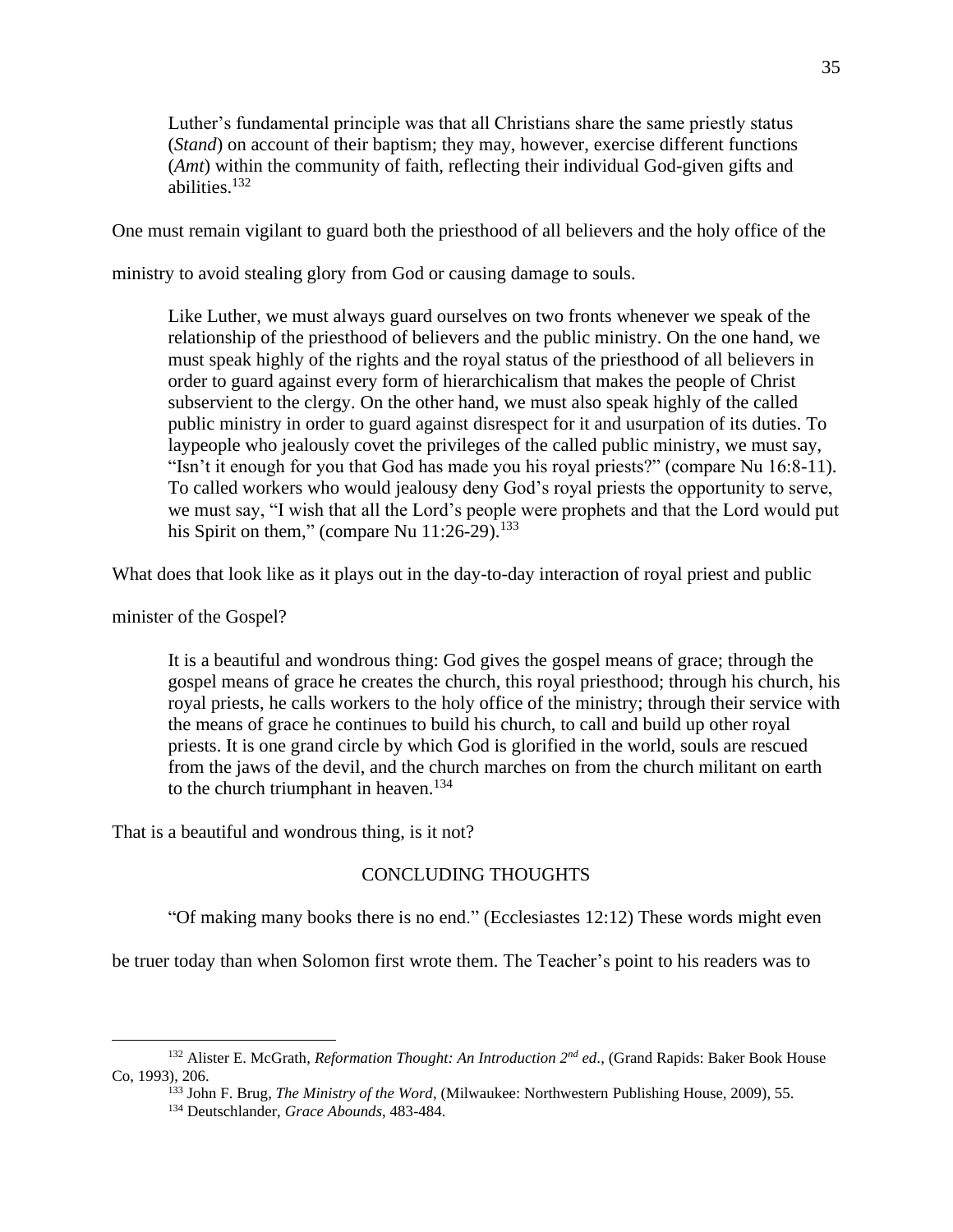stick to those works which have been proven to be profitable and edifying. Why is that? As a Christian, and especially as a theologian, a person is shaped and formed by what he reads. Luther knew this truth also, and he would very much agree with Solomon's words. Those words may have even inspired a very similar comment he made when he was talking about the reform of the universities in this treatise. He said, "The number of books on theology must be reduced and only the best ones published. It is not many books that make men learned, nor even reading. But it is a good book frequently read, no matter how small it is, that makes a man learned in the Scriptures and godly. Indeed, the writings of all the holy fathers should be read only for a time so that through them we may be led into the Scriptures."<sup>135</sup> To be fair, Luther did not exactly follow his own advice as he was the most prolific author of his day. But much of what Luther wrote belongs on that short reading list, including *To the Christian Nobility* and the other treatises covered at this symposium.

But what qualities must a book have to make that list? As a man makes his way through seminary and begins attending conferences and the like throughout his ministry, the suggested reading list only grows. Indeed, many books carry a recommendation that they should be read every year a pastor serves in the ministry. No doubt most of those books are good to read and offer many valuable insights on any number of topics. However, the best books, the ones Luther wanted on his reading list, were the ones that clearly and accurately led a person to a deeper understanding of the Scriptures and how to apply them to Christian life. So much of what Luther wrote led his readers into the Scriptures, and his writings continue to do so even today.

This essay, and really this entire symposium, is a chance to examine a small portion of what Luther wrote and to consider how he depended on the Scriptures and encouraged others to

<sup>135</sup> LW 44:205.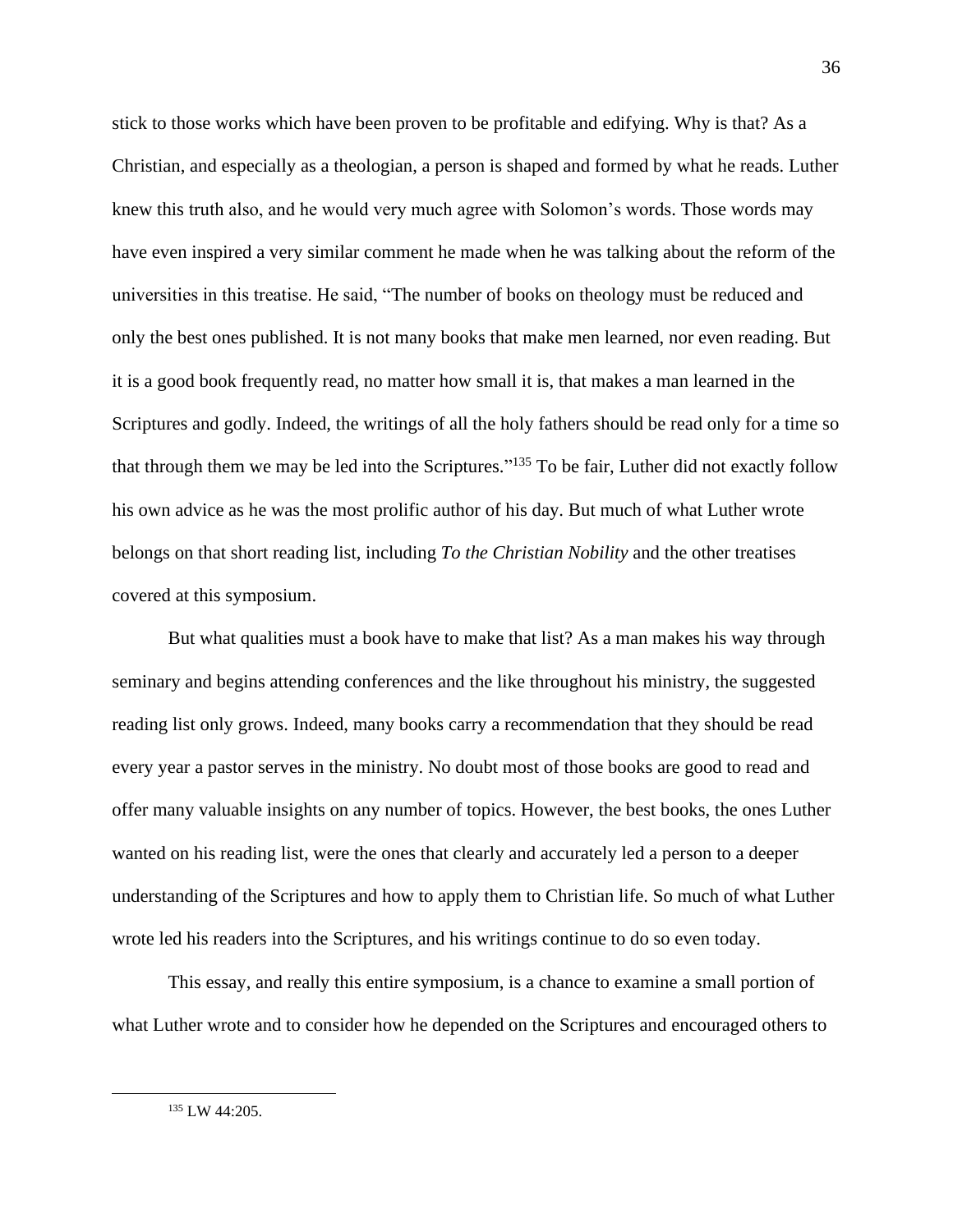do the same. That should be reason enough to encourage those who want to follow Luther to pick up his books from time to time and seek to grow in that art, not only for themselves but for those they would serve as royal priests throughout their various callings. With that encouragement in mind, make some time to read Luther, and be led by him to a deeper understanding of and appreciation for the Word. And in doing so, be formed into the kind of theologian Luther was: a theologian who loves to hear the Lord speak in his Word and who loves to serve souls with that Word.

## S.D.G.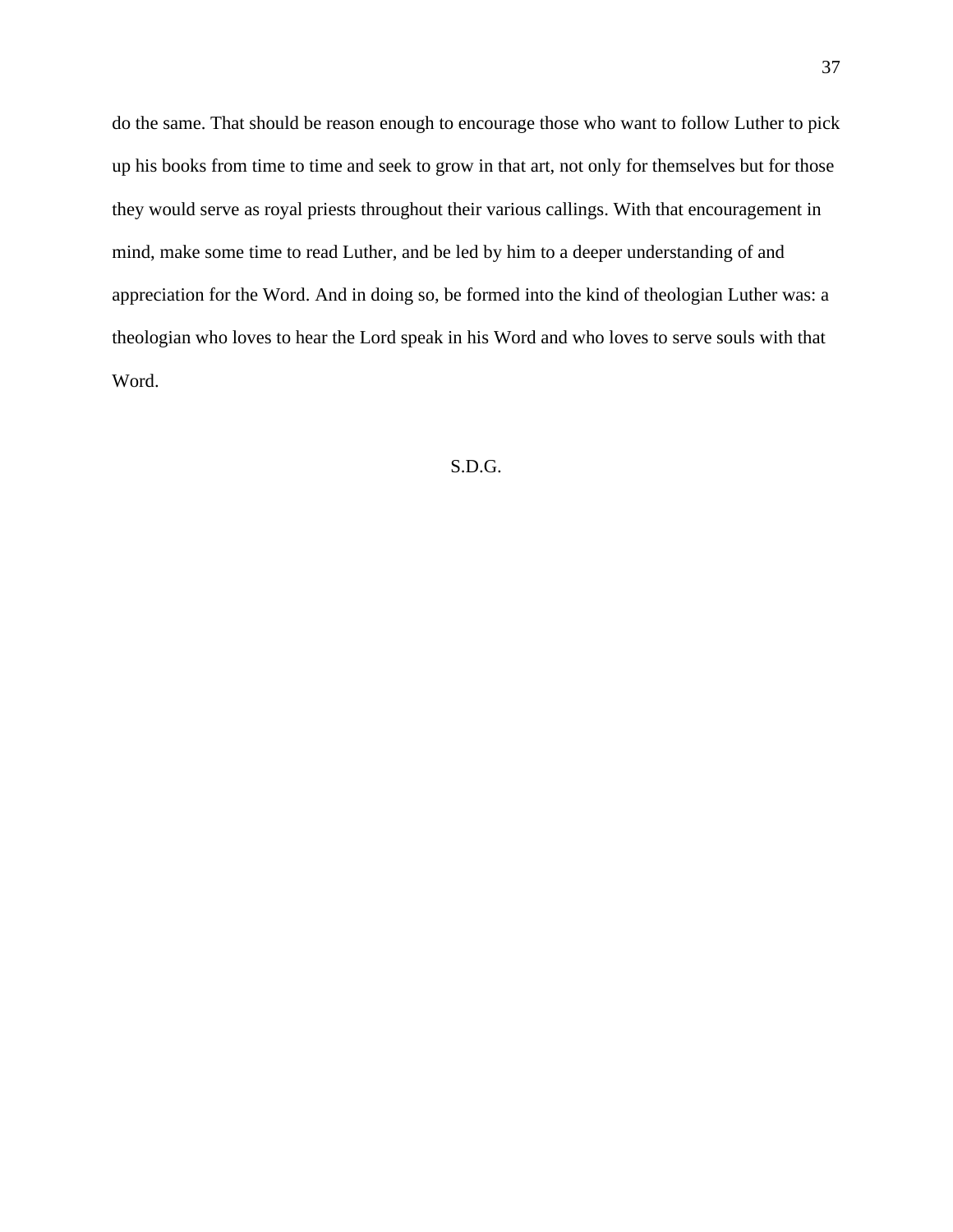## APPENDIX A: TIMELINE OF SIGNIFICANT EVENTS FROM 1517-1521

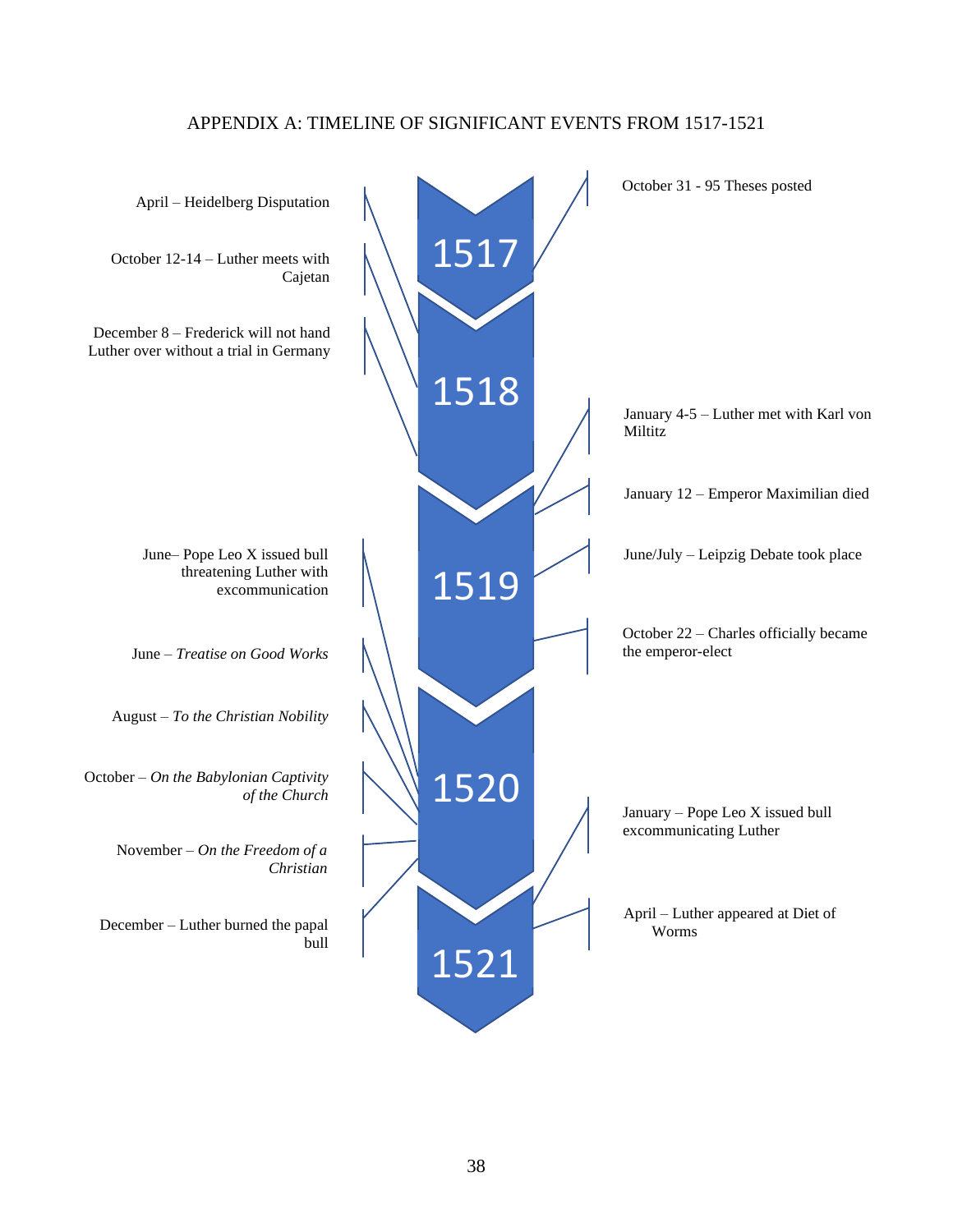# APPENDIX B: GLOSSARY OF ECCLESIASTICAL TERMS  $^{136}$

| Administratio:             | A person could hold a position with all its income and privileges<br>without holding the title.                                                                                                                                           |
|----------------------------|-------------------------------------------------------------------------------------------------------------------------------------------------------------------------------------------------------------------------------------------|
| Aggravation:               | The threat of excommunication.                                                                                                                                                                                                            |
| Annates:                   | The first year's revenue of an ecclesiastical benefice paid to the<br>papal treasury in return for the appointment of that benefice.                                                                                                      |
| Benefice:                  | A permanent church appointment for which property and income<br>are provided.                                                                                                                                                             |
| Brotherhoods:              | Associations of laymen that formed for the purpose of promoting<br>religious life among its members. In 1520, Wittenberg had twenty<br>such groups.                                                                                       |
| Bull:                      | A mandate of the pope on any subject under his authority. The<br>name comes from the <i>bulla</i> , "seals," attached to an official<br>document.                                                                                         |
| Butter letter:             | Written dispensation which allowed a person to consume butter,<br>cheese, and milk during the fast of Lent.                                                                                                                               |
| Canon law:                 | A general term for the decrees of councils and the decisions of the<br>popes collected in the Corpus Iuris Canonici. It comprised the<br>whole body of church law and embodied in legal forms the<br>medieval theory of papal absolutism. |
| Chapels in forests/fields: | They were built as destinations for pilgrimage, not as parish<br>churches.                                                                                                                                                                |
| Casus reservati:           | Cases where priests were forbidden to offer absolution because it<br>could only be offered by the pope.                                                                                                                                   |
| Commenda:                  | The assignment of a benefice without any obligation to perform the<br>spiritual services connected to it.                                                                                                                                 |
| Compositiones:             | Fees paid for dispensations from the provisions of canon law.                                                                                                                                                                             |
| Confessional letter:       | A letter that allowed a person to choose his own confessor who<br>could absolve offenses that normally only a bishop or pope could<br>forgive.                                                                                            |

<sup>136</sup> The information for this glossary was collected and summarized from *The Annotated Luther* by Wengert and from the notes contained in LW 44.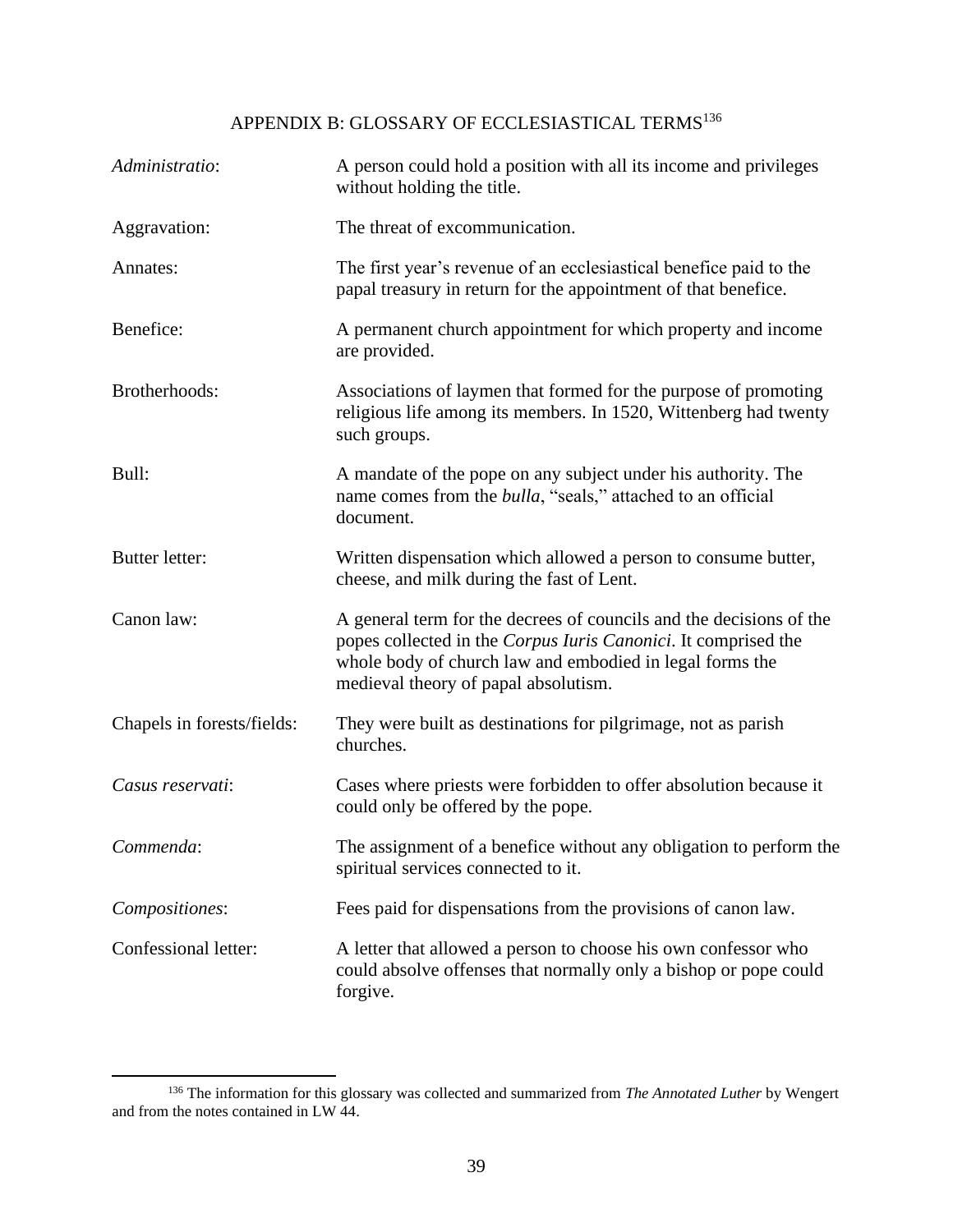| Datarius:            | The papal bureau that granted dispensations and was responsible<br>for the issuing, registration, and dating (hence the name) of papal<br>appointments. A fee had to be paid for its services.                                                                                                        |
|----------------------|-------------------------------------------------------------------------------------------------------------------------------------------------------------------------------------------------------------------------------------------------------------------------------------------------------|
| Deposition:          | Permanent dismissal from clerical office.                                                                                                                                                                                                                                                             |
| Endowment:           | Income derived from a property.                                                                                                                                                                                                                                                                       |
| <b>Faculties:</b>    | Extraordinary powers to grant indulgences and absolution in<br>reserved cases.                                                                                                                                                                                                                        |
| Foundation:          | Endowed institutions of universities or cathedrals.                                                                                                                                                                                                                                                   |
| Gratia expectiva:    | Promises to bestow a benefice not yet vacant.                                                                                                                                                                                                                                                         |
| Golden year:         | Jubilee years where pilgrims to Rome were able to gain plenary<br>indulgence after meeting certain conditions. Originally begun in<br>A.D. 1300 to be repeated every century, but by Luther's day it had<br>become every twenty-five years and had become a great source of<br>income for Rome.       |
| Incompatabilia:      | Offices that cannot be combined in the hands of a single<br>officeholder.                                                                                                                                                                                                                             |
| Indult:              | A permission or privilege from ecclesiastical authority granting<br>exemption from a norm of canon law.                                                                                                                                                                                               |
| Irregulars:          | Monks who had violated the rule ( <i>regula</i> ) of their order and were<br>no longer in a position of good standing. Concealing sins in the<br>confessional would be an example of such a violation.                                                                                                |
| Masses for the dead: | Masses said for the repose of the souls of people on the<br>anniversary of their deaths, usually supported by an endowment.                                                                                                                                                                           |
| Mendicants:          | Monks who sustained themselves in part by begging. They<br>included the Franciscans, Dominicans, Augustinians, Carmelites,<br>and Servites.                                                                                                                                                           |
| Officia:             | Offices of the church that could be purchased.                                                                                                                                                                                                                                                        |
| Pallium:             | The pallium is a woolen shoulder cape that was the emblem of the<br>archbishop's office. Canon law prescribed the archbishop-elect<br>must secure it from Rome within three months of his election. It<br>was originally a gift, but it had become extremely expensive to<br>acquire by Luther's day. |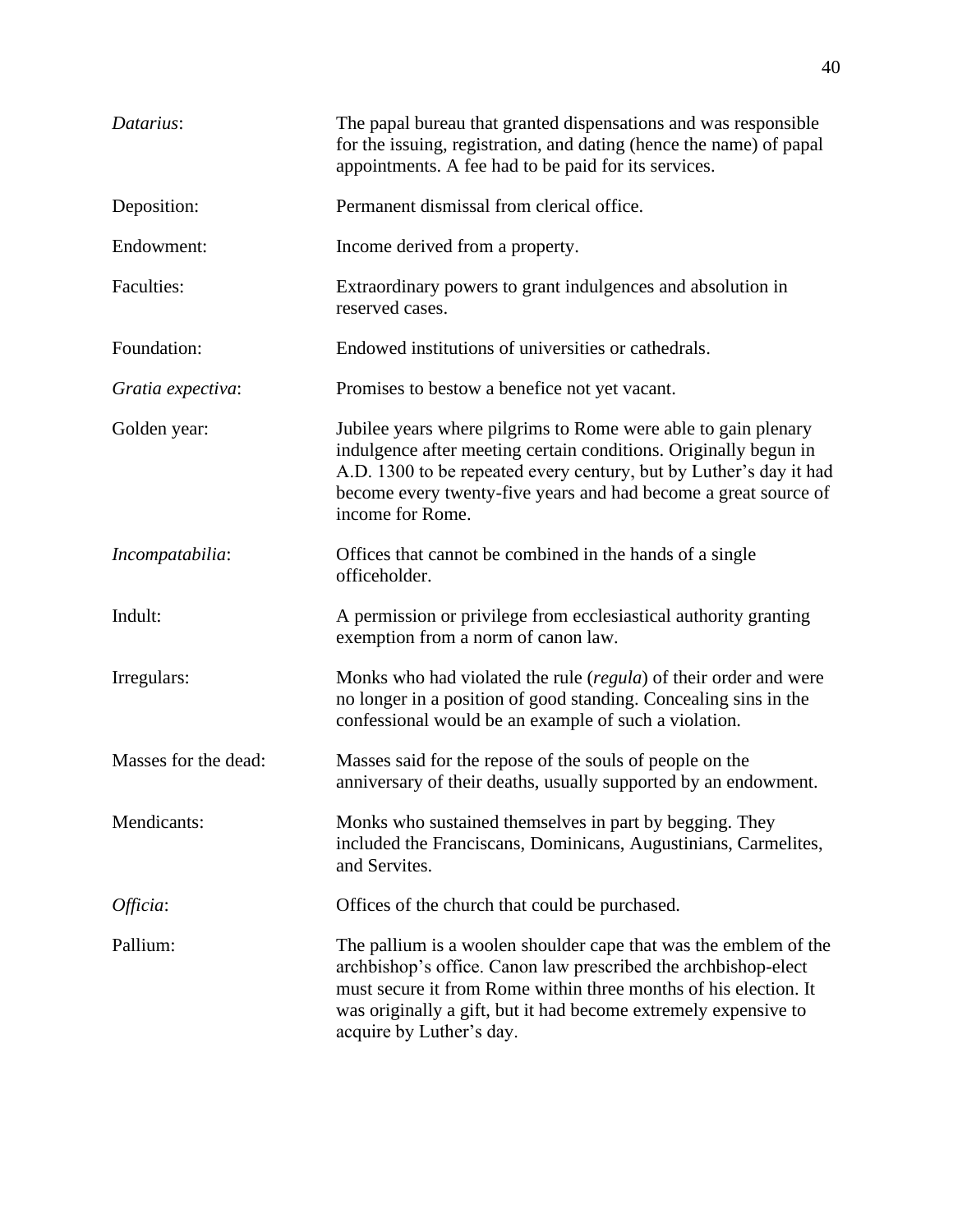| Pectoralis reservatio:      | "The reservation in the heart" allowed the pope to award a<br>benefice to one person and then "change his mind" to award it to<br>someone else. |
|-----------------------------|-------------------------------------------------------------------------------------------------------------------------------------------------|
| Primate:                    | Highest ranking archbishop in a country. In Germany, the primate<br>was the archbishop of Mainz.                                                |
| Reaggravation:              | Excommunication.                                                                                                                                |
| Sexton:                     | A person who was charged with maintenance and upkeep of<br>church properties.                                                                   |
| Signatura gratia/justitiae: | A court of the church presided over by the pope or a cardinal,<br>respectively.                                                                 |
| Suspension:                 | Temporary dismissal from clerical office.                                                                                                       |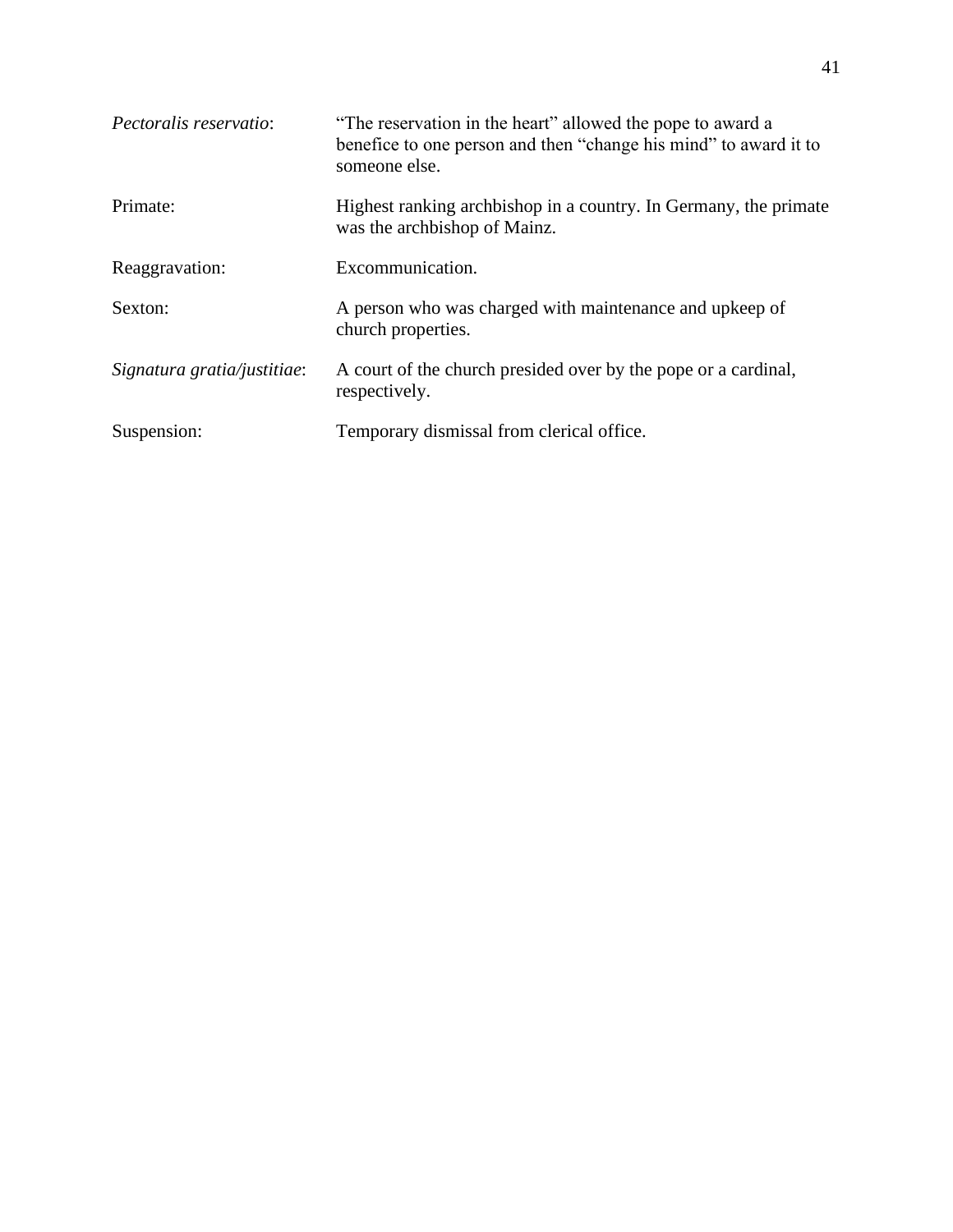## APPENDIX C: TWENTY-SEVEN GRIEVANCES FROM PART THREE OF *TO THE CHRISTIAN NOBILITY OF THE GERMAN NATION*

- 1. "Every prince, every noble, every city should henceforth forbid their subjects to pay annates to Rome and should abolish them entirely."<sup>137</sup>
- 2. The nobility should prevent Rome from appointing benefices or from receiving benefices that are in Germany.
- 3. Bishops should be appointed by neighboring bishops rather than by the pope.
- 4. "It should be decreed that no temporal matter is to be referred to Rome, but that all such cases shall be left to the temporal authority."
- 5. Rome should not be allowed to receive benefices upon the death of then incumbent or in the case of a dispute.
- 6. "The *casus reservati*, <sup>138</sup> reserved cases, should also be abolished."
- 7. The curia should be limited in size and supported "out of the pope's own pocket."
- 8. "The harsh and terrible oaths which the bishops are wrongfully compelled to swear to the pope should be abolished."
- 9. "The pope should have no authority over the emperor, except the right to anoint and crown him at the altar just as a bishop crowns a king."
- 10. "The pope should restrain himself, take his fingers out of the pie, and claim no title to the kingdom of Naples and Sicily."
- 11. "Further, the kissing of the pope's feet should cease."
- 12. Pilgrimages to Rome should not be allowed or encouraged except by direction of the local priest.
- 13. The pope should not endorse any new monastic orders but should limit the number there already are, in addition to limiting some of their rights and privileges, e.g. preaching and hearing confession unless called by local authorities to do so.
- 14. Forced celibacy for priests should be abolished.
- 15. Superiors of monastics should not limit those who can offer absolution.

<sup>&</sup>lt;sup>137</sup> Where quotation marks are used, the text is taken directly from Luther's Works. If there are no quotation marks, a summary of the grievance has been provided.

<sup>&</sup>lt;sup>138</sup> "Those cases in which the granting of absolution was reserved to the pope." Cf. Appendix B p. 39.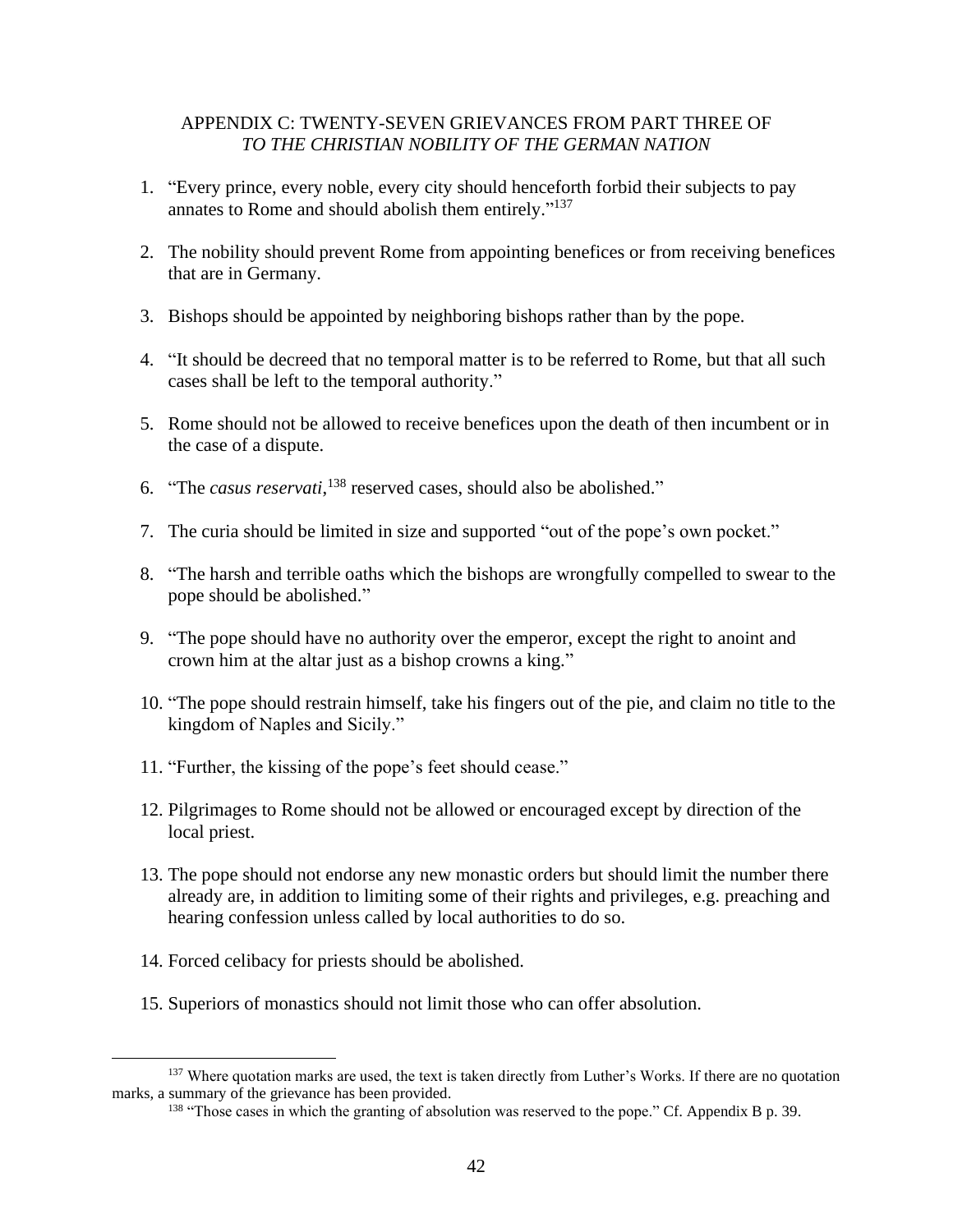- 16. "It is also necessary to abolish all endowed masses for the dead, or at least to reduce their number, since we plainly see that they have become nothing but a mockery."
- 17. "Certain penalties or punishments of canon law should be abolished, too, especially the interdict."
- 18. "All festivals should be abolished, and Sunday alone retained."
- 19. "The grades or degrees within which marriage is forbidden, such as those affecting godparents or the third and fourth degree of kinship, should be changed."
- 20. Special pilgrimage sites around the countryside should be abolished.
- 21. "One of the greatest necessities is the abolition of all begging throughout Christendom."
- 22. "It is also to be feared that the many masses which were endowed in ecclesiastical foundations and monasteries are not only of little use, but arouse the great wrath of God."
- 23. Many different practices for raising funds for Rome should be abolished.
- 24. The many questions still surrounding the Hussites need to be settled.
- 25. "The universities, too, need a good, thorough reformation."
- 26. Let the emperor truly be the emperor and work reform in the Empire.
- 27. "We shall now devote a section to the failings of the temporal estate."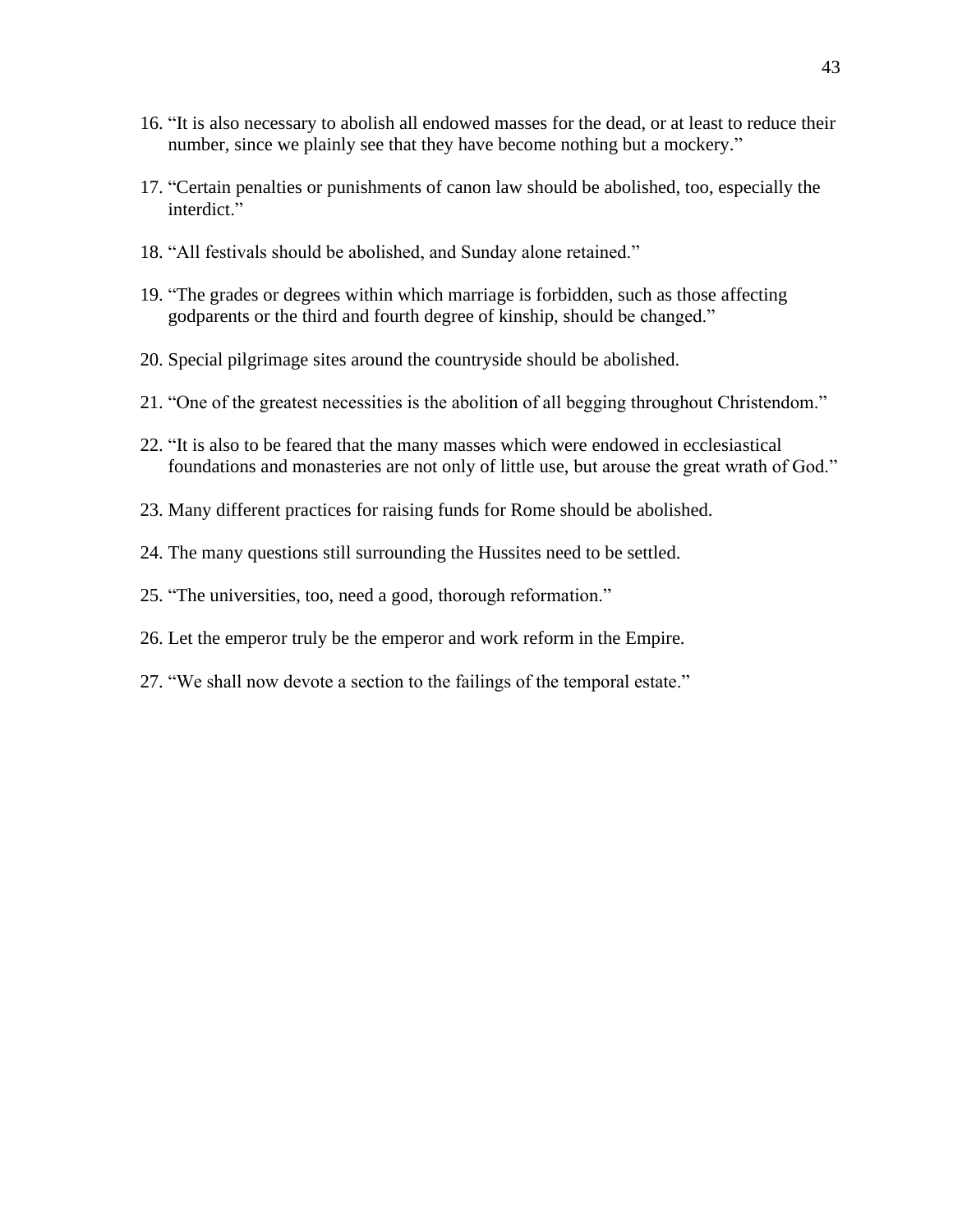## BIBLIOGRAPHY

- Althaus, Paul *The Theology of Martin Luther*. Translated by Robert C. Schultz. Philadelphia: Fortress Press, 1966.
- Bainton, Roland H. *Here I Stand: A Life of Martin Luther*. Nashville: Abington Press, 1990.
- Berg, Michael and Wade Johnston, hosts. ["Wingin' It 99.6: The Life of Luther \(Part 21\) –](https://www.iheart.com/podcast/257-let-the-bird-fly-31157275/episode/wingin-it-996-the-life-of-52524643/) To the [Christian Nobility.](https://www.iheart.com/podcast/257-let-the-bird-fly-31157275/episode/wingin-it-996-the-life-of-52524643/)" Let the Bird Fly (podcast). April 29, 2019. Accessed August 25, 2020. [https://www.letthebirdfly.com/2019/04/30/wingin-it-99-6-the-life-of-luther-part-](https://www.letthebirdfly.com/2019/04/30/wingin-it-99-6-the-life-of-luther-part-21-to-the-christian-nobility/)[21-to-the-christian-nobility/](https://www.letthebirdfly.com/2019/04/30/wingin-it-99-6-the-life-of-luther-part-21-to-the-christian-nobility/)
- Block, Kenneth B. "The People of God, the Communion of Saints, and the Priesthood of All Believers," 37-48. In *Martin Luther: Companion to the Contemporary Christian*. Edited by Robert Kolb and David Lumpp. St. Louis: Concordia Publishing House, 1982.
- Braun, John A. *Luther's Protest: From 95 Theses to Reformation*. Milwaukee: Northwestern Publishing House, 2017.
- Brecht, Martin W. *Martin Luther: His Road to Reformation 1483-1521*. Translated by James L. Schaaf. Minneapolis: Fortress Press, 1981.
- Brug, John F. *The Ministry of the Word*. Milwaukee: Northwestern Publishing House, 2009.
- Deutschlander, Daniel M. *Grace Abounds: The Splendor of Christian Doctrine*. Milwaukee: Northwestern Publishing House, 2015.
- Holborn, Hajo *A History of Modern Germany: The Reformation*. Princeton, New Jersey: Princeton University Press, 1982.
- Kiecker, James G. *Martin Luther and the Long Reformation: From Response to Reform in the Church*. Milwaukee: Northwestern Publishing House, 1992.
- Kittelson, James M. *Luther the Reformer: The Story of the Man and His Career*. Minneapolis: Augsburg Publishing House, 1986.
- Lotito, Mark A. "Wittenberg Historiography: Philipp Melanchthon and the Reformation of Historical Thought." Ph.D. diss., University of Michigan, 2011.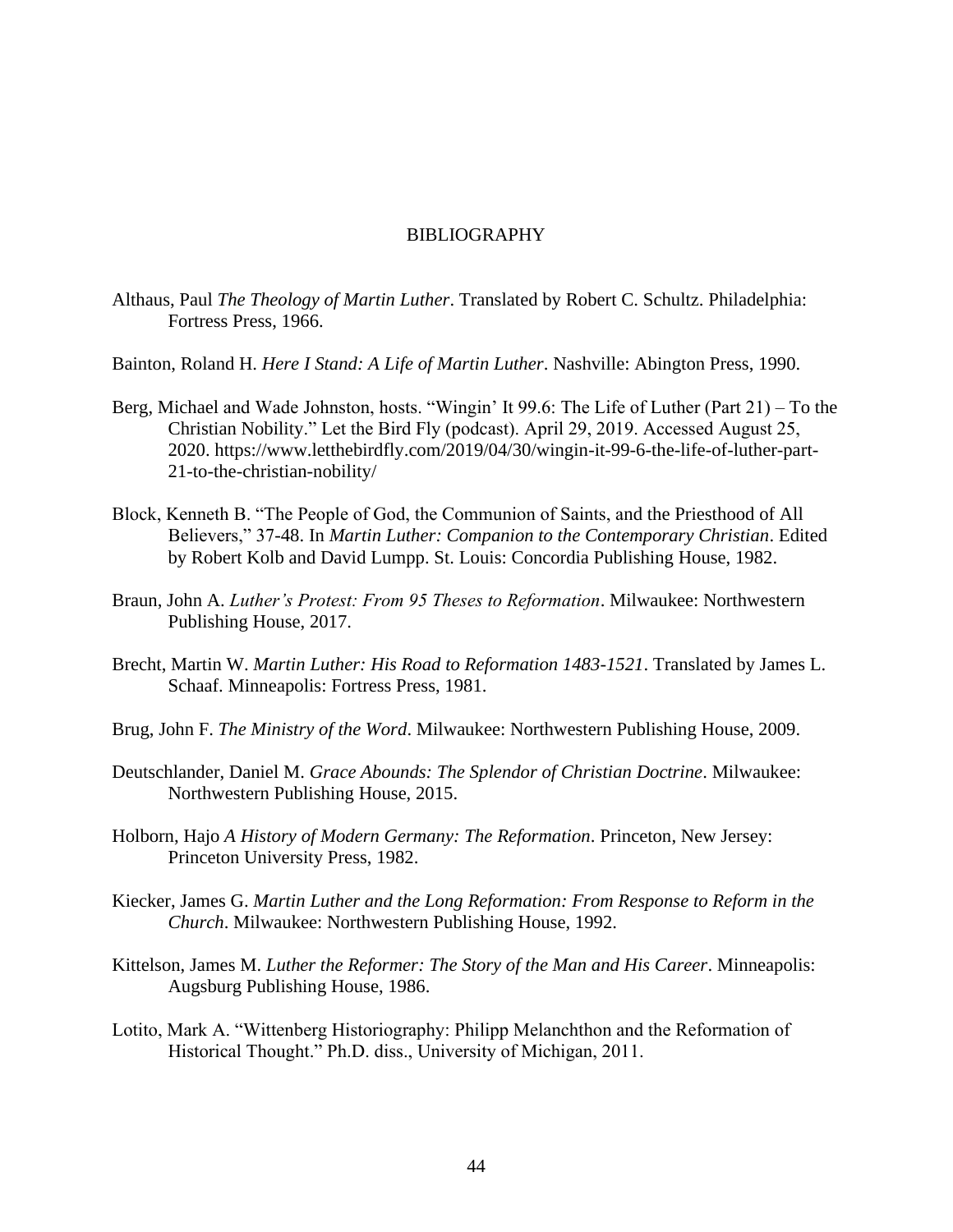- Luther, Martin. *Luther's Works*. Edited by Jaroslav Pelikan and Helmut T. Lehmann. American Edition. 55 vols. St. Louis: Concordia Publishing House; Philadelphia: Fortress Press, 1955-1986.
- McGrath, Alister E. *Reformation Thought: An Introduction 2nd ed*. Grand Rapids: Baker Book House Co, 1993.
- Metaxas, Eric. *Martin Luther: The Man Who Rediscovered God and Changed the World*. New York: Viking, 2017.
- Oberman, Heiko A. *Luther: Man between God and the Devil*. Translated by Eileen Walliser-Schwarzbart. New York: Image Books, 1992.
- Pelikan, Jaroslav. *Luther the Expositor*, Companion Volume to the American Edition of Luther's Works, St. Louis: Concordia Publishing House, 1959.
- Pettegree, Andrew. *Brand Luther: 1517, Printing, and the Making of the Reformation*. New York: Penguin Random House, 2015.
- Pietsch, Stephen. "Dangerous Political Propaganda or Passionate Prophetic Speech?: An Alternate Reading of Luther's 1520 Treatise 'To the Christian Nobility of the German Nation concerning the Reform of the Christian Estate'" *Lutheran Theological Journal*. Volume 48 no. 2 (August 2014): 64-75.
- Schuetze, Armin W. *Martin Luther: Reformer*. Milwaukee: Northwestern Publishing House, 2005.
- Serina Jr., Richard J. "After Canons, Councils, and Popes: The Implication of Luther's Leipzig Debate for Lutheran Ecclesiology" *Concordia Theological Quarterly*. Volume 83 no. 3-4 (July/October 2019): 195-211.
- Spitz, L. W. "The Universal Priesthood of Believers" *The Abiding Word*, Vol. 1, (St. Louis: Concordia Publishing House, 1946) p. 321-341.
- Teigen, Erling. "Address to the Christian Nobility of the German Nation: Luther and the Papacy." *Lutheran Synod Quarterly*. Volume 58 no. 1 (March 2018): 9-34.
- Walch, Johann George, ed. *Dr. Martin Luthers Sämmtliche Schriften*. Volume XIV. St. Louis: Concordia Publishing House, 1898.
- Wellman, Sam. *Frederick the Wise: Seen and Unseen Lives of Martin Luther's Protector*. St. Louis: Concordia Publishing House, 2015.
- Wengert, Timothy J., ed. *The Annotated Luther, Volume 1: The Roots of Reform*. Minneapolis: Fortress Press, 2015.